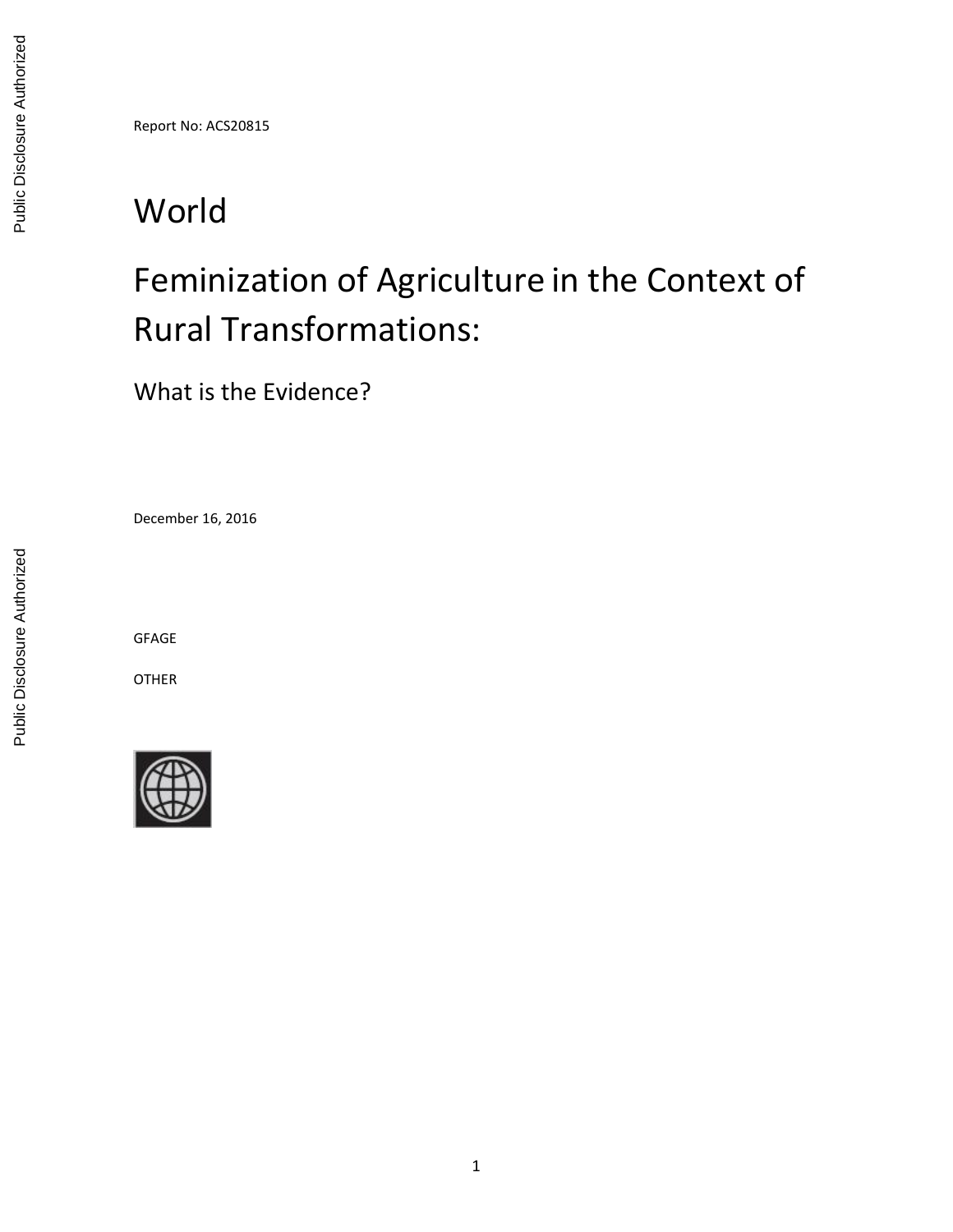#### **Standard Disclaimer:**

This volume is a product of the staff of the International Bank for Reconstruction and Development/ The World Bank. The findings, interpretations, and conclusions expressed in this paper do not necessarily reflect the views of the Executive Directors of The World Bank or the governments they represent. The World Bank does not guarantee the accuracy of the data included in this work. The boundaries, colors, denominations, and other information shown on any map in this work do not imply any judgment on the part of The World Bank concerning the legal status of any territory or the endorsement or acceptance of such boundaries.

<span id="page-1-0"></span>This paper has been prepared jointly with the Food and Agriculture Organization of the United Nations (FAO) and the World Bank Group (WBG). The designations employed and the presentation of material in this information product do not imply the expression of any opinion whatsoever on the part of, The World Bank Group (WBG) or of the Food and Agriculture Organization of the United Nations (FAO), concerning the legal or development status of any country, territory, city or area or of its authorities, or concerning the delimitation of its frontiers or boundaries. The mention of specific companies or products of manufacturers, whether or not these have been patented, does not imply that these have been endorsed or recommended by WBG or FAO in preference to others of a similar nature that are not mentioned. The views expressed in this information product are those of the author(s) and do not necessarily reflect the views or policies of WBG and FAO

**Copyright Statement:**

The material in this publication is copyrighted. Copying and/or transmitting portions or all of this work without permission may be a violation of applicable law. The International Bank for Reconstruction and Development/ The World Bank encourages dissemination of its work and will normally grant permission to reproduce portions of the work promptly.

For permission to photocopy or reprint any part of this work, please send a request with complete information to the Copyright Clearance Center, Inc., 222 Rosewood Drive, Danvers, MA 01923, USA, telephone 978-750-8400, fax 978-750- 4470, [http://www.copyright.com/.](http://www.copyright.com/)

All other queries on rights and licenses, including subsidiary rights, should be addressed to the Office of the Publisher, The World Bank, 1818 H Street NW, Washington, DC 20433, USA, fax 202-522-2422, e-mai[l pubrights@worldbank.org.](mailto:pubrights@worldbank.org)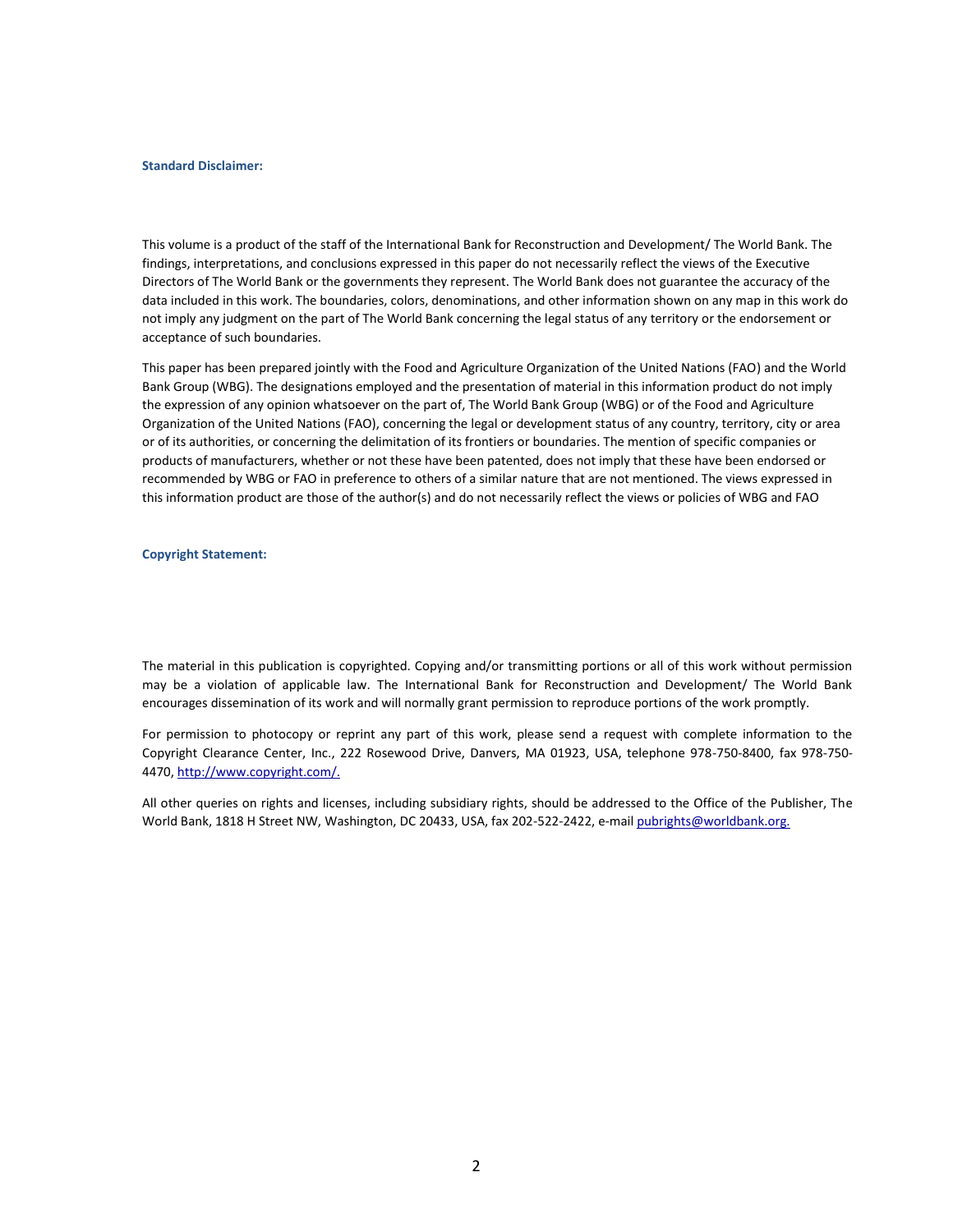### Abstract

<span id="page-2-0"></span>Male outmigration, the globalization of agri-food systems, conflict, and pandemic human disease have all been linked to changes in rural economies, changes in women's roles in the agricultural sector, and consequently to assertions that agriculture is "feminizing." This review assesses the global evidence surrounding the feminization of agriculture. First, it proposes a number of indicators to track the feminization of agriculture, noting that although limited data exist for some of the indicators, efforts should be expanded to collect data for all of them to provide better diagnostics of women's work in agriculture and their welfare. Next, it critically examines the factors that may lead to the feminization of agriculture and evaluates the empirical evidence on each factor worldwide. The review concludes by identifying policy imperatives based on the evidence on women's roles in agriculture in the context of rural transformation.

## <span id="page-2-1"></span>Acknowledgments

*.*

*The principal author of the document was Vanya Slavchevska with support from Susan Kaaria and Sanna-Liisa Taivalmaa. The team would like to thank the reviewers for their excellent, substantive comments, suggestions, and contributions: Preeti Ahuja (WBG), Clare Bishop-Sambrook (IFAD), Niklas Buehren (WBG), Lynn Brown (consultant), Lucia Hanmer (WBG), Ana Paula de lo OCampos (FAO), Sarah Simons (WBG), Victoria Stanley (WBG) and Melissa Williams (WBG).*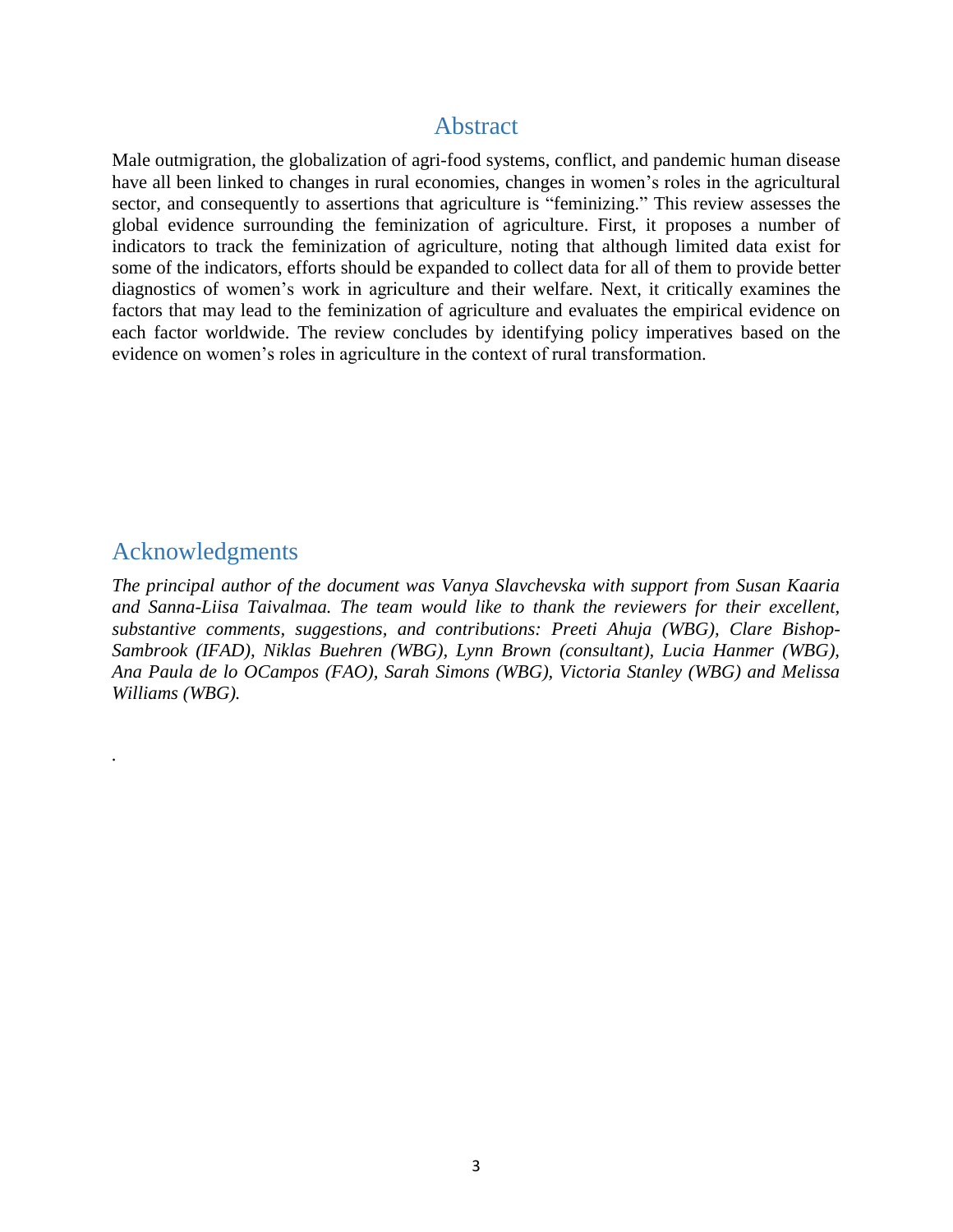# <span id="page-3-0"></span>Acronyms and Abbreviations

| <b>DHS</b>  | Demographic and Health Survey                           |
|-------------|---------------------------------------------------------|
| <b>FAO</b>  | Food and Agriculture Organization of the United Nations |
| <b>ILO</b>  | <b>International Labour Organization</b>                |
| <b>ISA</b>  | Integrated Survey on Agriculture                        |
| <b>LFS</b>  | Labor Force Survey                                      |
| <b>LSMS</b> | Living Standards Measurement Survey                     |
| <b>NENA</b> | Near East and North Africa                              |
| PC.         | Population census                                       |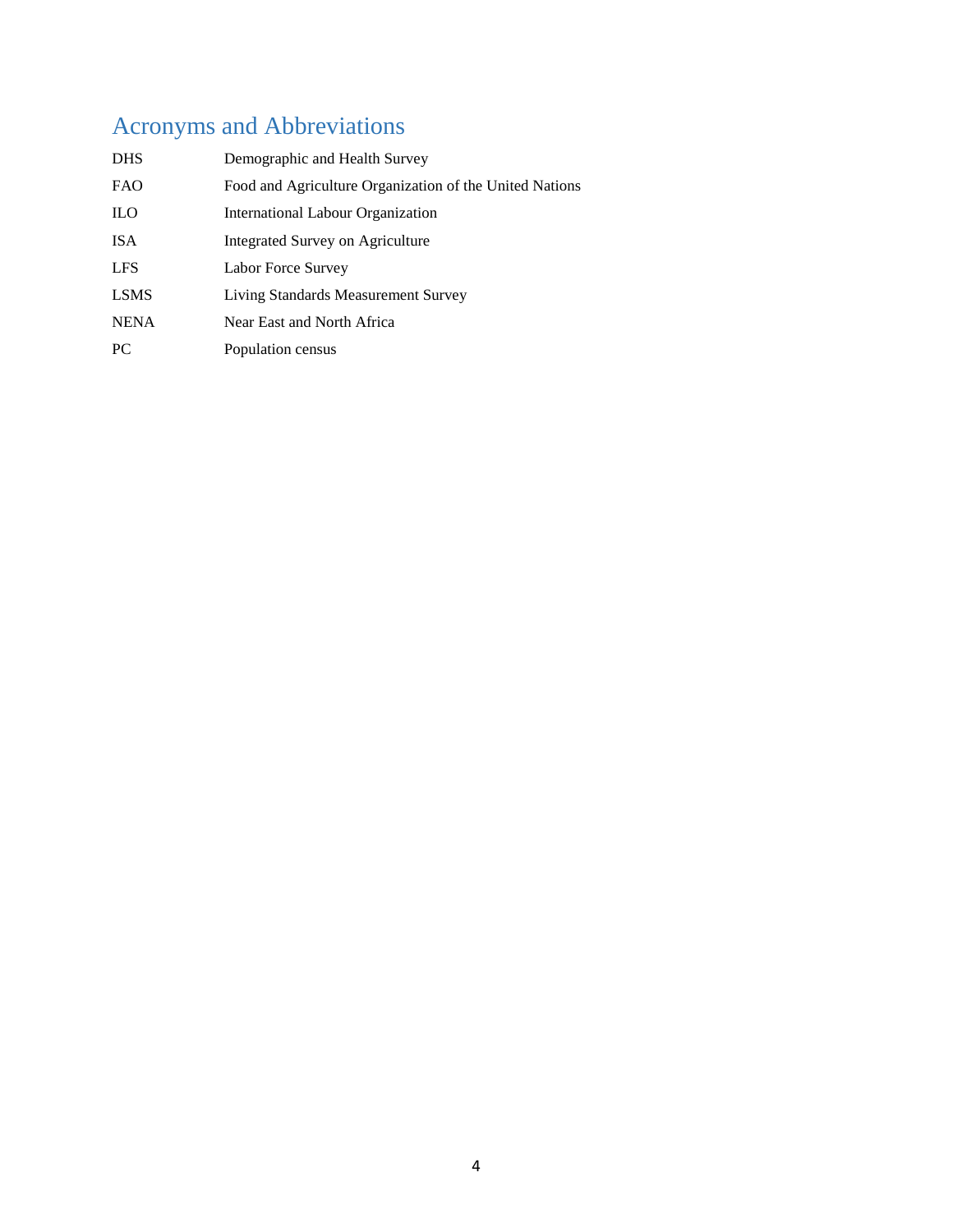# Contents

| 1.    |  |
|-------|--|
| 2.    |  |
| 3.    |  |
| 4.    |  |
| 4.2   |  |
| 4.3   |  |
| 4.4   |  |
| 5.    |  |
|       |  |
|       |  |
| A1.1: |  |
| A1.2: |  |
| A1.3: |  |
| A1.4: |  |
|       |  |
| A2.1: |  |
| A2.2: |  |
| A2.3: |  |

#### **TABLES**

| TABLE 1: SHARE OF WOMEN IN AGRICULTURAL EMPLOYMENT (AS A PERCENTAGE OF BOTH SEXES) BY REGION AND COUNTRY, 1998-2014    |  |
|------------------------------------------------------------------------------------------------------------------------|--|
|                                                                                                                        |  |
| TABLE 2: FEMALE SHARE OF THE POPULATION THAT IS ECONOMICALLY ACTIVE IN AGRICULTURE, BY REGION AND COUNTRY, 1980, 1995, |  |
|                                                                                                                        |  |
|                                                                                                                        |  |
|                                                                                                                        |  |

#### **FIGURES**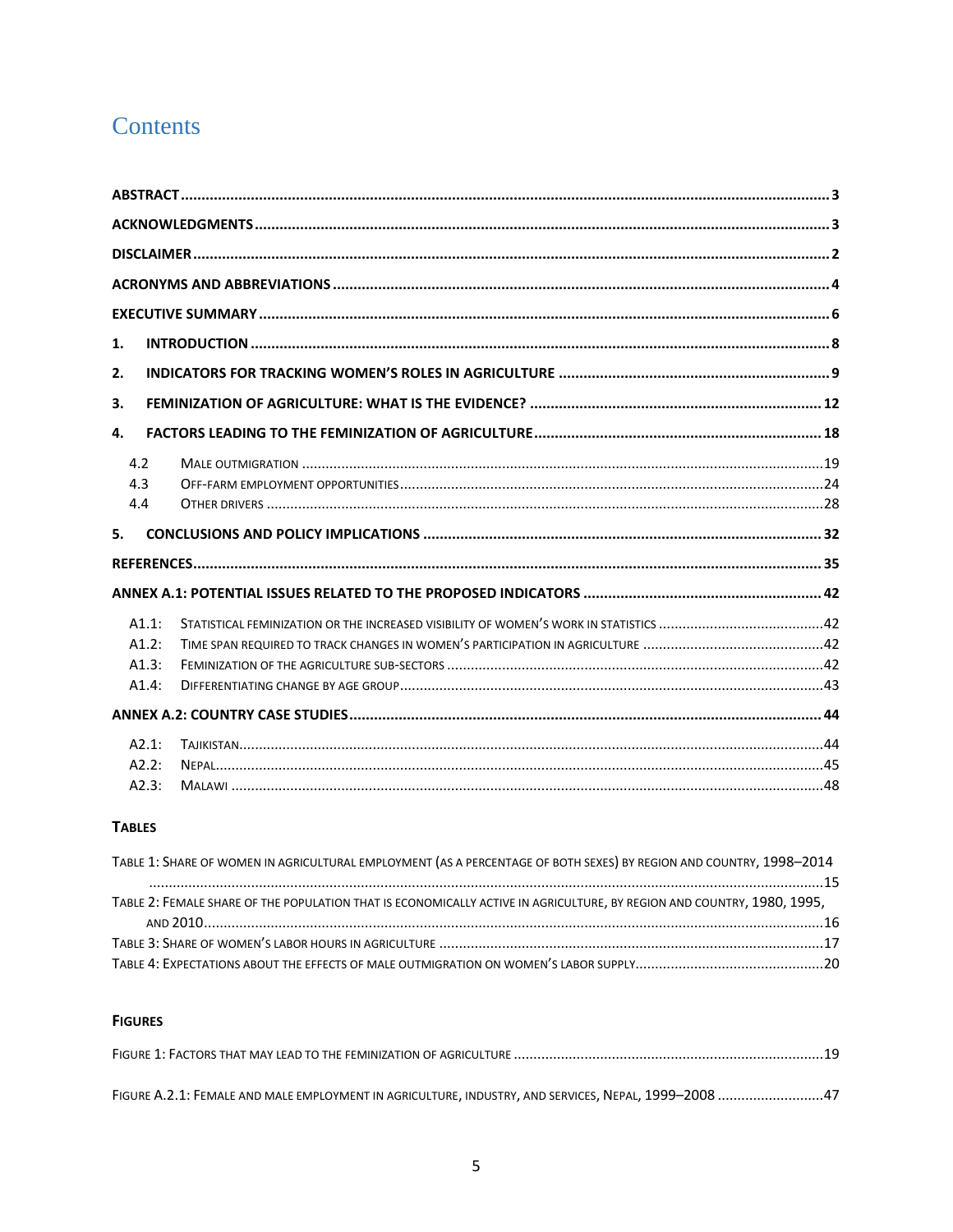# <span id="page-5-0"></span>Executive Summary

While substantial debate surrounds rural transformations and the changes in family farming, one important issue has escaped attention—the expanding role of women in agriculture in many countries around the world. In the process of rural development and transformation, employment in the agricultural sector is expected to shrink, as employment for both women and men expands in other sectors. Yet while men may move out of agriculture, in many developing countries women stay (or move out significantly more slowly), and their roles in agriculture may actually expand, leading policy makers and scholars to evaluate the implications of these changes.

The objective of the study was to find out the extent and driving forces of feminization of agriculture, to elucidate the consequence for the agricultural policy and program agenda as well as make recommendations to support a transformative change in addressing the opportunities and challenges women face as their labor force participation in agriculture increases. It reviews how women's roles in agriculture evolve in response to key global drivers such as migration, the growth of commercial farming, pandemic human disease, conflict, agro-technologies, and climate change, keeping in mind that these global factors are mediated by local institutions and cultures. The resulting impacts on rural women's employment vary across and within regions and across countries within the same region. The policy implications and recommendations of the review are as follows:

- **A conceptual framework of indicators is required to understand agricultural feminization.** Rural women's employment in the sector characterizes agricultural feminization; sector; it the types and quality of jobs and activities that women undertake are equally important. Four indicators are proposed to capture this shift: 1) whether more women work in agriculture over time and 2) relative to men, 3) whether they spend longer hours in agriculture, and 4) whether they are engaged in high-skilled work, either as managers of their own farms or in management positions in commercial farms. A lack of data restricts the use of some of the proposed indicators, but future efforts to collect high-quality, detailed, sex-disaggregated data would help to overcome this limitation.
- **The available evidence supports the "feminization of agriculture" hypothesis in a great number of developing countries.** Based on the available data and review of the literature, compelling evidence emerges that in several countries around the globe agriculture is feminizing, either because men move out of agriculture or because women engage in different types of agricultural employment. In most countries in sub-Saharan Africa, the share of women working in agriculture has not changed significantly in the last few decades, but the mere fact that it remains well above 50% and exceeds 60% in a number of countries of the agricultural workforce is an indicator of a feminized sector. However, changing roles of women within agriculture (from contributing family members on the farm to primary farmers) or changing activities (from subsistence to wage employment) are hard to detect at the national level with the data currently available.
- **Male outmigration and the growth of commercial farming are among the key factors driving women's growing role in agriculture**, **with other factors (disease outbreaks, agro-technologies, conflict, and climate change) playing a contributing**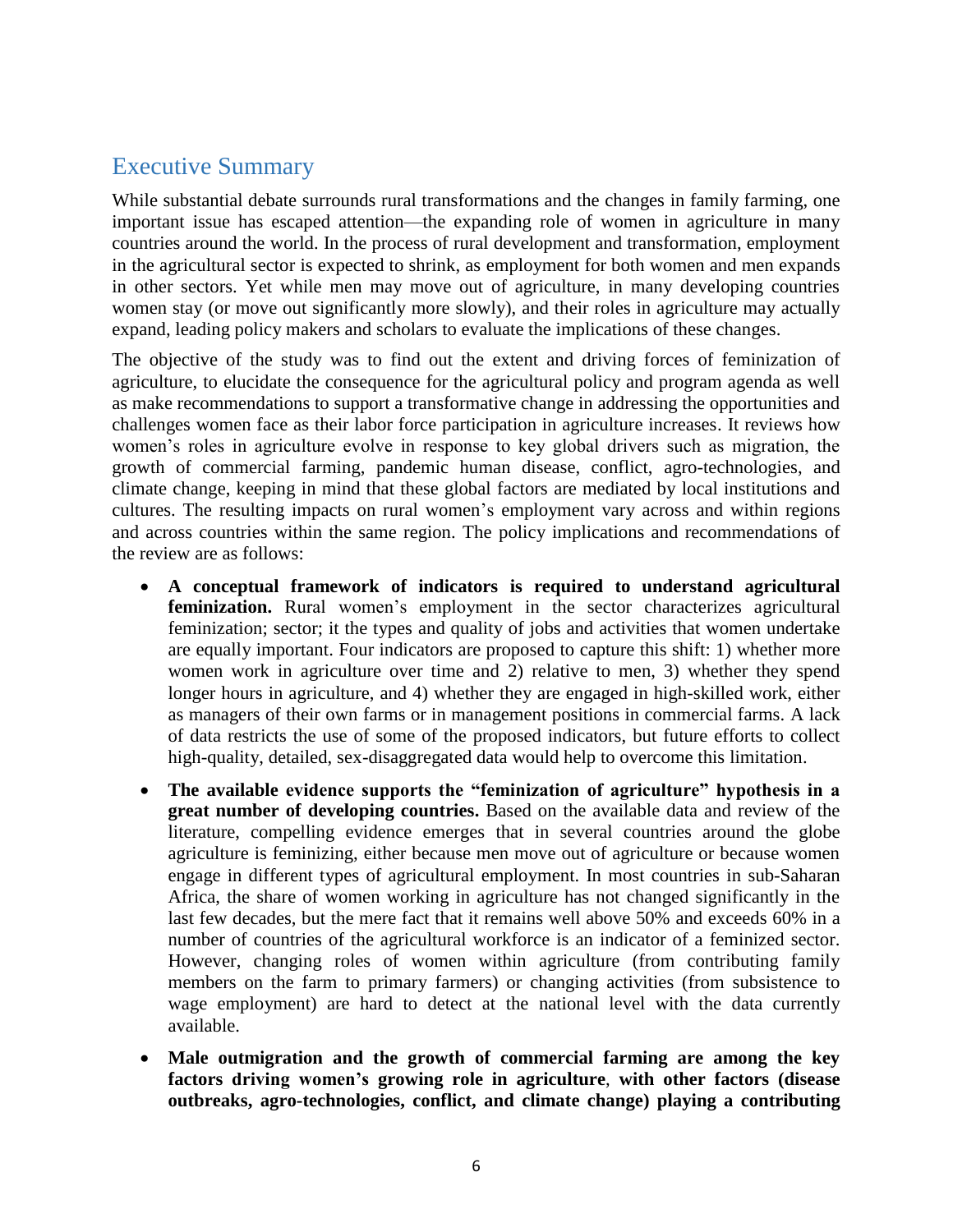**role, both directly and as factors in migration and rural development.** *Male outmigration* is a key factor that directly and rapidly alters women's roles in agriculture through the loss of male able-bodied labor. *Commercial agriculture* is opening new opportunities for women to undertake paid employment outside the family farm, particularly through participation in non-traditional export crop production (as contract farmers or direct wage employees). *Human diseases* such as HIV/AIDS change women's and men's roles in agriculture through the loss of income from the affected working-age member, the loss of able-bodied labor, the increase in medical costs, and higher demands for care from family members. *Technological innovations* play an important role in structural transformation and may change the traditional roles and responsibilities of men and women. For example, labor saving-technologies may free men's labor from family agriculture and allow men to diversify out of agriculture or at least out of the family farm. *Climate change* may exacerbate migration and lead to fragility, civil unrest, and conflict. *Civil unrest, conflict, and fragility* lead to large displacements of people and may leave a large share of widowed women as primary providers for all agriculture and household needs. Although the same factors may lead to feminization of agriculture in different regions, the local characteristics and impacts of agricultural feminization may differ because of the local social, political, and economic institutions.

- **Depending on the context, the feminization of agriculture can increase women's empowerment.** Successful migration and good remittances have the potential to boost agricultural production and women's empowerment, but not all male outmigration is successful. In many countries, the costs of migration are increasing relative to the benefits, and in many contexts the weight of the costs may fall disproportionately on women, who have to deal not only with the lost able-bodied labor but also with potential costs related to financing the attempted migration. When remittances are inadequate, women face higher workloads and financial difficulties, leading to women's disempowerment. In addition, wage employment on commercial farms may not empower women, because they are more likely to be concentrated in labor-intensive, low-skilled jobs, and the few managerial positions are more likely to be taken by men.
- **The collection of high-quality, time-series, sex-disaggregated data on labor and agricultural production is a key policy imperative.** For a better evaluation of women's work in agriculture, statistics must be disaggregated not only by sex but also by the type of agricultural work to yield a better account of women's multiple activities, whether the work is on the family farm or in wage employment, whether the wage employment is casual or permanent, returns from each activity, and time in the activity. Comparable cross-country statistics are needed to identify global trends, and regular, timely collection of the data is essential to better track changes in women's status in agriculture and in their welfare over time.
- **Policies must address women's constraints in agriculture.** Other policy imperatives that arise from this review are not new and not specific to the growing phenomenon of the feminization of agriculture. Rather they reflect rural women's longstanding disadvantages in terms of limited access to productive resources for own agricultural production, limited access to decent jobs, insecure property rights, and the effects of social norms.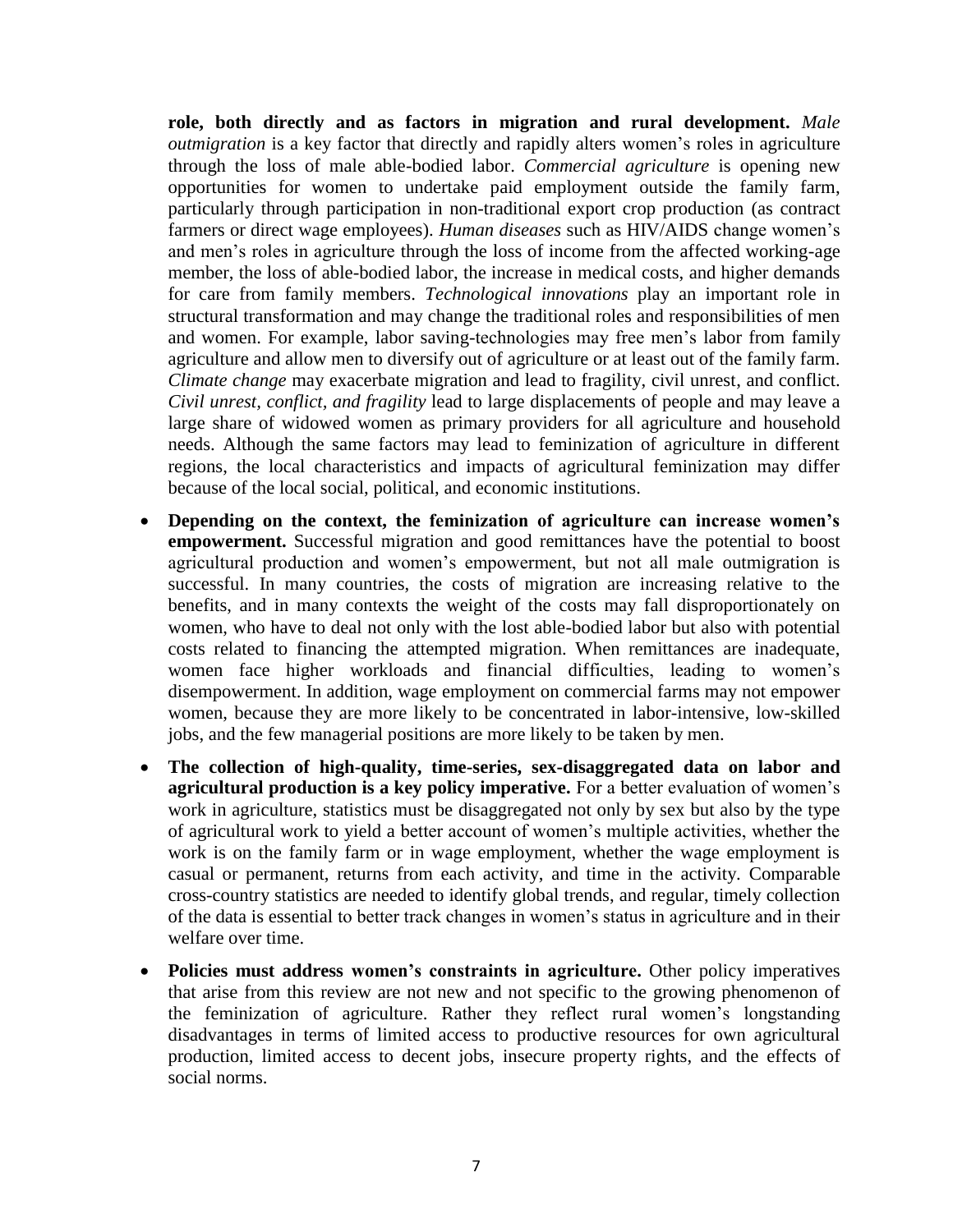## <span id="page-7-0"></span>1. Introduction

 $\overline{\phantom{a}}$ 

In the process of rural development and transformation, employment in the agricultural sector is expected to shrink, as employment for both women and men expands in other sectors. Yet while men may move out of agriculture, in many developing countries women stay (or move out significantly more slowly), and their roles in agriculture may actually expand, leading policy makers and scholar to evaluate the implications of these changes.

Informed by the literature on rural transformation,<sup>1</sup> and focusing strictly on women's roles in agriculture rather than in other sectors, this review examines the literature and global statistics for evidence regarding this hypothetical "feminization of agriculture." Because this term has no clear and agreed definition, a framework of indicators is proposed for evaluating whether the sector is feminized (or becoming feminized) and to assess the consequences for women's empowerment and welfare. The consequences of agricultural feminization have been described in conflicting ways. On the one hand, women's increased involvement in agricultural work, especially if it is remunerated, is seen as a positive development, since women's earnings may contribute to their empowerment in the household and the community. On the other hand, the expansion of women's roles in agriculture, while they still perform the bulk of unpaid household work and while men access more lucrative jobs, is seen as a worrisome development that may exacerbate gender gaps in wealth and work burden.

This review also seeks to delineate the pathways through which key global factors linked with rural transformation—male outmigration, commercial farming, human pandemic diseases, modern agricultural technologies, climate change, and conflict and fragility—are thought to drive women's changing roles and responsibilities in agriculture, and it reviews the empirical evidence to support these conceptual linkages. Mediated by local institutions and cultures, these global factors will contribute across and within regions to distinct rural transformations with distinct effects on women's roles in agriculture. Note that although government policies and interventions that foster direct change in institutions governing gender relations and norms are powerful instruments of change for rural women (if effectively implemented), they are also narrow instruments from the perspective of this review and do not enter into the discussion. This review maintains a focus on global factors related to rural transformation precisely to permit comparisons across and within regions.

With those purposes in mind, the discussion is organized as follows. Section 2 proposes a set of indicators to serve as a conceptual framework for tracking women's participation in agriculture across countries and over time. Using this conceptual framework, Section 3 reviews the global patterns in female participation in agriculture. Section 4 discusses factors that may lead to women's higher involvement in agriculture as workers and managers of their own farms or as wage laborers on others' farms; as noted, it draws on empirical studies to support the conceptual linkages between the different factors and women's involvement in agriculture. Section 5

<sup>&</sup>lt;sup>1</sup> "Rural transformations" is defined as "a process of comprehensive societal change whereby rural societies diversify their economies and reduce their reliance on agriculture; become dependent on distant places to trade and to acquire goods, services, and ideas; move from dispersed villages to towns and small and medium cities; and become culturally more similar to large urban agglomerations" (Berdegué, Rosada, and Bebbington 2014). The purpose of this study is not to discuss rural transformations but to understand whether women's roles in agriculture have expanded in recent years and whether (and how) that expansion is related to the factors that characterize rural transformation.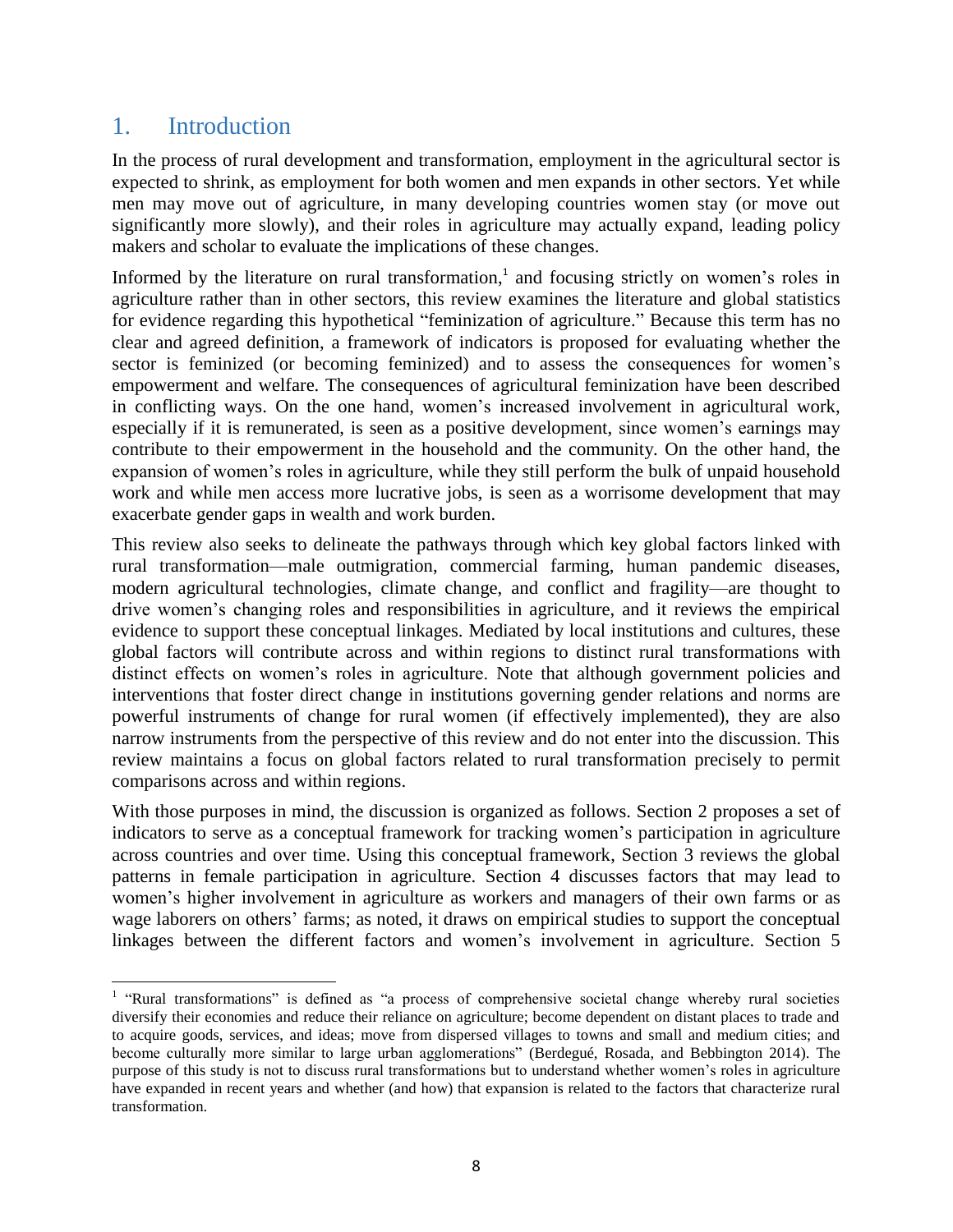concludes with recommendations for policy responses and actions for governments and other development actors.

# <span id="page-8-0"></span>2. Indicators for Tracking Women's Roles in Agriculture

When increasing numbers of women take on agricultural employment, either over time or relative to men, this change often is seen as a sign that the sector is feminizing. The term "feminization of agriculture" is not ideal because it carries the negative connotation that working in agriculture is undesirable. In many developing countries, the agricultural sector may be underperforming and wages in the sector may be lower than wages in other sectors, yet not all agricultural employment has low returns. Jobs in agriculture, as in other sectors, vary in quality. For that reason, this review purposely avoids general references to the feminization of agriculture that do not take the quality of agricultural jobs and activities into account. The advantage of the term feminization, though, is that it suggests movement or change, which is at the heart of this inquiry into how women's roles in agriculture change in response to various socioeconomic and political factors in the context of different traditional norms and gendered ideologies.

Four basic indicators would be useful for tracking changes in women's roles in agriculture. The indicators capture different aspects of women's engagement in agriculture, including trends in women's employment in the sector (relative to men's employment) and trends in the quality of work. The framework represents an ideal scenario in which high-quality, detailed, time-series data disaggregated by sex are available on women's work in and outside of agriculture. Unfortunately, the current data surrounding women's work and responsibilities in agriculture are limited. For the first two indicators, more data are available (in terms of time series and countries covered); limited or no statistics are available for the other two indicators, even though they are key for assessing the qualitative characteristics of women's work in agriculture.

 **Indicator 1—**A relative increase in the incidence of women's participation rates in the agricultural sector, either as self-employed or as agricultural wage workers (in other words, an increase in the percentage of women who are economically active in agriculture):

$$
\Delta\left(\frac{Women\,participating\;in\;the\;agricultural\;sector\;(self-employed+ wage-employed)}{Total\;number\;of\;adult\;women}\right)\cdot100
$$

• Indicator 2—An increase in the percentage of women in the agricultural labor force relative to men, either because more women are working and/or because fewer men are working in agriculture (Katz 2003; Deere 2005):

$$
\Delta\left(\frac{Women\,participating\,in\,the\,agricultural\,sector\,(self-emptyed + wage-employed)}{Total\,number\,of\,people\,employed\,in\,agriculture}\right)\cdot 100
$$

The advantage of Indicators 1 and 2 is that they are relatively straightforward to calculate at the national level. With certain caveats around capturing agricultural employment and particularly women's agricultural employment, these statistics can be extracted from Labor Force Surveys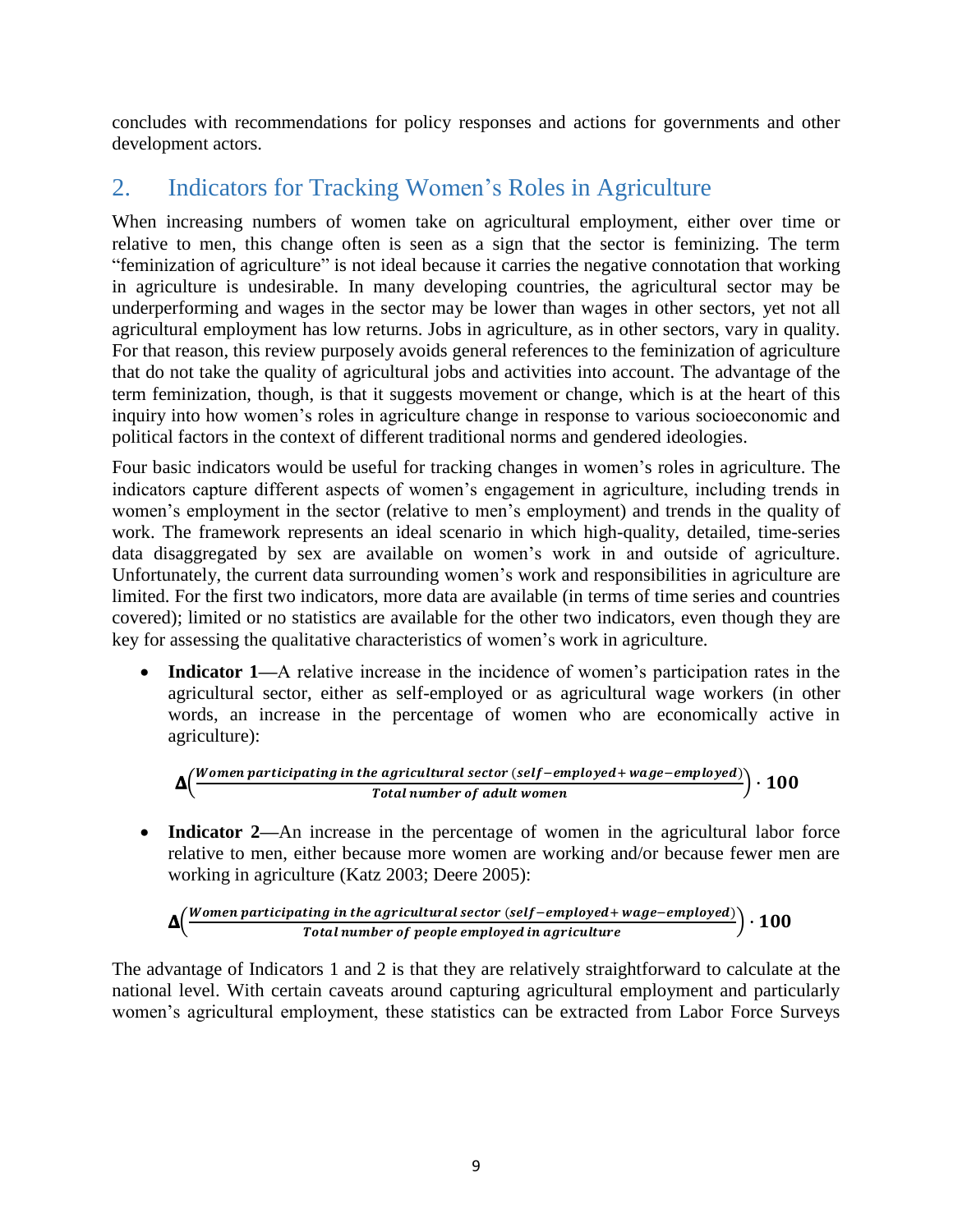(LFSs), <sup>2</sup> Living Standards Measurement Surveys (LSMSs) or LSMS-type surveys, and even from the Demographic and Health Surveys (DHSs).<sup>3</sup>

Because they focus on agriculture while collecting information on a wide range of household characteristics (including labor, education, assets, and welfare), the LSMS-ISA (Integrated Surveys on Agriculture) are good potential sources of information about women's and men's work in agriculture, other off-farm employment, and the determinants of employment. These surveys have already been utilized to study women's labor contribution to crop production in six African countries (Palacios-Lopez, Christiaensen, and Kilic 2015). The LSMS-ISA labor module includes detailed questions about the time spent on each plot on each activity (land preparation, planting, harvesting) by each family member, so additional statistics about the types of activities done by women and men can be obtained. Citing other research, Palacios-Lopez, Christiaensen, and Kilic suggest that the reporting bias in LSMS-ISA surveys is greatly reduced because the labor module is long enough to capture women's contribution, as opposed to short labor modules that do not have additional probing questions about contributions of all household members. 4

The literature review conducted for this study took particular care to scrutinize the data sources in the literature. Because knowledge about the data available was limited a priori, the review did not prioritize one source over another but attempted to obtain information from all sources available. As much as possible, the review included data at both the national level and subnational level, because even if national statistics show no trend toward the feminization of agriculture, some regions within a country may still be experiencing feminization. It is important to use all available information to compile a more complete picture of where and why feminization of agriculture is happening and what the consequence are for women's empowerment.

Indicators 1 and 2 capture whether more women, compared to men or over time, work in agriculture. In some cases, however, the number of women in agriculture may not increase, but the hours they spend in agricultural work may increase (see Mu and van de Walle 2011). When men migrate to search for work, their wives may have limited access to hired labor, so they may

 $\overline{\phantom{a}}$ 

<sup>&</sup>lt;sup>2</sup> The United Nations 1993 System of National Accounts greatly expanded the activities that count as work. The changes significantly affect people engaged in the household sector. In essence, the new guidelines stipulate that activities that involve the production of goods for household consumption are included as work. Activities that include the production of services for own-use are not counted as work. Therefore, while fetching water and collecting fuel are considered work, taking care of children and the elderly and cleaning the house are not considered work (Government of Nepal 2009).

<sup>&</sup>lt;sup>3</sup> Although DHSs are not designed to capture employment in general or issues specifically related to agriculture, they have some attractive features for the purpose discussed here. They are collected regularly and are therefore available for multiple years, at least for some of the many countries they cover, and they include questions related to women's empowerment, although not in agriculture (such as decisions about own health and the health of children, decisions about purchases, and visiting relatives). Information on wages is not collected, and neither is information on multiple activities. The DHS is also not representative for all women but for women of reproductive age (15–49 years).

<sup>&</sup>lt;sup>4</sup> Unfortunately, information on some of the factors that may explain feminization (such as migration and the spread of commercial farms in the community) may be harder to obtain from the LSMS-ISA surveys. Some LSMS-ISA surveys do ask questions about the current or past location of family members, and with some assumptions the information can be used to try to capture migration, but certainly there is a need for incorporating more questions around migration, including duration and remittances. Employment on commercial farms could be proxied by women's employment in off-farm wage jobs.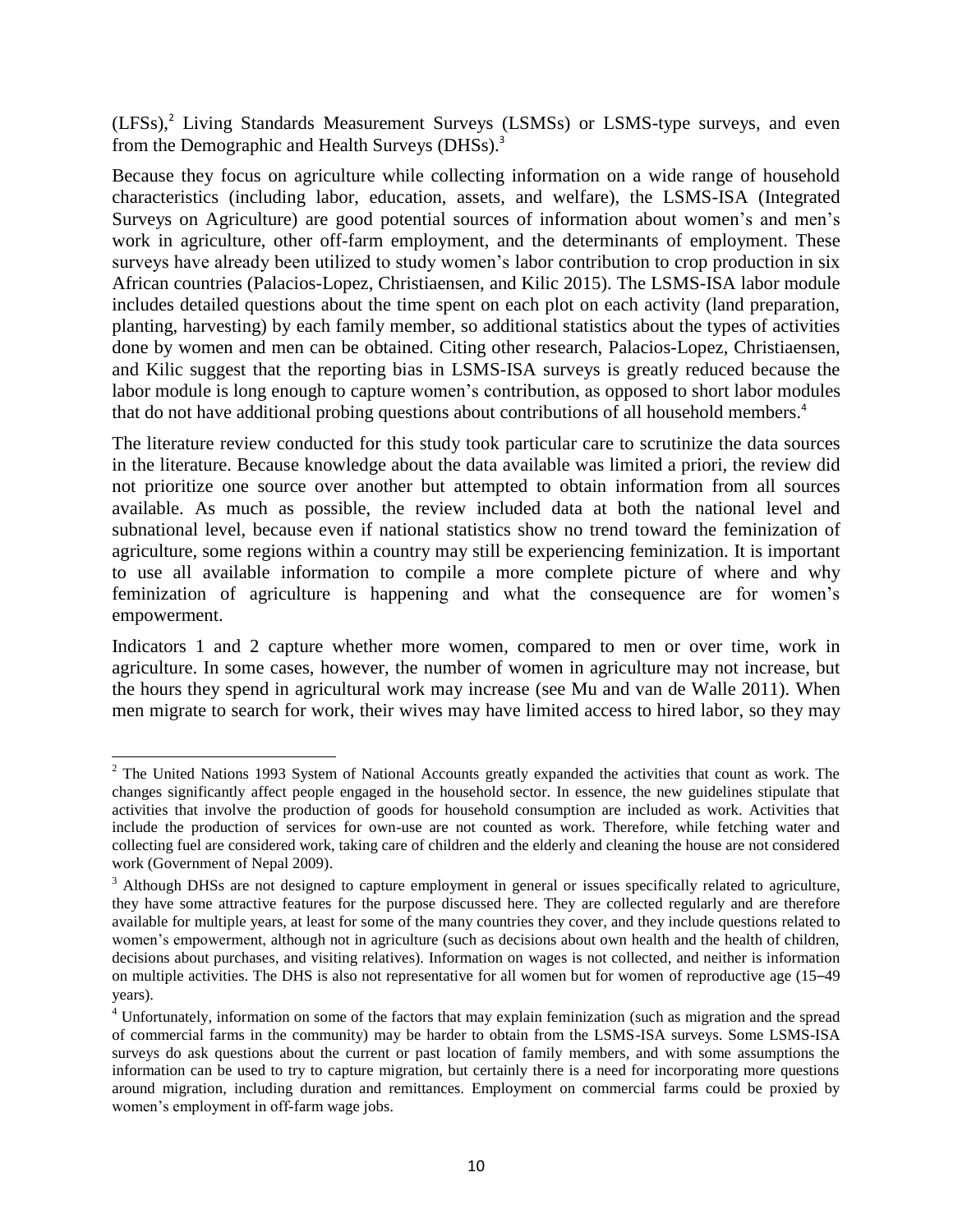respond by increasing their time on the farm. Therefore, a third indicator that captures the intensity of agricultural work is proposed:

 **Indicator 3—**An increase in the percentage of women's time in agricultural work relative to men's time in agricultural work, either because women are working more hours and/or because men are working fewer hours in agriculture:

$$
\Delta \Big( \frac{Number\ of\ women\ is\ hours\ in\ agriculture}{Total\ number\ of\ hours\ in\ agriculture\ for\ both\ men\ and\ women} \Big)
$$

LSMS-ISA surveys could be used to derive information about women's time in agricultural activities, both on and off of the farm (Palacios-Lopez, Christiaensen, and Kilic 2015). Time-use data on other activities, such as household maintenance and care work, are not available, which is an important limitation if women substitute leisure, including sleep, for work in agriculture or if they have to increase multitasking, resulting in a reduction in their own welfare. Women, who often carry the brunt of domestic work, may allocate more time to agriculture by making welfare-decreasing trade-offs (Gammage 2010). Unfortunately national-level time-use surveys, which would also help to understand shifts in women's responsibilities in the home, are largely missing.

A fourth indicator is proposed to look at changes in women's empowerment in agriculture. Labor market participation does not automatically increase women's empowerment (Elson 1999), and the narrow focus on women's employment in agriculture misses the important issue of the quality of new employment opportunities, including "downgrading of jobs, flexibilization, decrease of job benefits and job security, change of responsibilities and workloads" (Bieri 2014). On family farms, women may increase their labor contributions without increasing their participation in decisions related to agricultural production and control of the harvested produce. As wage workers, women may be concentrated in the lowest-skilled, lowest-paid jobs and have no access to higher-value managerial positions. The roles and qualitative characteristics of the jobs that women carry out will have important implications for women's empowerment, their welfare, and the welfare of their dependents.

 **Indicator 4—**An increase in the share of female managers/decision-makers in agriculture out of both sexes:

$$
\Delta\left(\frac{\textit{Number of female managers in agriculture}}{\textit{Total number of managers}\right)
$$

The fourth indicator requires more detailed data about the agricultural jobs that women and men perform. On family farms, managers could be proxied by the household members who make decisions about agricultural production (such as planting, inputs, and crop choice). Such data have been collected successfully in surveys under the LSMS-ISA project. In wage employment, women managers as a share of all managers may be estimated from the reported occupation, provided that the occupation classifications are detailed enough to capture differences in agricultural wage employment. It may be necessary to differentiate between the feminization of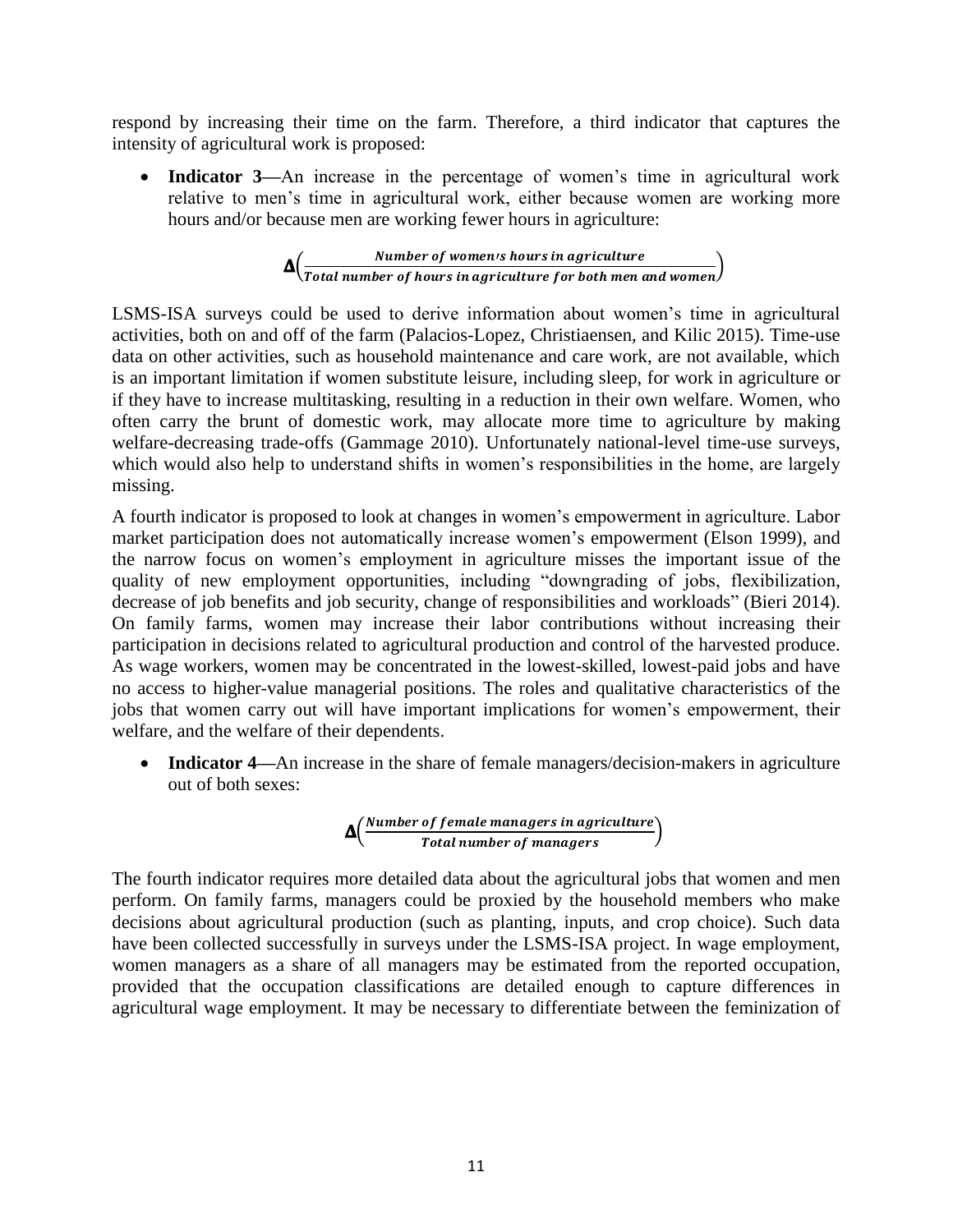agricultural labor and the feminization of agricultural management to develop a better understanding of women's positions and empowerment in agriculture. 5

Note that Indicator 4 in its current formulation focuses only on women's agency and empowerment in relation to rather narrow aspects of agriculture. Ideally, a more comprehensive measure of women's empowerment should be used; such a measure would also pay attention to women's agency and empowerment outside agriculture—in the household and community. The data requirements for such measures are high, but without a harmonized approach to defining women's empowerment, it is hard to draw definitive conclusions about global patterns in women's empowerment and agency as women's roles in agriculture change.

Fortunately, tremendous efforts have been made to advance the construction of harmonized measures of women's empowerment, particularly in agriculture. The Women's Empowerment in Agriculture Index (WEAI) is constructed from high-quality, sex-disaggregated data on many dimensions of empowerment, including women's input in decisions about agricultural production, autonomy in production, access to and decision-making about resources (including ownership of assets, rights to assets, and access to and decisions about credit), control over use of income, leadership in the community (measured by group membership and speaking in public), and time use (including workload and leisure) (Alkire et al. 2013). National-level statistics on women's empowerment, focusing on all five dimensions used for the WEAI, are not expected to be available. These dimensions are highlighted here because they are useful for critically assessing the evidence available on women's empowerment with regard to the feminization of agriculture and for identifying which aspects of women's empowerment may be missing in the analyses.

Ideally, women's roles in agriculture should be evaluated using these four indicators. As noted, in practice data limitations may prevent some indicators from being used, particularly Indicator 3, which focuses on the actual hours in agricultural work, and Indicator 4, which highlights the differentiation between labor and management. Indicators 1 and 2 are straightforward to estimate from available survey data, but they are also not without limitations (discussed in Annex A1). Despite the data limitations, this review aims to demonstrate the types of analysis and diagnostics that could be carried out with better sex-disaggregated data.

# <span id="page-11-0"></span>3. Feminization of Agriculture: What Is the Evidence?

l

[Table 1](#page-14-0) provides statistics about the share of women in agricultural employment as a percentage of both sexes (Indicator 2) in selected countries where females predominate in agriculture. Multiple data points in time show how the distribution of female employment in agriculture has shifted over time, although the statistics should be interpreted with caution if they come from

<sup>&</sup>lt;sup>5</sup> Decision-making around planting and agricultural production is an important aspect of empowerment, but it is not the only one. Decisions about what to plant and which inputs to use may not always contribute to women's welfare and empowerment, and women may prefer not to take those decisions (especially if women also have to take responsibility for the failed crop season) (Fernandez, Della Giusta, and Kambhampati 2015).

Therefore, another aspect to consider is women's economic empowerment, measured by women's control over income or participation in decision-making about the earnings from agricultural or other livelihood activities.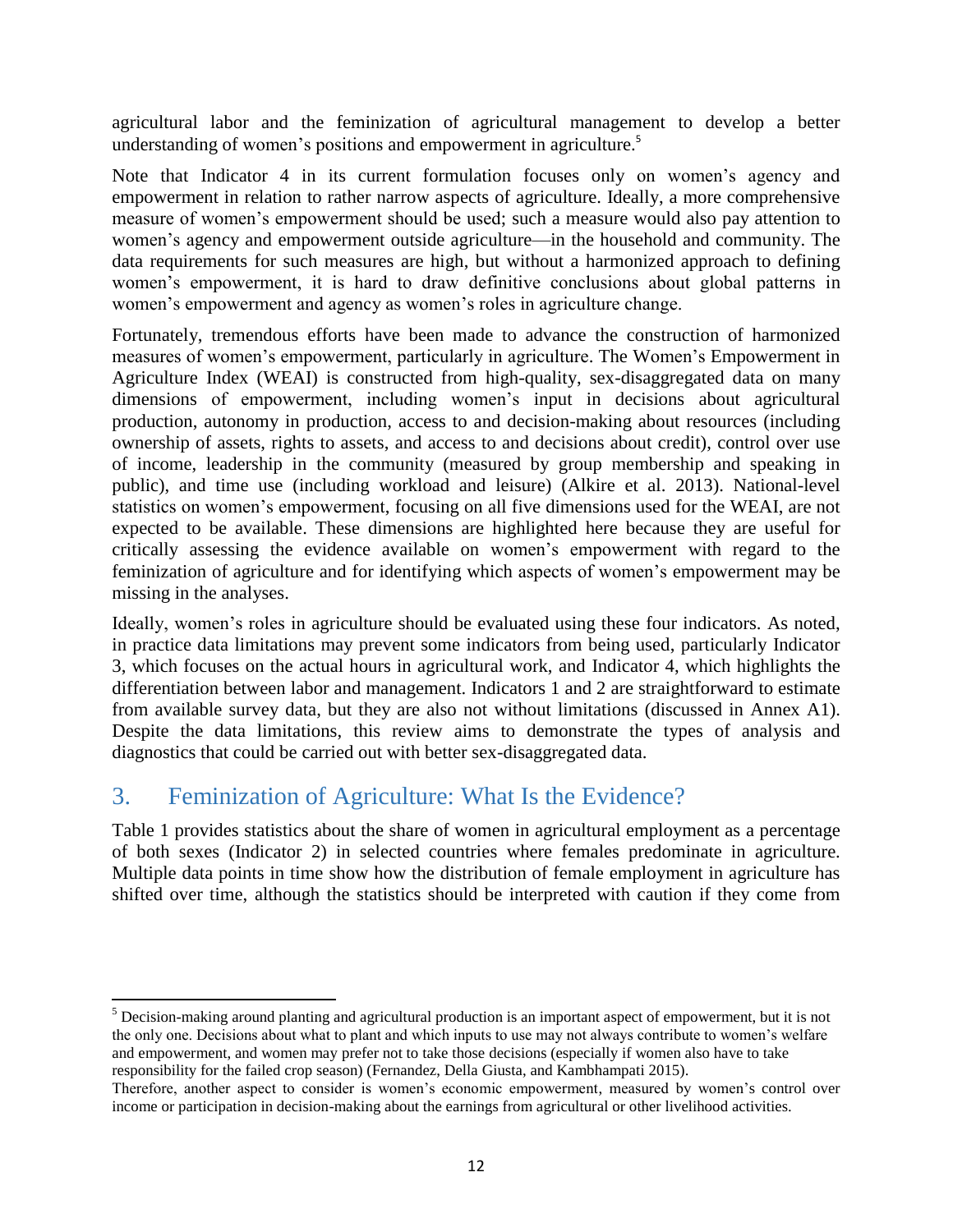different survey sources or if the employment questions are formulated differently in different years. 6

In all countries listed in [Table 1](#page-14-0) and [Table 2,](#page-15-0) agriculture is feminized or feminizing. Agriculture is feminized (or female-dominated) if women constitute the majority of those employed in the sector, and it is feminizing if the share of women in agriculture has increased significantly compared to past years, regardless of whether women form the majority of those employed in agriculture. In many countries in the Near East and North Africa (NENA), Central Asia, South Asia, and Latin America, agriculture is clearly feminizing.

The trends are especially pronounced in the NENA region. In North Africa the share of women in agriculture increased from about 30% in 1980 to 43% in 2010, and in the Near East the share increased from 35% to 48% in the same period (FAO 2011b), with even more striking changes for some countries in the region. For example, before the conflict in Syria, women's share in agricultural employment more than doubled, rising from about 30% in 1980 to more than 60% in 2010. A similar pattern is observed in Iraq and Morocco over the same period, where the share of women in agricultural employment increased from 30% to 50%. [Table 1](#page-14-0) shows that in less than 15 years (between 1999 and 2013) in Armenia, females' share in agricultural employment increased from 45% to 59%. 7 In other countries such as Jordan, the occupied Palestinian Territory, and Syria, women's share of agricultural employment surpassed 60% in 2010 [\(Table](#page-15-0)  [2\)](#page-15-0). Across the region, women's increased role in agriculture is too striking to attribute simply to the higher visibility of women's work in statistics or to different methods of data collection, although some of the variation across years may be caused by the data sources. 8 It is more likely that women's role in agriculture across NENA has increased through the effects of various drivers of structural and rural transformation, including the diversification out of family farming induced by demographic pressure and land fragmentation, the intensification of agriculture (which may increase the need for female labor and decrease the need for male labor), the parallel growth of non-agricultural jobs (which may or may not be perceived as women's jobs), $9$  and social and cultural norms that affect women's and men's mobility and livelihoods.

 $\overline{a}$  $6$  For example, in Nepal the share of women in agriculture in 2001 is estimated from the population census (PC) and the same shares in 1999 and in 2008 are from the national LFS. The PC and the LFS provide distinguishably different statistics; estimates from the LFS are significantly higher than estimates from the PC, perhaps because the PC does not probe respondents about all the employment activities. Even within the same source, the survey question itself or the types of activities considered to be work may change over time, and the statistics may capture those changes rather than true shifts in women's employment.

 $<sup>7</sup>$  It is clear from the table that some of the increase is linked to different survey sources.</sup>

<sup>&</sup>lt;sup>8</sup> A number of studies illustrate how employment responses can be affected significantly by how a survey question is formulated and by who provides the answers (Bardasi et al. 2011; Doss 2014). Compared to surveys using a detailed employment module (such as the LFS and LSMS), surveys that adopt a short employment module (the Welfare Monitoring Survey is one) tend to underestimate women's employment rates, since they do not probe for all activities, especially activities that may be harder to perceive as work, such as non-market productive work, apprenticeship, and work paid in-kind (Bardasi et al. 2011). Surveys in which the household head provides answers for all household members lead to biased estimates, so the best practice (according to the Bardasi et al. study) is to use a detailed module and interview everyone in the household above a certain age, as done in the LFS.

 $9<sup>9</sup>$  In a comparative study of structural transformation and the feminization of the labor force in Egypt and Tunisia, Assaad (2004) suggest that Tunisia experienced a feminization of the labor force because of the growth in femaledominated sectors such as textiles, while Egypt experienced a de-feminization of the labor force because of the growth in sectors such as construction and transport, which are regarded as male-dominated. Assad focuses on wage employment and provides no discussion of how structural transformation processes affected the agricultural sector.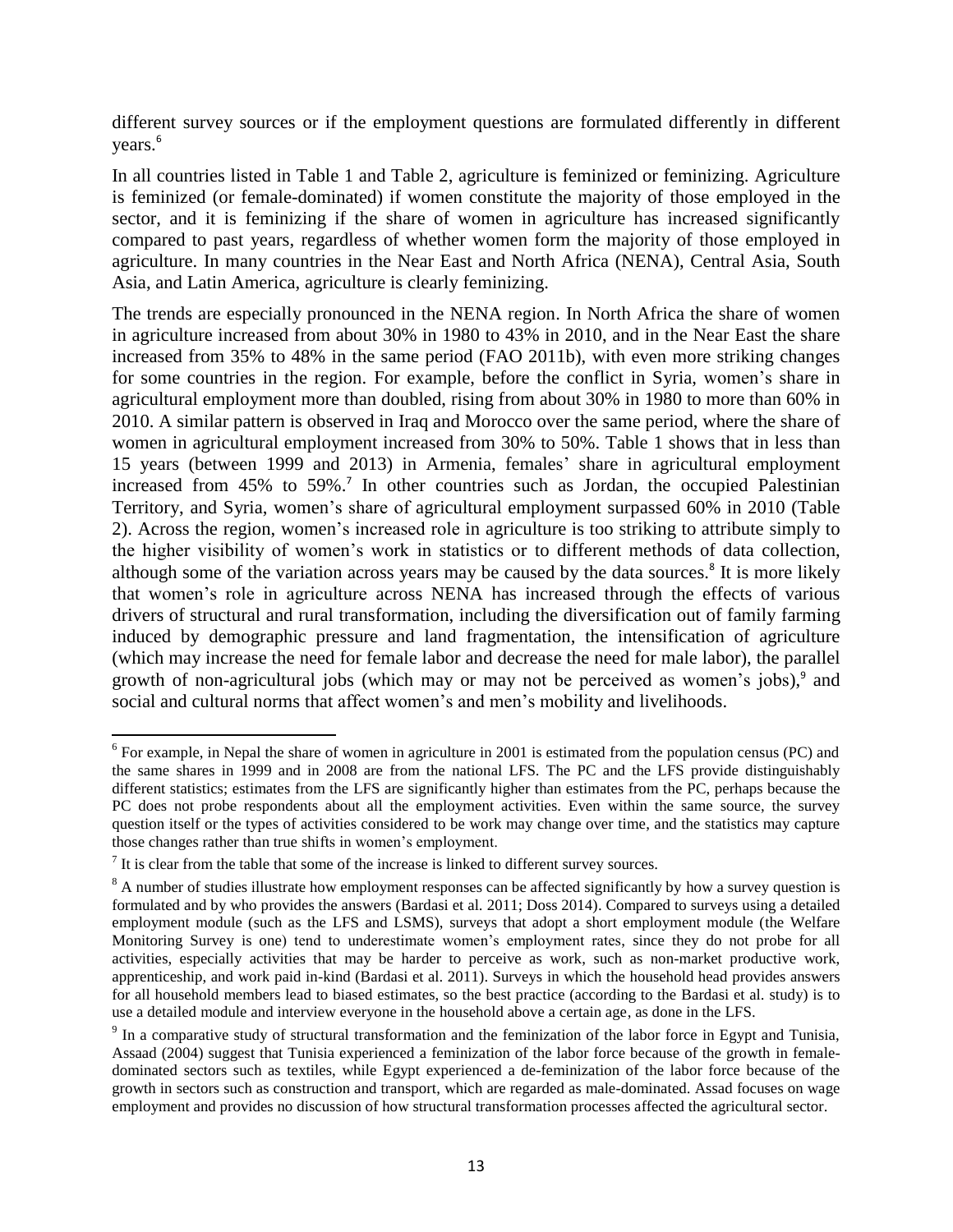The data also suggest that agriculture is feminizing in other Asian countries. In Nepal the share of women in agricultural employment increased from 35% in 1980 to about 50% in 2010. Some estimates from the 2008 LFS suggest that women's share is much higher, about  $60\%$ <sup>10</sup> (see the case study for Nepal in Annex 2). Patterns of feminization in agriculture are also noticeable in Iran, where females' share in agricultural employment grew from 25% in 1980 to almost 50% in 2010, and in Pakistan, where it was a meagre 12% in 1980 but approached almost 30% by 2010. Women's employment in agriculture is also on the rise in a few countries in Central Asia. In Tajikistan, women constitute more than 55% of agricultural employment, as men have migrated in large numbers to neighboring Russia for work, largely motivated by poverty and the inadequate employment opportunities in Tajikistan (see the case study for Tajikistan in Annex 2).

In the majority of countries in sub-Saharan Africa, where women traditionally have engaged strongly in agriculture, the share of women in agriculture is already high: 56% in Burundi, 67% in Lesotho, 59% in Malawi, 57% in Rwanda and Chad, and 62% in Sierra Leone—so the absence of significant increases is not surprising. Even so, the share of women in agriculture is rising in some countries. In Chad, for example, the share of women active in agriculture increased from 28.9% to 56.9% in the span of 20 years. In Botswana, women accounted for about 47% of agricultural employment in 1980 and 57% in  $2010^{11}$  [\(Table 2\)](#page-15-0). While these statistics show that women are economically active in agriculture, they say nothing about the types of jobs and activities that women do. In Malawi, there is evidence that more and more women are taking on casual labor as a secondary occupation in addition to working on their own farms (see the case study for Malawi in Annex 2). The implication is that while the share of women in agriculture has not changed much in the last two to three decades, the types of agricultural jobs for women have changed and have unfortunately become more precarious.

Lastly, increases in women's participation in agriculture are reported even in some Latin American countries, where agriculture has been and continues to be considered a male job. For example, in Chile women's share in agriculture increased from 9% to 14% even while the size of the agricultural sector was shrinking [\(Table 2\)](#page-15-0). Similarly, Peruvian women increased their share in agriculture from 19% in 1980 to 31% in 2010, and Ecuadorian women increased their share from 14% to 25% in the same years [\(Table 2\)](#page-15-0). In other regions, the feminization of agriculture is likely to be driven mainly by men's movement out of agriculture to take jobs in other sectors or distant locations, but in Latin America it is likely to be driven by female wage employment in agribusinesses concentrated on non-traditional agricultural exports. Many regard employment on commercial farms producing non-traditional agricultural exports as an opportunity for women to increase their economic empowerment, although policies must be in place to ensure that these jobs are "decent," as some researchers have identified abuses of women in the sector (see the next section for a more detailed discussion).

l

<sup>10</sup> The statistics in [Table 2](#page-15-0) are from the *State of Food and Agriculture 2010–11* (FAO 2011b) and thus extracted from the FAOSTAT database of the Food and Agriculture Organization (FAO). The statistics in [Table 1](#page-14-0) are extracted from the website of the International Labour Organization (ILO). Given that both are based on the same source (the 2008 LFS), the differences are hard to reconcile but may be due to differences in definitions.

<sup>&</sup>lt;sup>11</sup> For Botswana, [Table 1](#page-14-0) and [Table 2](#page-15-0) show that women's share in agriculture has increased significantly, but the levels are very different, depending on the source of the data.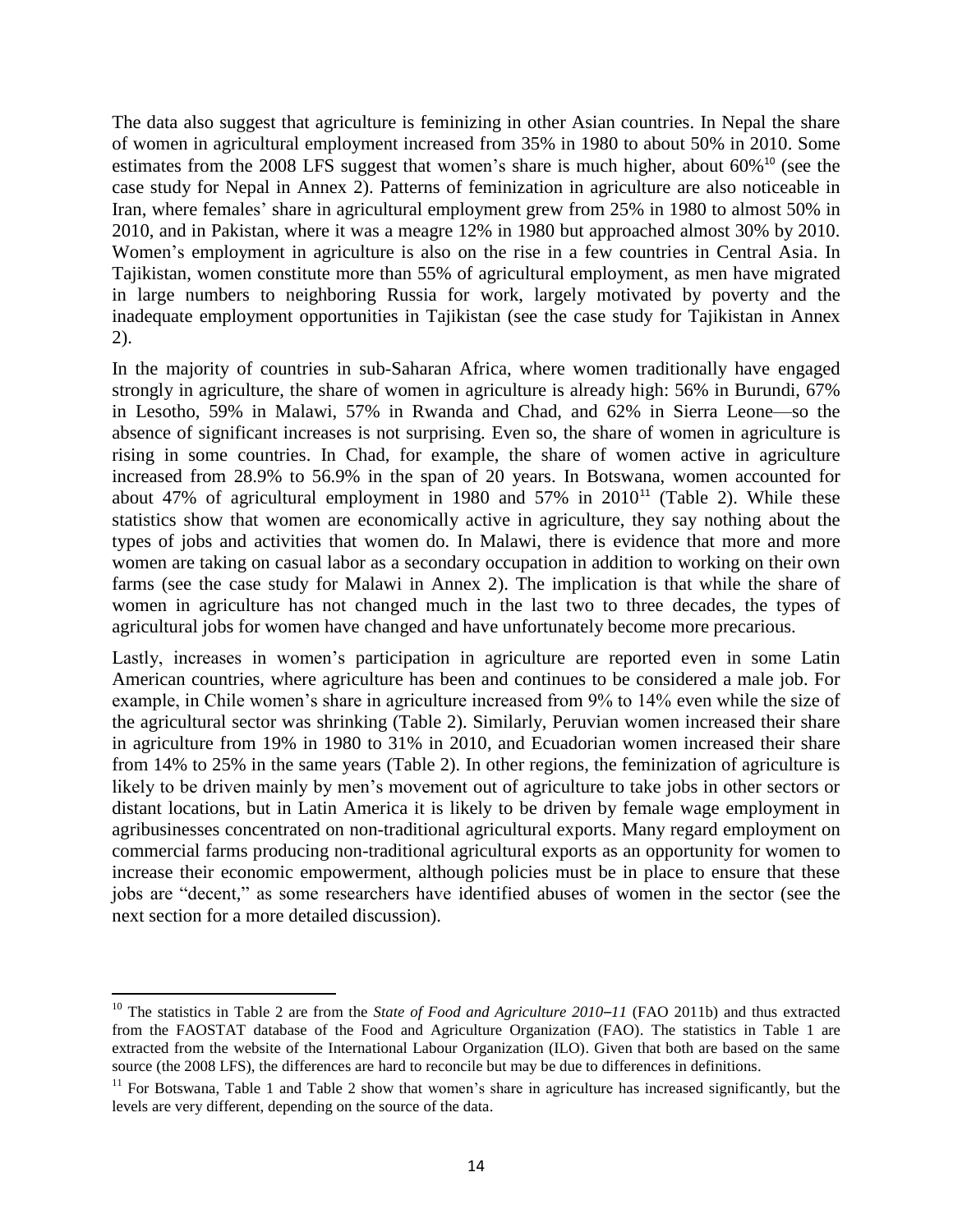| <b>Region and</b><br>country    | Source <sup>+</sup> | 1998 | 1999 | 2000 | 2001 | 2002 | 2003 | 2004 | 2005 | 2006 | 2007 | 2008 | 2009 | 2010 | 2011 | 2012 | 2013 | 2014 |
|---------------------------------|---------------------|------|------|------|------|------|------|------|------|------|------|------|------|------|------|------|------|------|
| Asia                            |                     |      |      |      |      |      |      |      |      |      |      |      |      |      |      |      |      |      |
| Armenia‡                        | OE, HS              |      |      |      |      | 44.6 | 44.8 | 43.8 | 45.8 | 45.6 | 50.9 | 54.4 | 53.8 | 55.8 | 56.2 | 57.1 | 58.7 |      |
| Azerbaijan <sup>++</sup>        | OE, LFS             |      | 53.7 | 53.6 | 51   | 46.8 | 46.5 | 45.8 | 45.2 | 45.4 | 48.5 | 51.6 | 56.1 | 56.5 | 56.3 | 56.5 | 56.7 | 56.2 |
| Bangladesh                      | <b>LFS</b>          |      |      | 46.4 |      |      | 25.2 |      | 33.8 |      |      |      |      | 40.9 |      |      |      |      |
| Bhutan‡‡                        | LFS, PC             |      |      |      |      |      |      |      | 52.6 |      |      |      | 53   | 53.1 | 53.4 | 61.6 | 53.3 | 52.7 |
| Cambodia                        | <b>HIES</b>         |      |      |      |      |      |      |      |      |      |      |      |      | 51.5 |      |      |      |      |
| Georgia                         | LFS                 | 50.6 | 50.7 | 53.6 | 48.5 | 49.5 | 48.9 | 50.3 | 50   | 49.1 | 50.8 |      |      |      |      |      |      |      |
| Nepal <sup>+++</sup>            | LFS, PC             |      | 55.9 |      | 48.1 |      |      |      |      |      |      | 60.6 |      |      |      |      |      |      |
| Tajikistan                      | <b>LFS</b>          |      |      |      |      |      |      | 55.8 |      |      |      |      | 55.9 |      |      |      |      |      |
| Viet Nam                        | LFS                 | 51   | 50.5 | 50.5 | 50.1 | 50.2 | 50.8 | 50.6 |      |      |      |      |      |      |      |      | 50.7 | 50.6 |
| <b>Africa</b>                   |                     |      |      |      |      |      |      |      |      |      |      |      |      |      |      |      |      |      |
| Botswana‡‡‡                     | LFS, HS             | 27.6 |      | 38.2 |      |      | 28.6 |      |      | 38.8 |      |      |      | 37   |      |      |      |      |
| Gambia                          | <b>LFS</b>          |      |      |      |      |      |      |      |      |      |      |      |      |      |      | 54.3 |      |      |
| Guinea                          | <b>OE</b>           |      |      |      |      |      |      |      |      |      |      |      | 53.1 | 53.4 | 52.9 | 52.9 |      |      |
| Liberia                         | LFS                 |      |      |      |      |      |      |      |      |      |      |      |      | 50.3 |      |      |      |      |
| Morocco                         | <b>LFS</b>          | 21.8 | 24   | 22.4 | 19.6 | 32.4 | 34.1 | 35.8 | 36.4 | 38.4 | 38.7 | 38.9 |      |      | 40.4 | 39.9 |      |      |
| Rwanda                          | PC                  |      |      |      |      | 58.7 |      |      |      |      |      |      |      |      |      | 58.1 |      |      |
| Tanzania, United<br>Republic of | <b>LFS</b>          |      |      |      |      |      |      |      |      | 53.3 |      |      |      |      |      |      |      |      |
| Uganda <sup>++++</sup>          | LFS, HIES           |      |      |      |      |      | 55.2 |      |      |      |      |      | 54   |      |      |      | 54.4 |      |
| Zimbabwe                        | LFS                 |      |      |      |      |      |      |      |      |      |      |      |      |      | 54.6 |      |      | 54   |

#### **Table 1: Share of women in agricultural employment (as a percentage of both sexes) by region and country, 1998–2014**

<span id="page-14-0"></span>Source: ILOSTAT.

Note: Statistics and their source are indicated in the same color (the notes that follow detail the specific instances).

† HS—Household Survey; OE—official estimate; LFS—Labor Force Survey; PC—population census; HIES—Household Income and Expenditure Survey (national socio-economic survey).

‡ Armenia: Estimates for 2002–08 are OEs, while those for 2009–13 are from the Household Living Standards Survey.

†† Azerbaijan: Estimates for 1999–2008 are OEs and comes from the LFSs thereafter. There is a divergence between the OEs and LFSs for 2006 and 2007, but the divergence is very small for 2008. In 2008 the OE suggests that women form 45% of the agricultural labor force, while the LFS estimates place their share at 52%; in 2007 the OE suggests that women are 48.5% and the LFS suggests they are 54%; and in 2008 the OE puts women's share at 51.6%, while the LFS puts it at 50.9%.

‡‡ Bhutan: Estimates for 2005 are from the PC; the rest are from LFSs.

††† Nepal: Estimates for 2001 are from the PC; the rest are from LFSs.

‡‡‡ Botswana: Estimates for 2010 are from HS; the rest are from LFSs.

†††† Uganda: Estimates for 2009 and 2013 are from HIES for 2009 and 2013; estimates for 2003 are from LFS.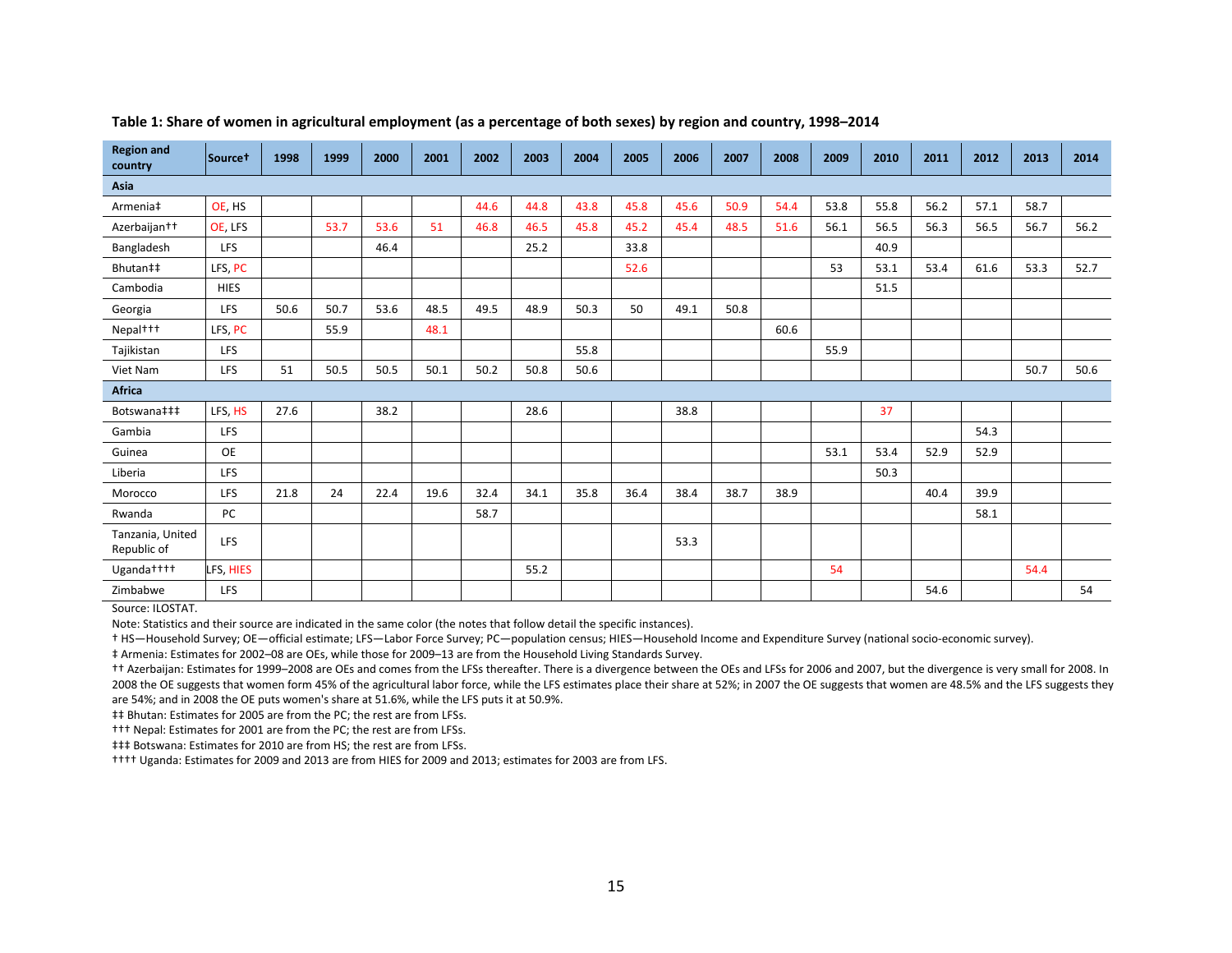| <b>Country</b>                        | 1980 | 1995 | 2010 |
|---------------------------------------|------|------|------|
| <b>Africa</b>                         |      |      |      |
| Burundi                               | 55.9 | 55.9 | 56   |
| Comoros                               | 50   | 50.3 | 52   |
| Madagascar                            | 54.7 | 53.9 | 53.5 |
| Malawi                                | 56.7 | 56.1 | 59.2 |
| Mozambique                            | 58.6 | 63.4 | 65.2 |
| Rwanda                                | 55.3 | 56.1 | 57   |
| United Republic of Tanzania           | 53.7 | 54.1 | 55   |
| Zimbabwe                              | 54.3 | 55.3 | 53.3 |
| Angola                                | 52.4 | 52.6 | 55   |
| Chad                                  | 28.9 | 50.8 | 56.9 |
| Congo                                 | 56.6 | 60   | 56.5 |
| Botswana                              | 46.6 | 52.4 | 56.9 |
| Lesotho                               | 72   | 68.2 | 67.3 |
| South Africa                          | 37.1 | 31.1 | 29.6 |
| Swaziland                             | 58.5 | 60.7 | 54.3 |
| Benin                                 | 34.5 | 41.1 | 39.6 |
| Gambia                                | 50.6 | 51.2 | 53.3 |
| Mauritania                            | 47.6 | 49.2 | 53.9 |
| Senegal                               | 44.9 | 45.5 | 47.4 |
| Sierra Leone                          | 59   | 58.5 | 61.7 |
| Algeria                               | 41.5 | 50.4 | 52.7 |
| Libyan Arab Jamahiriya                | 37.2 | 50   | 69.9 |
| Morocco                               | 29   | 38.9 | 47.7 |
| Sudan                                 | 32.5 | 32.9 | 39.5 |
| Tunisia                               | 27.1 | 34.4 | 32.8 |
| Western Sahara                        | 42.1 | 47.8 | 53.7 |
| Asia                                  |      |      |      |
| Cambodia                              | 57.3 | 54.9 | 51.2 |
| Indonesia                             | 33.7 | 39   | 39.3 |
| Lao People's Democratic Republic      | 51.3 | 51.8 | 52.3 |
| Viet Nam                              | 50.7 | 51   | 49.1 |
| Bangladesh                            | 42.4 | 44.5 | 51   |
| <b>Bhutan</b>                         | 26.3 | 19.4 | 34.7 |
| Iran (Islamic Republic of)            | 25.2 | 33.9 | 46.4 |
| Nepal                                 | 35.4 | 42.2 | 48.1 |
| Pakistan                              | 12.2 | 18.4 | 29.6 |
| <b>Western Asia</b>                   |      |      |      |
| Azerbaijan                            |      | 53.8 | 53.9 |
| Iraq                                  | 29.7 | 38.2 | 50.3 |
| Jordan                                | 41.9 | 44.3 | 62.2 |
| <b>Occupied Palestinian Territory</b> | 64.8 | 64.1 | 72.5 |
| Syrian Arab Republic                  | 31.7 | 50.7 | 60.7 |
| Turkey                                | 40.4 | 48.2 | 52.3 |
| Yemen                                 | 29.3 | 31.4 | 40.1 |
| <b>Latin America</b>                  |      |      |      |
| Chile                                 | 9.2  | 10.6 | 14.2 |
| Colombia                              | 19.5 | 19.9 | 24.8 |
| Ecuador                               | 14   | 17.6 | 24.8 |
| Peru                                  | 19   | 27   | 31.3 |
| Papua New Guinea                      | 47.9 | 53.5 | 55.8 |

#### <span id="page-15-0"></span>**Table 2: Female share of the population that is economically active in agriculture, by region and country, 1980, 1995, and 2010**

Source: FAO 2011b, Table A4.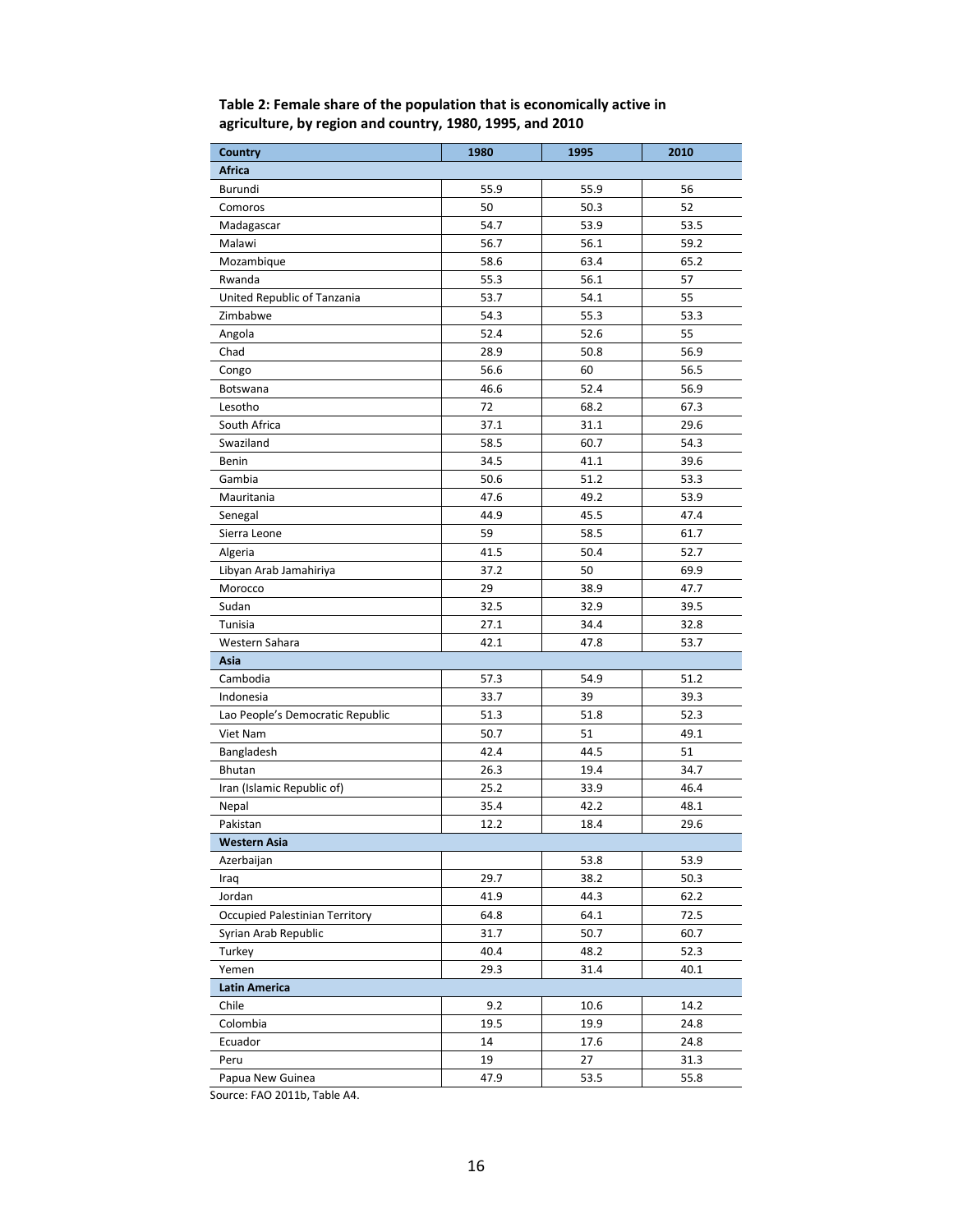The discussion so far has focused on women's participation in agriculture, regardless of the actual number of hours they work. Surveys with detailed labor modules often collect information about employment hours to determine the distribution of full-time and part-time employment and hourly wages, but sex-disaggregated labor hours by sector (Indicator 3) are reported in only a few studies. In a very recent paper, Palacios-Lopez, Christiaensen, and Kilic (2015) examine women's labor contribution in agriculture in six countries in sub-Saharan Africa, focusing on crop activities. [Table 3](#page-16-0) reports their estimates, along with estimates of the female share of agricultural employment (from LFSs—Indicator 2). Because the shares of labor hours are similar and not significantly higher than the shares of women in agriculture, there is no evidence that women spend disproportionately large number of hours in agriculture relative to men. In fact, in Niger and Ethiopia a large number of women seem to engage in agriculture but to provide significantly fewer hours of labor for cropping activities compared to men. Palacios-Lopez, Christiaensen, and Kilic (2015) do not take women's labor related to livestock rearing into account, however. The neglect of livestock labor hours, the different data collection methods, and differences in definitions may partially explain the differences observed in the statistics in columns 2 and 3.

| <b>Country</b>      | % female<br>workerst | % labor hour<br>contributions# | Year/period                                                                              |
|---------------------|----------------------|--------------------------------|------------------------------------------------------------------------------------------|
| Uganda              | 54%                  | 56%                            | Uganda National Panel Survey 2010/11                                                     |
| Malawi              | 54%                  | 52%                            | Malawi Third Integrated Household Survey 2010/11,                                        |
| Tanzania            | 53%                  | 52%                            | Tanzania National Panel Survey 2010/11                                                   |
| Nigeria             | 36%                  | 37%                            | Nigeria General Household Survey - Panel 2012/13                                         |
| Northern<br>Nigeria |                      | 32%                            | Nigeria General Household Survey - Panel 2012/13                                         |
| Southern<br>Nigeria |                      | 51%                            | Nigeria General Household Survey - Panel 2012/13                                         |
| Ethiopia            | 46%++                | 29%                            | Ethiopia Socioeconomic Survey 2011/12                                                    |
| Niger               | $37%+1$              | 24%                            | Niger l'Enquête Nationale sur les Conditions de Vie des Ménages et<br>l'Agriculture 2011 |

<span id="page-16-0"></span>**Table 3: Share of women's labor hours in agriculture**

† Source is ILO database, based on all agricultural activities, cited in Palacios-Lopez, Christiaensen, and Kilic (2015).

‡ Source is Palacios-Lopez, Christiaensen, and Kilic (2015), based on crop activities.

†† Source is FAO (2011b).

Similar studies have not been carried out for countries in other regions, so it is not possible to draw conclusions about the trends in hours of work in agriculture provided by men and women globally. Nor are there any cross-country studies at the national level of the distribution of women among decision-makers and managers in agriculture (Indicator 4). The scarce reporting of sex-disaggregated statistics on types of jobs, activities, and decision-making in agriculture limits the understanding of how rural transformation impacts women's and men's roles and agency in the sector.

To sum up, national-level statistics support the hypothesis that in many countries women dominate the agricultural sector. Whether this development is positive depends on the characteristics of the jobs and activities performed by women and on whether they empower women or exacerbate existing gender inequalities. If incomes from agriculture continue to lag behind those in other sectors, and if women are more likely to perform low-skilled and less formal agricultural jobs, then women's higher concentration in agriculture is a source of concern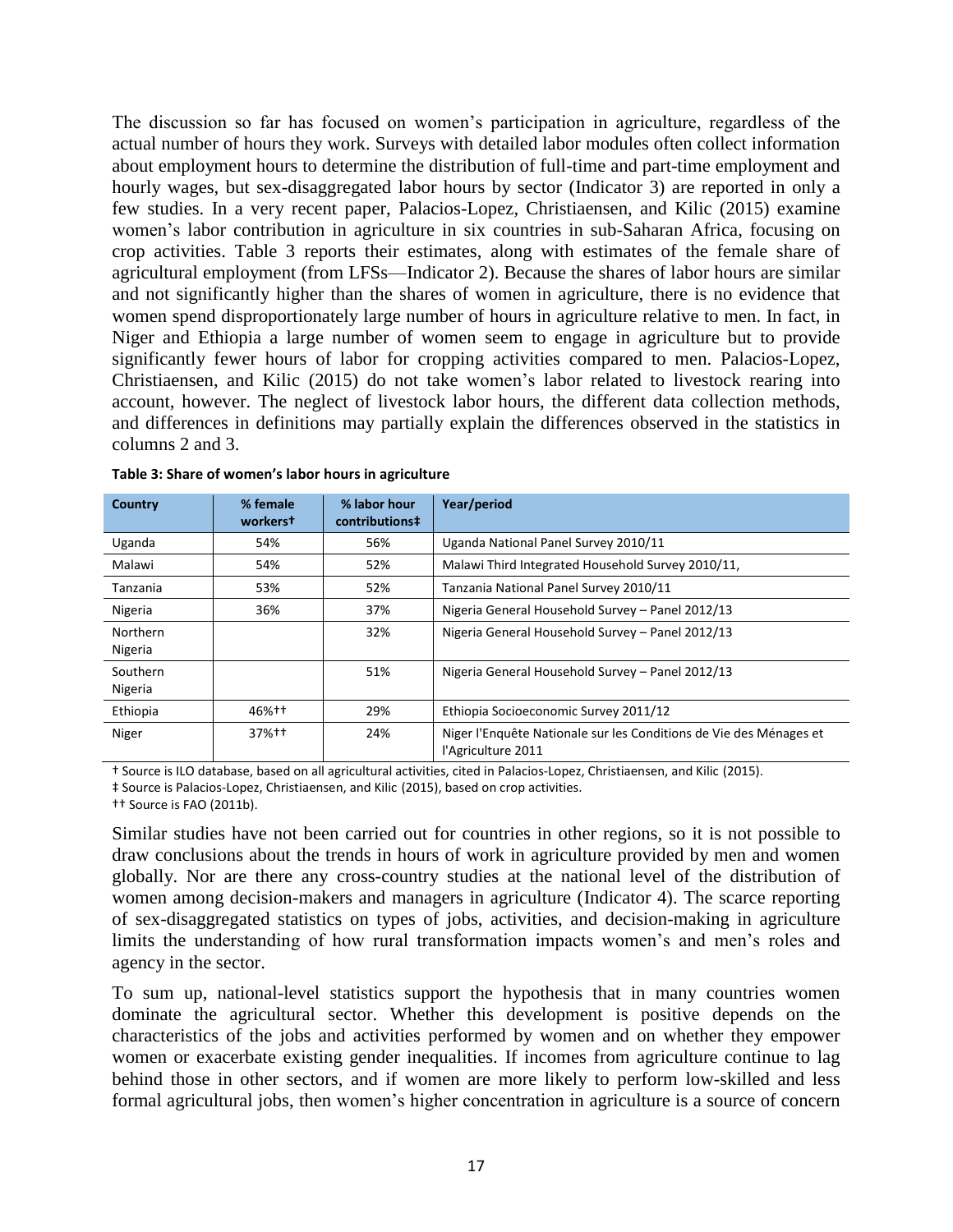for efforts to promote gender equality and alleviate poverty. If women's increased predominance in agriculture is a response to lucrative income-generating opportunities, such as participation in global agri-food systems through contract farming and other channels, that participation may confer significant gains in terms of rural poverty reduction and female empowerment.

The next section examines key factors that may be pulling or pushing women into agriculture. The aim is to gain a better understanding of the welfare of women in agriculture and the positive and negative developments surrounding the feminization of the sector in different countries.

## <span id="page-17-0"></span>4. Factors Leading to the Feminization of Agriculture

Building on the literature on the feminization of agriculture and rural transformation, this section examines how a number of global factors may contribute to the changing roles of women and men farmers in agriculture. Two main factors that can rapidly and significantly change women's agricultural work and responsibilities are male outmigration and the spread of commercial farming. Other factors linked to changes in women's work in agriculture include human pandemic diseases, modern agricultural technologies, conflict, and climate change.

All of these factors have a global reach, but the second set of factors can be more relevant in some regions than others. For example, the impact of the HIV/AIDS pandemic was heaviest in Southern Africa. The spread of the disease has abated since its peak in the 1990s and 2000s, but without question, the weight of the disease was borne largely by women, whether or not they contracted it (Parker, Jacobsen, and Komwa 2009). Understanding the consequences of that pandemic may inform responses to other outbreaks that could also disproportionately affect women, such as outbreaks of the Zika virus. From a gender perspective there are certain similarities between the two disease outbreaks. Zika, if unabated, will probably affect women's time in employment through the higher financial and care needs of disabled children. Women with disabled children are also more likely to be abandoned by male partners.<sup>12</sup>

[Figure 1](#page-18-1) provides a simple illustration of the factors that affect women's roles in agriculture. The factors are interlinked, and often multiple factors operate to bring about significant changes in women's and men' roles in agriculture. While climate change may have an independent effect on women by augmenting their household work and even affecting their preferences about which crops to grow on the farm, it also exerts an influence through its effects on other factors—for example, by increasing the urgency for smallholders to diversify out of traditional agriculture, increasing the incidences of diseases (such as mosquito-borne viruses), exacerbating fragility, and heightening the incidence of conflict. Except in extreme situations, however, climate change and environmental degradation are rarely the sole drivers of migration, displacement, or conflict, as their effects are largely mediated by local political, social, economic and cultural factors (Piguet 2010).

 $\overline{\phantom{a}}$ <sup>12</sup> See Frances Martel, "Doctors: Brazilian Men Abandoning Pregnant Women over Zika," *Breitbart*, February 8, 2016 [\(http://www.breitbart.com/national-security/2016/02/08/brazilian-men-abandoning-pregnant-partners-over](http://www.breitbart.com/national-security/2016/02/08/brazilian-men-abandoning-pregnant-partners-over-zika/)[zika/\)](http://www.breitbart.com/national-security/2016/02/08/brazilian-men-abandoning-pregnant-partners-over-zika/).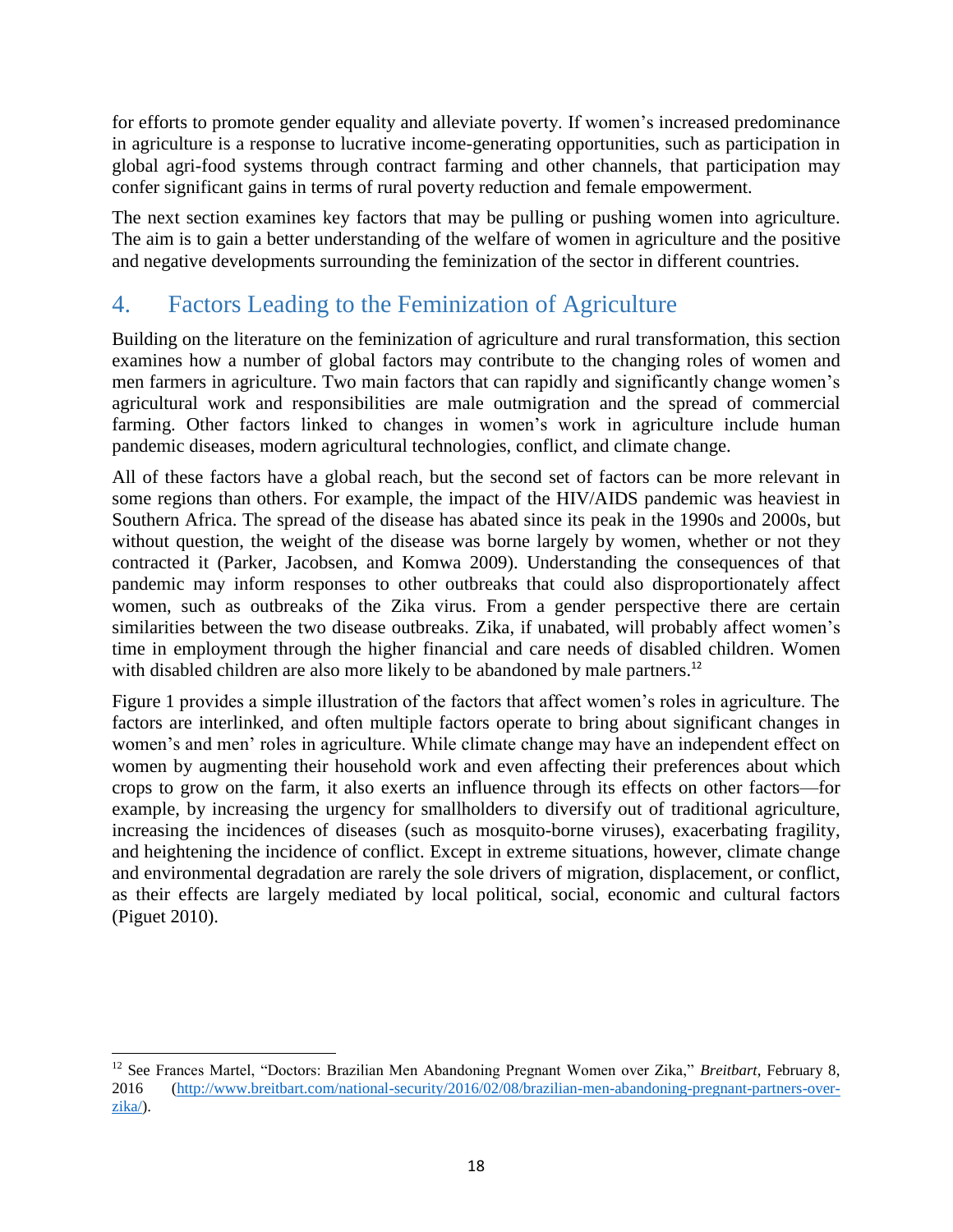#### <span id="page-18-1"></span>**Figure 1: Factors that may lead to the feminization of agriculture**



#### Source: Authors

Climate change also drives the development of technologies to adapt to a changing climate, and those technologies may affect women's and men's work in agriculture differently. If technologies make food crops (generally women's domain) more resistant to weather fluctuations and more profitable, then men may find it more lucrative to diversify out of family agriculture into other sectors. Who diversifies out of traditional agriculture is mediated by human capital accumulation and the jobs available in other sectors. Some structural transformations are characterized by the development of industries that favor women's employment (for example, the majority of employment in the textile industries of South Asia is female), while other structural transformations are characterized by the growth of sectors traditionally perceived as male (such as construction and transportation). Growth in commercial agriculture, depending on the commodity, may also pull more women than men into off-farm wage employment.

[Figure 1](#page-18-1) also highlights the fact that the feminization of agriculture concerns not only agricultural wage employment but the smallholder sector as well. The sections that follow provide a more detailed discussion of how each factor can lead to the feminization of agriculture and of whether the evidence supports the hypothetical linkages.

#### <span id="page-18-0"></span>4.2 Male outmigration

l

What are the effects of male outmigration and the linkages with women's labor supply, and to what extent are these linkages supported by empirical studies? Male outmigration<sup>13</sup> affects

<sup>&</sup>lt;sup>13</sup> In many countries, female outmigration may be just as common as male outmigration, but that subject is beyond the focus of this review (unless female outmigration is for agricultural employment and therefore contributes to the feminization of agriculture). Lastarria-Cornhiel (2008) reports that, faced with emergencies, women may migrate for employment to agribusiness sites. The increased number of women in the migrant labor force is also noted in Deere (2005). See Lee (2010) for an account of Nicaraguan migrant women's experience working in packing plants for export agriculture in Costa Rica.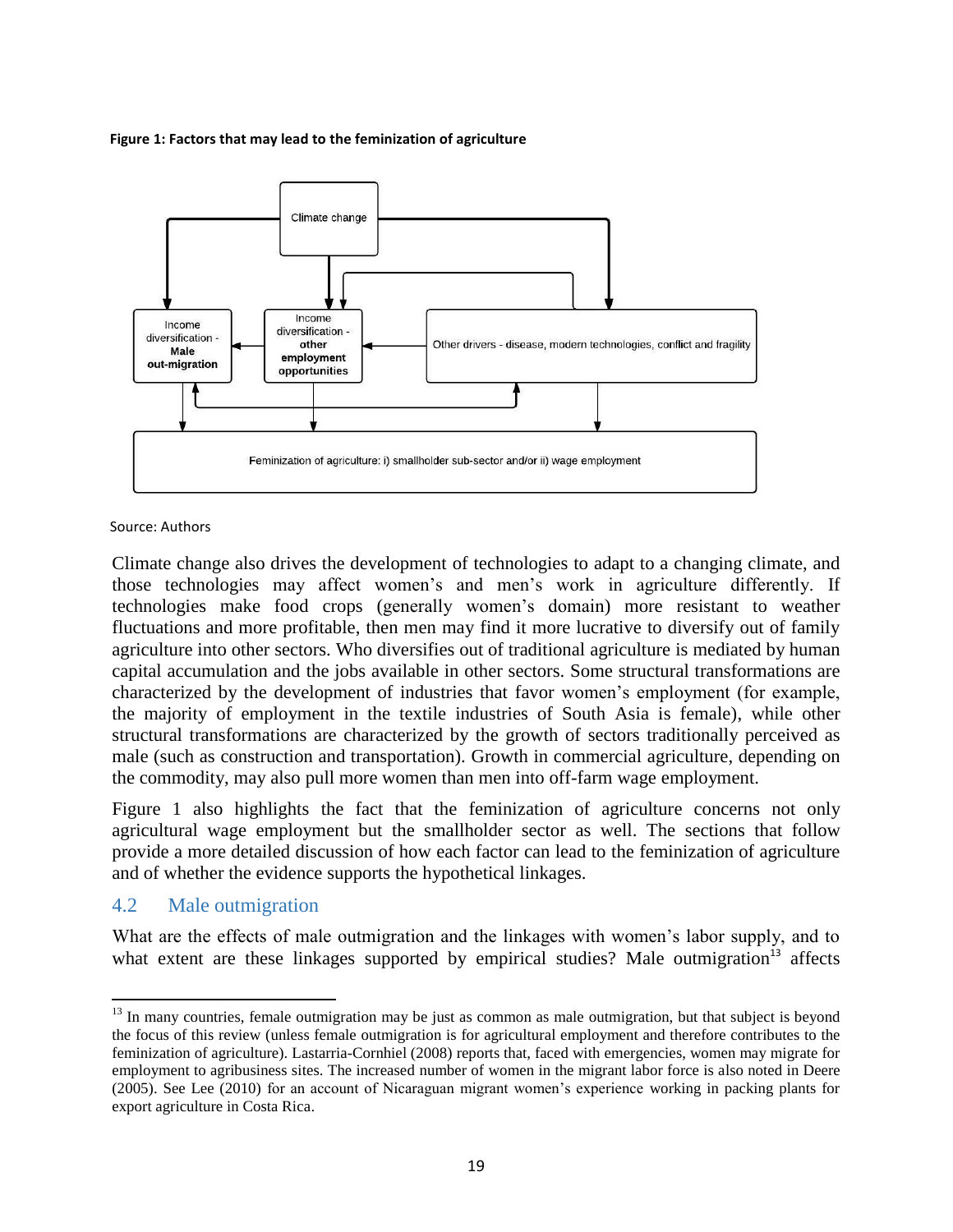women's labor supply decisions in agriculture through two main channels—the loss of male family labor and the flow of remittances.<sup>14</sup> Although this review does not focus on the allocation of women's labor to sectors other than agriculture, the changes observed in the agricultural sector cannot be evaluated without properly understanding labor opportunities in other sectors. [Table 4](#page-19-0) summarizes the hypothetical effects of male outmigration on women's labor allocation to agriculture and other sectors. The table has been adapted from Binzel and Assaad (2011) to include the hypothetical effects of increased decision-making.

|                                        | <b>Migration</b>                             | <b>Remittance income</b>              |                              |  |  |  |
|----------------------------------------|----------------------------------------------|---------------------------------------|------------------------------|--|--|--|
|                                        | <b>Replacement of the</b><br>migrant's labor | <b>Reservation wage</b><br>hypothesis | <b>Investment hypothesis</b> |  |  |  |
| Wage work                              | $+/0/-$                                      | $-1/0$                                | $0/-$                        |  |  |  |
| Subsistence work<br>2)                 | $0/+$                                        | $0/-$                                 |                              |  |  |  |
| Overall effect of 1 and 2              |                                              | $\overline{\phantom{0}}$              |                              |  |  |  |
| 3)<br>Decision-making<br>(agriculture) | $+/0$                                        | $+/0/-$                               |                              |  |  |  |

<span id="page-19-0"></span>

Source: Adopted from Binzel and Assaad 2011.

 $\overline{\phantom{a}}$ 

An increase in the supply of female labor to the family farm may be driven by the need to compensate for male labor lost to migration, or it may be a response to the farm's increased growth potential when remittances are sufficient and invested in the farm (investment hypothesis). By the same token, high remittances may discourage women from continuing to farm if the returns from farming are not high enough (the reservation wage hypothesis). A further consideration is that women may increase their decision-making related to agricultural production when their male partners are absent, but the effects of greater decision-making power will be mediated by the size and frequency of remittances and by who controls how they are used. High remittances and growth of the family farm may boost female decision-making, unless men, as the primary earners, take full control of how remittances are invested. Poor remittance flows may disempower women if they have to increase working time and deal with the financial difficulties resulting from the missing migrant labor.

The most immediate effect of male outmigration on farming households is the loss of male ablebodied labor, especially as it is younger men who are more likely to migrate (Mueller et al. 2015). In farming systems that rely extensively on family labor, the loss of male labor can cause a substantial shock to the farm. A substantial intra-household labor adjustment will be required for farming to continue. To maintain the same level of agricultural production, spouses who remain behind may have to increase their own labor contributions to compensate for the lost male labor, hire labor, or rely on the labor contributions of other family members. Women may decide to reduce agricultural production or move out of agriculture altogether. The adjustments that are made will depend on a number of factors, including the duration of migration, the remittance flows, labor market conditions at home, access to productive resources, the availability of other income-generating opportunities for women at home, and women's own time constraints and preferences.

<sup>&</sup>lt;sup>14</sup> Many studies explore the relationship between male migration and women's labor supply, without regard to sector or type of job, but they fall outside the specific concern here, which is to understand how male outmigration changes women's roles in agriculture. In any event, as [Table 4](#page-19-0) shows, a narrow focus on wage employment that disregards subsistence production will underestimate women's labor supply.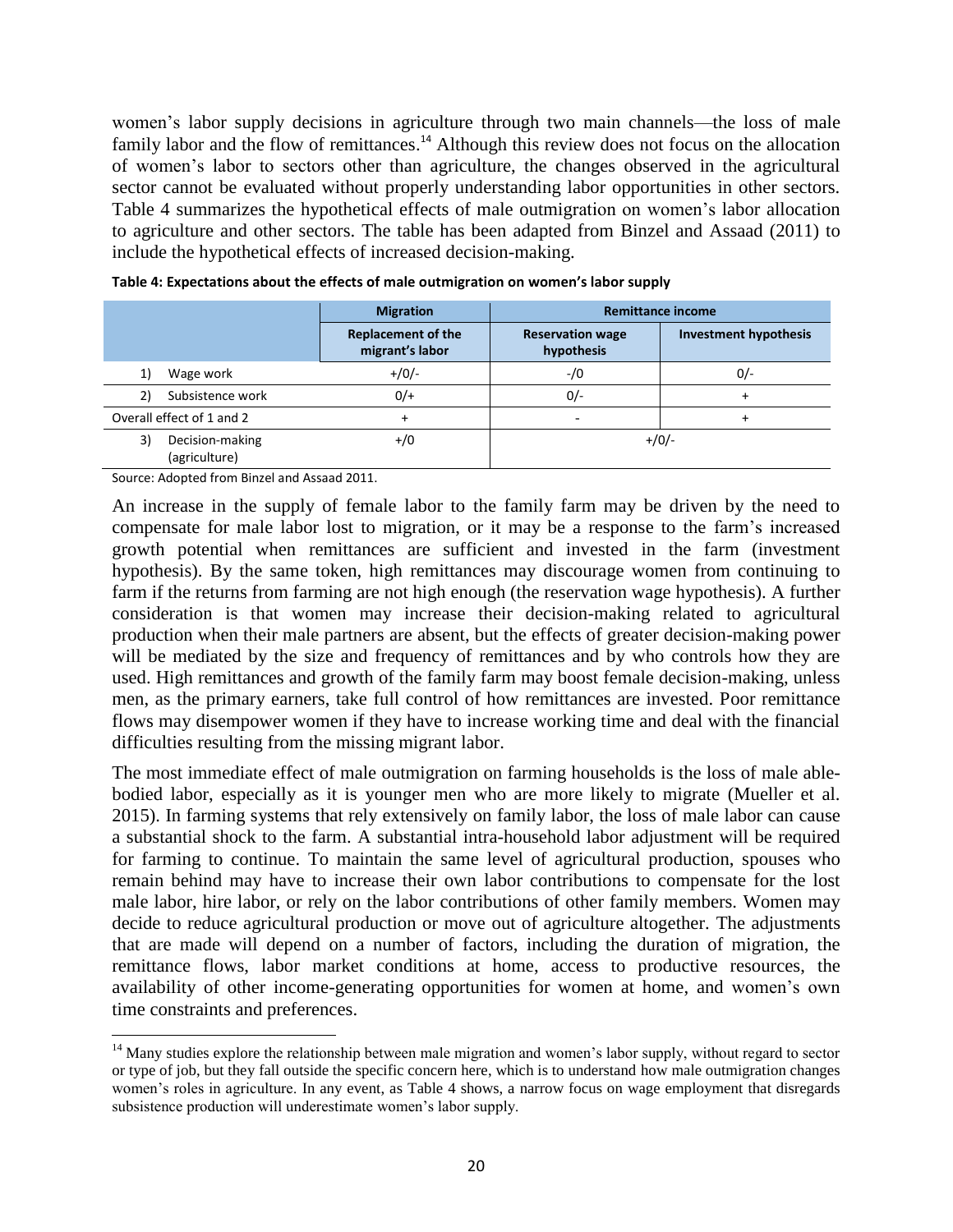Male migration that is temporary and done in the off-peak agricultural season may not have a discernible effect on women's labor force participation or hours in agriculture. Such instances may be rare, because temporary income-generating opportunities that are easily accessible, preferably at lower costs, must exist. For example, in their study of the effects of migration on crop incomes in the Kyrgyz Republic, Atamanov and Van den Berg (2012) find that migration causes crop income to drop, but mostly for permanent migration, not for temporary migration. The few other empirical studies that examine the effect of migration on household production also point to negative (Rozelle, Taylor, and DeBrauw 1999) or no (Wang, Rada, Qin, & Pan, 2014) effects on household production, but they do not differentiate between temporary and permanent migration. Using data from Bangladesh, Mendola (2008) finds that international migration is linked to higher adoption of modern technologies on the farm which raise productivity, but households that cannot overcome the high cost of international migration and engage in domestic migration do not see productivity gains. Temporary migration may not have a negative effect on household production if temporary migrants return regularly and contribute to agricultural production, if temporary migrants did not engage in crop production before they migrated, or if the remaining family members compensated for the loss of labor by increasing their own labor, hiring labor, or through adopting labor-saving technologies. Unfortunately, most studies, including Atamanov and Van den Berg (2012), do not look at women's time in agriculture, which may be one mechanism through which crop output is maintained. In addition, when social norms and other factors, including low education and literacy and the lack of expertise in agriculture, obstruct women from carrying out farming activities in the absence of their migrant husbands, both farm productivity and women's welfare may diminish, as may be the case with permanent migration in the Kyrgyz Republic.

Especially if they have limited opportunities to hire labor, women may increase their time in farming to compensate for the missing male farm labor. Using data for 1997–2006 from the China Health and Nutrition Survey, Chang, Dong, and MacPhail (2011) find that internal migration of household members increases the burden of work for the children and elderly who are left behind, with the effect being higher for elderly women and girls than for elderly men and boys.

Expanding the analysis of patterns in the feminization of labor in rural China and focusing on the period from 1991 to 2006, Chang, MacPhail, and Dong (2011) examine the unpaid farm sector, paid off-farm sector, and unpaid domestic sector in terms of time rather than labor force participation. They find evidence of a feminizing labor force both on and off of the farm, with migration acting as a critical driver of these changes. The same study observes that agricultural development (defined as structural change and income growth) has led to an absolute increase in paid and unpaid labor for both men and women, but the gap in time use has not increased over the 15-year period.

On the other hand, De Brauw et al. (2008) find little evidence of the feminization of agricultural labor or managerial feminization of agriculture in China in the 1990s. The authors conclude that women's participation in the sector is high but find no systematic movement of women into agriculture, except perhaps among middle-aged women who appear to contribute to farming more than men of the same age. The study does, however, indicate a trend toward feminization of the livestock sector, with women contributing more and more labor but still having limited control of the marketing operations and therefore the proceeds, an issue that has remained largely unexplored. While there may be little evidence of the feminization of agriculture in China in the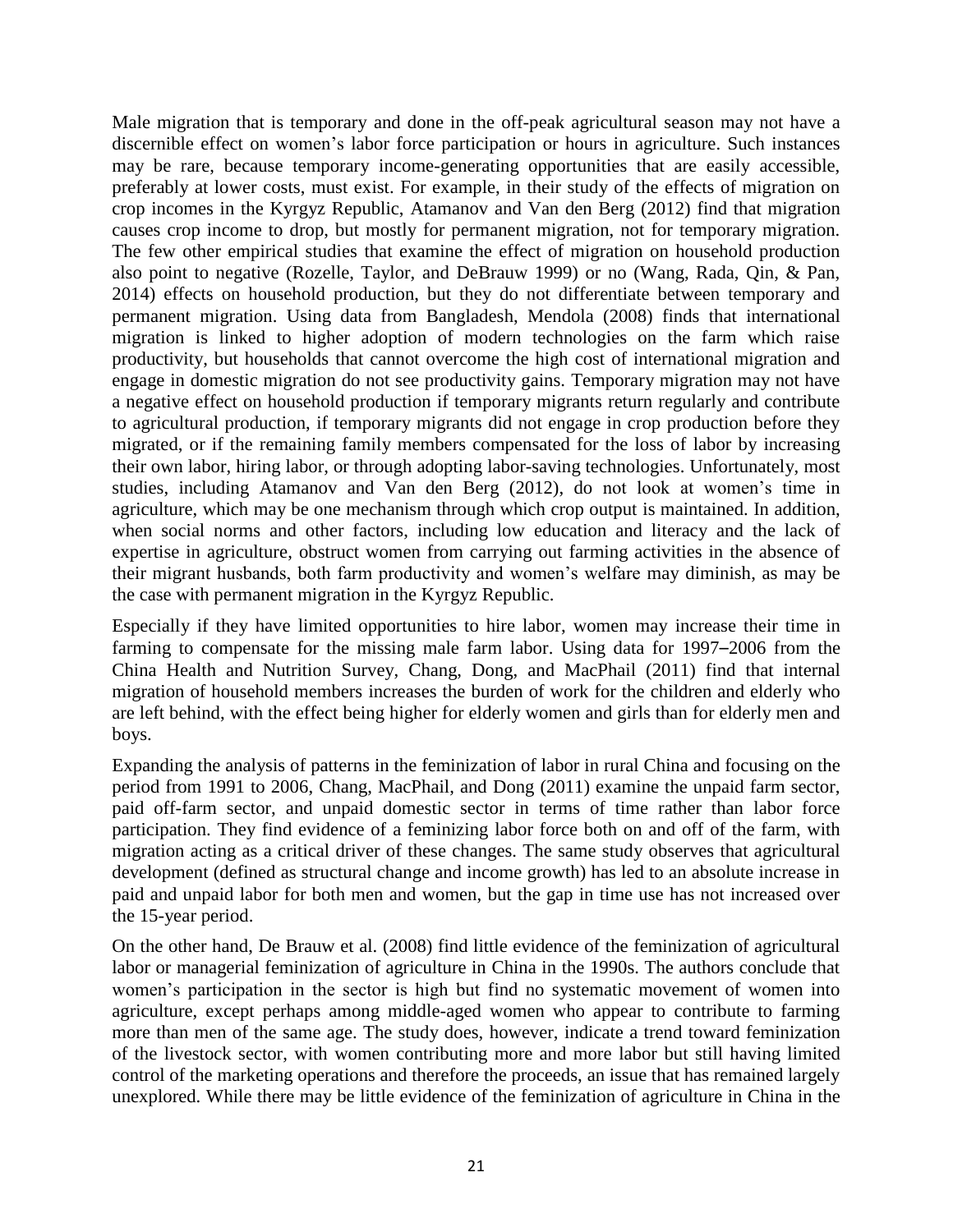1990s, Mu and de Walle (2011) find that by the mid-2000s male outmigration had increased both women's participation rates and time spent in agriculture, while reducing wage work and family work, though the effects are different for women of different ages.

Despite Chinese women's greater role in agriculture, their participation in decision making (managerial feminization) has not improved. De Brauw et al. (2013) confirm that agricultural labor in China has become feminized since the 1990s, both in terms of female participation in farming and the number of hours that women spend farming. While total hours in farming fell between 1997 and 2009 for all family members, total hours fell more slowly for women and led to the feminization of agricultural labor. The study also suggests that the feminization of agriculture was linked to greater specialization of employment—households that continued farming after the 1990s were more likely to have one family member specializing in farming, and most often that family member was female. By 2006–09, in almost 30% of households women performed *all farm work*, compared to around 13% in 1991 (De Brauw et al. 2013). The same study corroborates Mu and de Walle's  $(2011)^{15}$  findings of heterogeneous patterns in the feminization of agriculture by age group.

Studies from other countries also confirm that migration changes rural women's labor supply. Mendola and Carletto (2009) find that having a migrant abroad decreased the supply of female paid labor in Albania while increasing their supply of unpaid work. Binzel and Assaad (2011) show that following male migration, rural women in Egypt increase their share of labor in unpaid household work and subsistence agriculture to replace the migrant's labor and not in response to higher remittances that relax financial constraints on the family enterprises.

The effects of migration and remittances are also mediated by local labor market conditions and the substitutability of family labor with hired labor. At peak times in the cropping season it may be hard to hire labor to replace the missing (migrant) family member (Wodon and Beegle 2006). Aside from dealing with this problem by increasing family labor, farming households with migrant members may shift from producing labor-intensive crops to land-intensive crops (De Brauw 2010) that may mitigate the increased demands on women's time.

In analyzing the literature on changes in women's labor contribution in agriculture, a recurring challenge is to evaluate whether those changes are accompanied by changes in women's agency and role in decision-making. On the one hand, managing a farm remotely is difficult for migrants, and women's decision-making, at least jointly with their spouses or other family members, is expected to increase. On the other hand, migrants may cement their positions as decision makers in the household and perhaps even on the farm, since their contributions to the family's income will increase. Women's empowerment may even decrease if women withdraw from the wage labor market to work in subsistence agriculture. There is growing evidence that the spouses who stay behind assume responsibility for the household farm even where agriculture is traditionally a male occupation, as in Latin America (Deere 2005; Radel et al. 2012; World Bank 2015a). In both Guatemala and Mexico, strong norms dictate that women

l

<sup>&</sup>lt;sup>15</sup> Women of different ages may be joining agriculture at higher rates compared to men of the same age. Mu and de Walle (2011) find evidence that the feminization of agriculture in China is driven by younger women. The same study notes that before 2006 women under age 45 worked in agriculture at the same rates as men of the same age, but in 2006 a gap started to emerge, and women in their thirties were more likely to work in agriculture compared to men in their thirties. Women's participation in other sectors in China lags participation of men of all ages (Mu and de Walle 2011), suggesting significant gender inequalities in access to decent employment opportunities.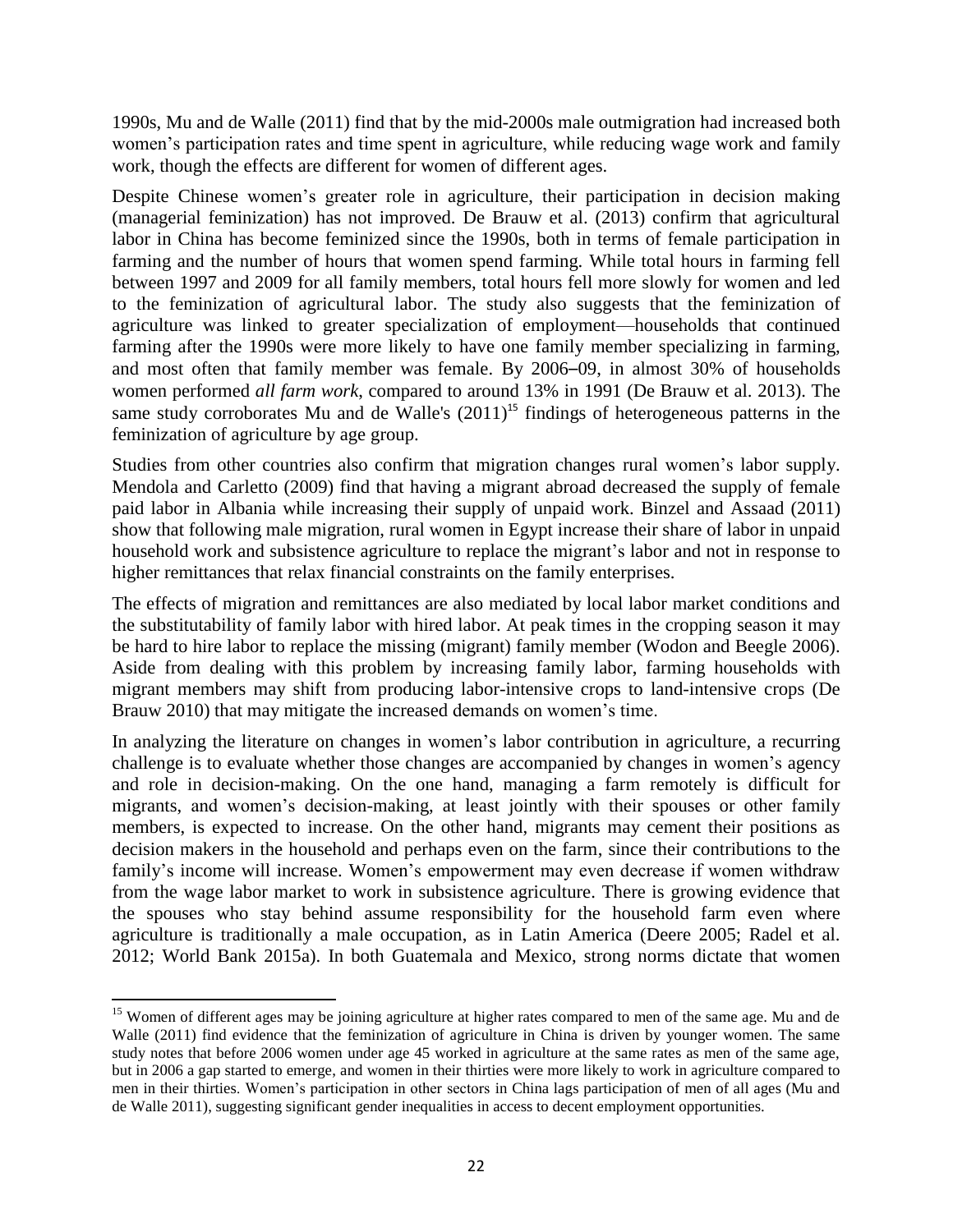should not be farmers, and when women take on primary responsibility for the family farm, they face certain gender-specific difficulties, including difficulties hiring and supervising labor and acquiring technical knowledge about farming. In the absence of their male partners, Guatemalan women assume more responsibilities in farming, including managerial tasks (World Bank 2015a), suggesting that women are not only taking over agricultural labor but also increasing their role in decision-making, at least in relation to agricultural production.<sup>16</sup>

Data on decision-making are rarely available from large surveys, and this deficiency has hindered careful analysis of the effects of migration on the empowerment and agency of women left behind. In the absence of better data, De Brauw et al. (2013) use the increase in femaleheaded households to approximate the feminization of the farm management role in China. The study also explores the consequences of the feminization of farm management on agricultural productivity and finds that it does not negatively affect farm productivity if women managers have access to productive resources.

Using the gender of the household head as a proxy for the farm manager role is not ideal, however, because de jure female household heads may still take limited decisions on their own, especially if migrant men still influence how remittances are spent or if other family members become the primary farm decision-makers, as may be the case in many Central and South Asian countries. In those countries, multigenerational households are common, and in-laws have a strong decision-making role within the household (Reeves 2011; Shahriari et al. 2009). After reviewing studies on the issue, Yabiku, Agadjanian, and Sevoyan (2010) conclude that the influence of other family members on farm decision-making is not equivalent to the influence of the migrant husband, and wives generally experience an increase in their autonomy and decisionmaking when husbands migrate.

It is important to distinguish between autonomy and empowerment, however. Autonomy in decision-making is only one aspect of empowerment, as highlighted in the discussion of Indicator 4 in Section 2. In their study of migration and women's autonomy in Mozambique, based on data for 2000–06, Yabiku, Agadjanian, and Sevoyan (2010) find that both successful and unsuccessful cases of male outmigration are linked to significantly higher autonomy for wives who stay behind, and the gains in autonomy persist after husbands return. At the same time, although unsuccessful migration increases women's autonomy, it may have disempowering effects on women. Unsuccessful migration itself can be a strain on women's time, as they have to assume the work of their migrant husbands and also deal with financial difficulties that accompany unsuccessful migration experiences. Low social status and low economic independence have also been linked to women's disempowerment in other contexts, such as Mexico (Boehm 2008) and Morocco (Sadiqi and Ennaji 2004). Some studies highlight that women, in the absence of their migrant partners, do not necessarily enhance their welfare as a

 $\overline{\phantom{a}}$ <sup>16</sup> This trend may not be universal, because the low productivity of subsistence agriculture and steady remittance flows may discourage women from farming. There is evidence that agriculture in some areas of Mexico is becoming less feminized (Marín and Baer 2009, cited in Radel et al. 2012). Women in southern Niger traditionally were very active in agriculture, but they were pushed out by land shortages; their exit was justified by the assertion that women should not work the fields (Doka and Monimart 2004). In response, the same study finds that women took on more off-farm income-generating activities. Instances of the defeminization of agriculture are few and not discussed in this review, although they are important in cases such as in Niger, because they highlight again how women's disadvantaged position in relation to men pushes women into more insecure, lower-quality activities to generate income.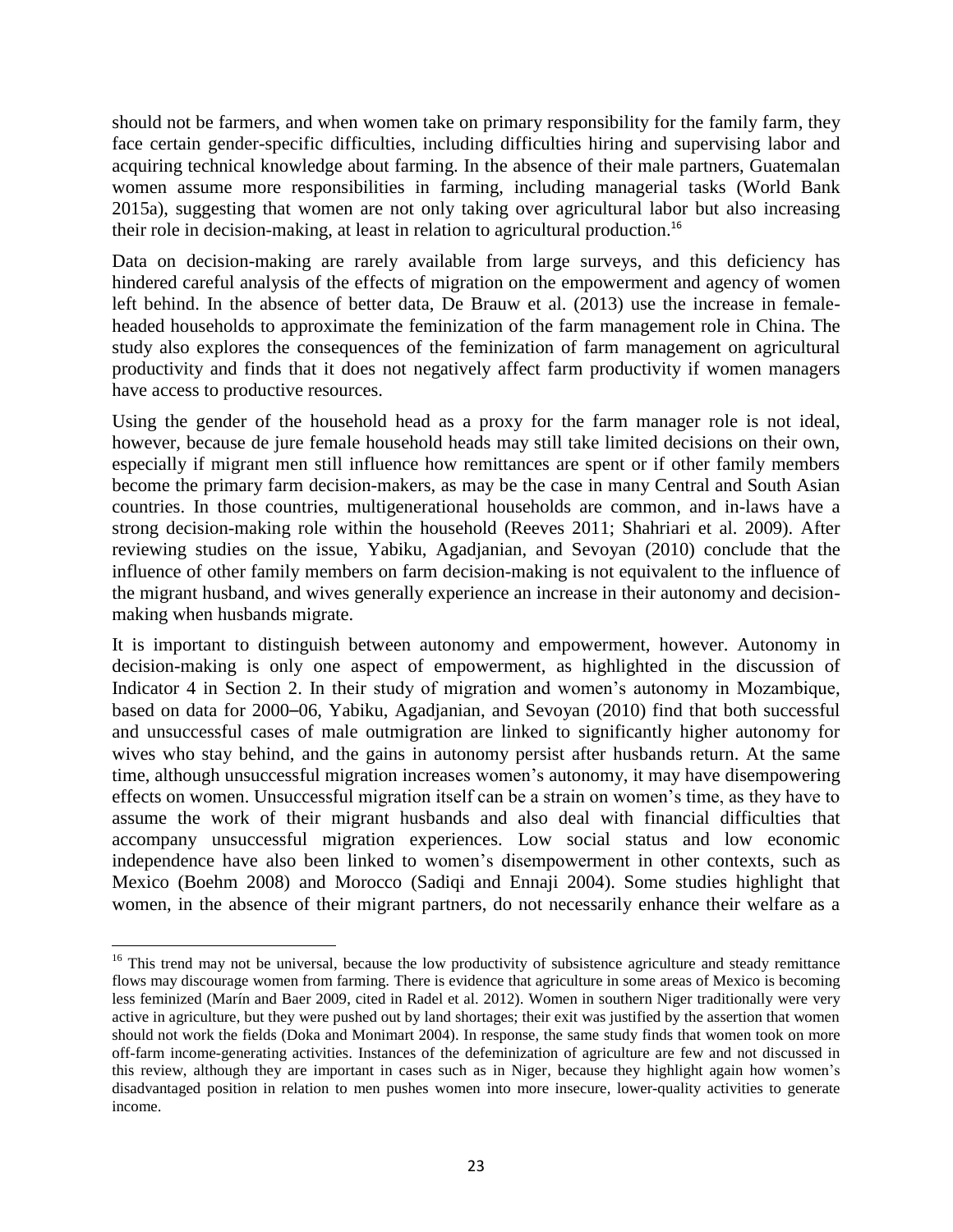result of greater decision-making and responsibilities (Sadiqi and Ennaji 2004; Yabiku et al. 2010), and that the nature of the tasks they undertake does not necessarily "challenge the deeply entrenched gender inequality" (Menjívar and Agadjanian 2007).

Women's empowerment and welfare are also determined by whether women have a say in how remittances are spent and by whether local institutions support women. In a comprehensive review of migration patterns and effects in Asia, Mueller et al. (2015) highlight that women and men may have different preferences for investing remittances; women favor expenditures on human capital (including children's education), while men favor the acquisition of more land. Women resist investing in more land because they face gender-specific difficulties cultivating and managing additional land, including constraints in hiring and working with men when their partners are far away (Radel et al. 2012; World Bank 2015a). Because women face challenges in monitoring and supervising male labor, their returns from hired male labor are low (O'Sullivan et al. 2014). If women cannot successfully hire labor, more land will simply increase their workload and the workload and welfare of other household members, including children (Antman 2013).

When male migrants do not send substantial remittances, the resulting financial distress and severe work burdens can be disempowering for women. Using data from Nepal, Maharjan, Bauer, and Knerr 2012 show that higher remittances have the potential to reduce women's work burden and improve their decision-making, while low or no remittances increase women's workload (Annex 2). From a gender perspective, unsuccessful male migration is a particular concern. Poor rural income-generating opportunities for men and women lead to an increase in male outmigration and the greater concentration of women in agriculture. Male outmigration is largely a response to the lack of local opportunities, implying that women's expanding role in agriculture is a mechanism to cope with poverty rather than a response to lucrative opportunities in agriculture.

### <span id="page-23-0"></span>4.3 Off-farm employment opportunities

Women's role in the smallholder sector is mediated by the availability of off-farm and nonagricultural income-generating activities. When women have access to well-paying cashgenerating activities outside family farming, they may reduce their participation in agriculture and may choose not to take over management of the farm in the case of male outmigration. Unfortunately, off-farm (especially non-agricultural) employment opportunities for women in rural areas are often scarce and characterized by low returns.<sup>17</sup> Additional factors that may help to explain the increase in women's roles in agriculture at times when men are able to diversify out of agriculture include mobility constraints related to social norms and women's traditional responsibilities in the reproductive sector, as well as women's lower levels of education (including literacy).

It is also important to note that women farmers have less access to agricultural inputs and other resources than men farmers, and that this disparity has been linked to significant gaps in men's and women's agricultural productivity across various countries (Udry 1996; Goldstein and Udry 2008; Peterman et al. 2010; FAO 2011b; Aguilar et al. 2015; Kilic, Palacios-Lopez, and

 $\overline{\phantom{a}}$  $17$  Useful references on gender discrimination in access to and returns from off-farm employment include (Hertz et al., 2009) and (FAO, 2011b)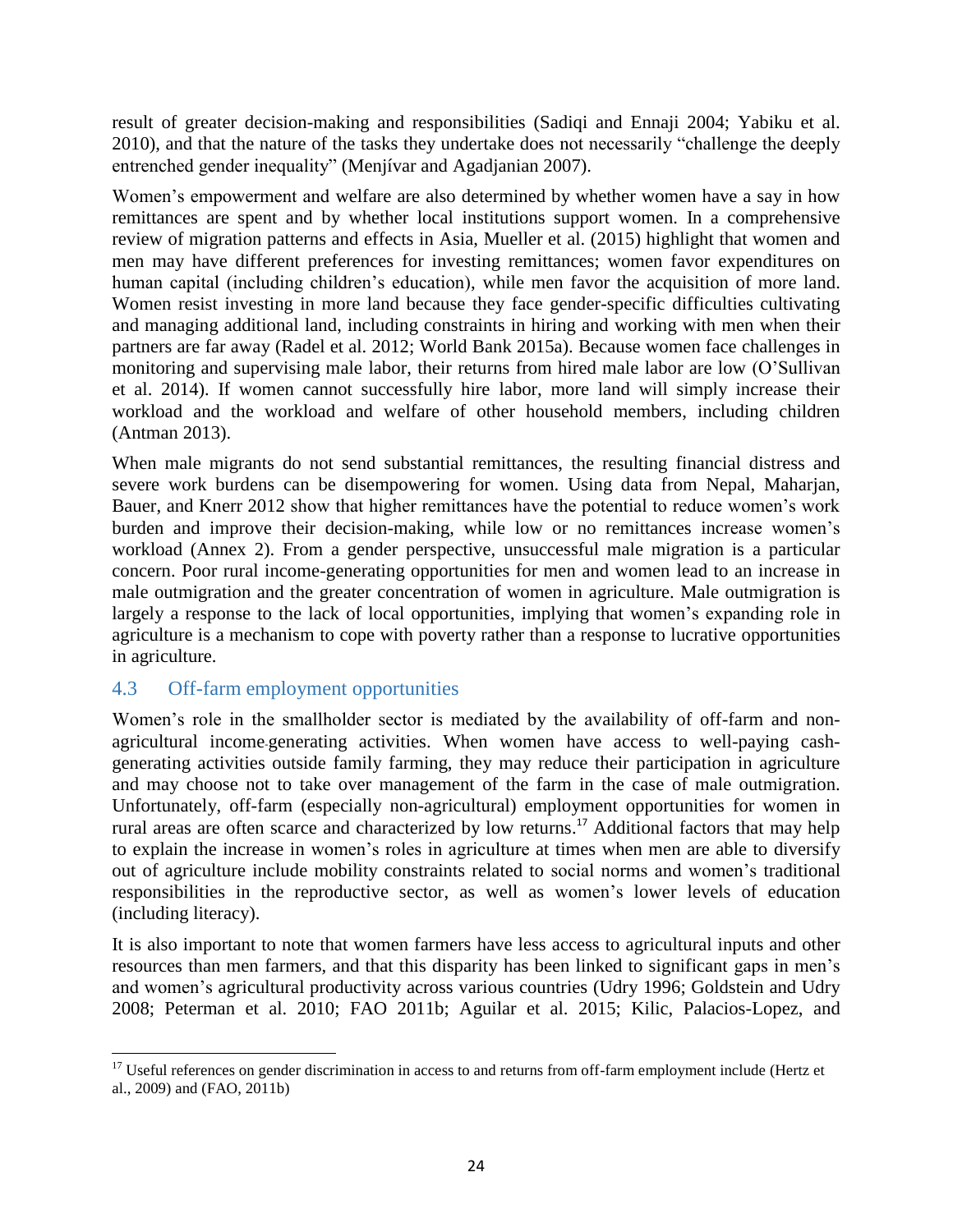Goldstein 2015; Oseni et al. 2015;Slavchevska, 2015). Low productivity on female-managed farms may reduce household food production and food security, and it may increase the pressure on women to supplement household income with off-farm income-generating activities.

Casual, temporary wage employment on larger farms may be one such opportunity, but in many developing countries, the spread of modern agribusinesses is expanding women's access to potentially better wage employment opportunities. Agricultural commercialization, an important feature of structural transformation, is rapidly changing rural landscapes in developing countries. Commercial agriculture is shifting from more traditional export crops such as cocoa, coffee, and sugar to non-traditional agricultural export crops that often are more labor-intensive to produce, such as fruits, vegetables, and flowers (Lastarria-Cornhiel 2008). In the past 20 years, horticultural exports from Latin America have more than tripled, and the same exports from Africa and Asia have more than quadrupled (Van den Broeck and Maertens 2016).

Commercial agriculture is also opening new paid employment opportunities for women outside their traditional roles (often as unpaid labor) on family farms. A large share of workers in nontraditional export sectors are women. Dolan and Sorby (2003) suggest that in Chile, Ecuador, Guatemala, Kenya, Mexico, South Africa, and Zimbabwe, women form at least 50% or more of the employment in the high-value agricultural industries. Women constitute 75% of the workforce in Kenya's flower industry and 65% of the workforce in Zambia's vegetable sector; in both countries, most of this employment is temporary or casual (Barrientos 2007). For some crops, such as green beans in Senegal and vegetables in Mexico, women's share of the labor in commercial farms can be as much as 90% (FAO 2011b).

Women and men can take two main paths toward participation in the production of nontraditional export crops: contract farming and direct wage employment. Because contract farming gives farmers access to productive inputs and new technologies (including improved seed, fertilizer, pesticide, and even technical knowledge supplied directly by contractors), contract farming has led to significant benefits in terms of higher agricultural productivity, reduced production risk, and higher incomes for farmers. At the same time, contract farming is often biased against smallholders (Reardon et al. 2009) and women farmers in particular, who are perceived to have less control over family labor, more limited access to resources, and more insecure land tenure (Maertens and Swinnen 2012; Van den Broeck and Maertens 2016).<sup>18</sup>

A major issue for assessing linkages between contract farming and women's changing roles in agriculture is raised in Oya's (2012) review of the literature on contract farming. Oya warns that most evidence on contract farming comes from case studies and that no clear information appears to exist on the incidence and outcomes from contract farming over time or across countries. The lack of systematic national-level data on the spread of contract farming makes it hard to assess the importance of contract farming globally or even for selected countries, and it creates opportunities for "over-generalizations and ideologically-driven recommendations" (Oya 2012). Despite the lack of aggregate indicators to quantify the importance of contract farming in sub-Saharan Africa, Oya finds that the literature does not support the conclusion that a major share of agricultural production or even export production is provided through contract farming, which suggests that contract farming may not be a significant driver of changes in women's role

 $\overline{\phantom{a}}$ <sup>18</sup> Discussions of the direct linkages between global value chains and gender should not overlook the indirect linkages, such as gender-differentiated investments on the farms (Maertens 2009) and technology spillovers (Minten, Randrianarison, and Swinnen 2009).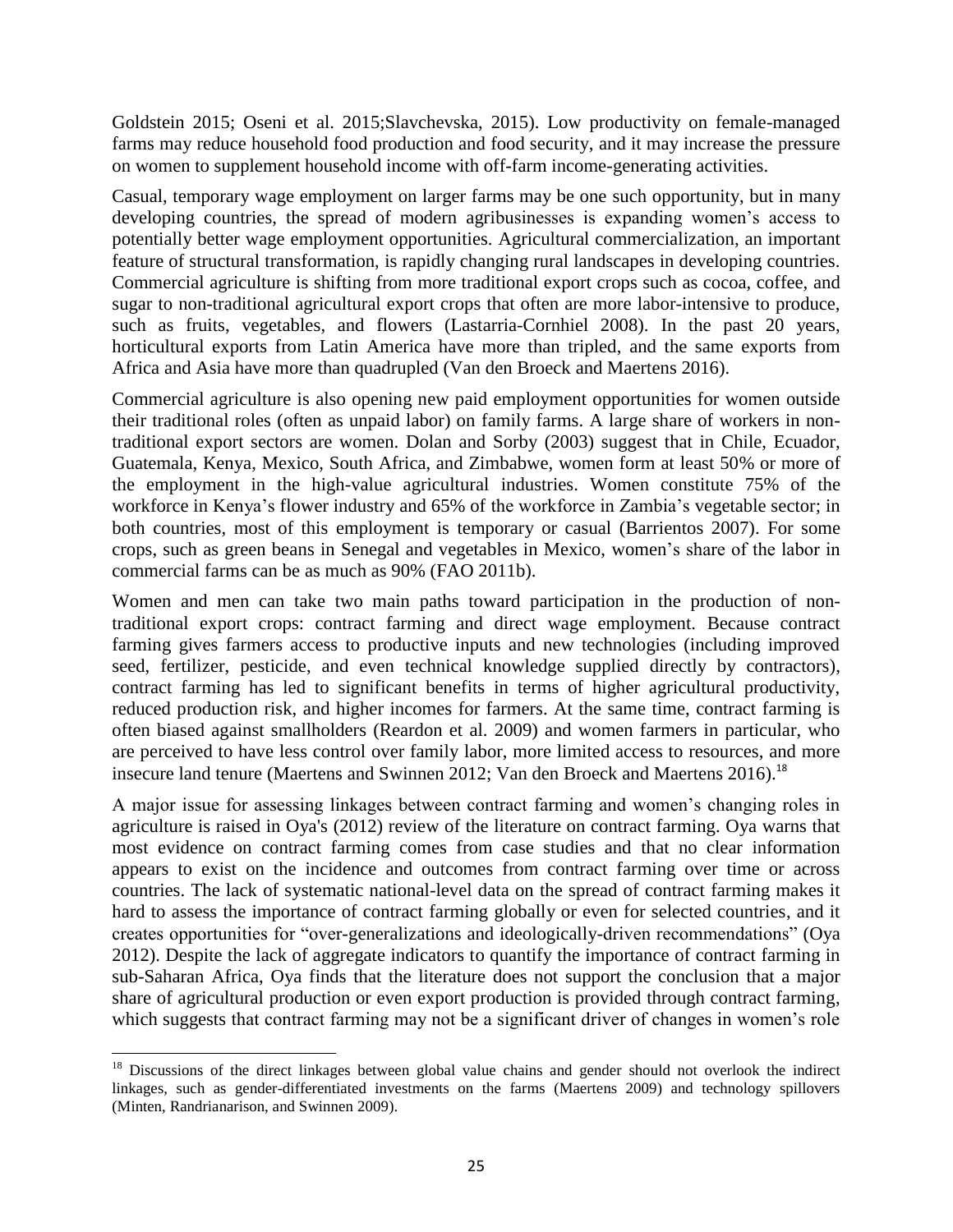in agriculture. Yet contract farming may be more important in some countries than in others. In countries where opportunities for contract farming exist, women may face higher demand for their labor because of contracts held by male family members. Women may even lose the control of their plots if their husbands need additional land for expanding their contract farming activities.

Tightening quality standards in the European Union, the main market for most non-traditional export crops, have led to a shift away from contract farming and toward greater integration and consolidation of all crop production and agro-processing activities on one large commercial farm. The rise of large commercial farms around non-traditional agricultural exports has generated new employment opportunities for women and men, with the effect and consequences purportedly higher for female employment (Deere 2005). As mentioned, the available statistics clearly suggest that females largely predominate in wage employment in agribusinesses focusing on non-traditional exports, and some evidence indicates that men predominate in the few managerial positions available (Dolan and Sorby 2003), suggesting that while agricultural wage labor is feminizing, women are excluded from the higher-value positions.

Studies have reached mixed conclusions on the benefits and drawbacks of these agribusinesses (and by implication the consequences for the women who constitute a larger share of their employees). Some studies underline the positive effects of rising horticultural exports for rural households, including increased rural incomes and food security, lower rural poverty rates, and higher bargaining power (Maertens & Swinnen, 2012, 2009b; Maertens & Verhofstadt, 2013; Minten, Randrianarison, & Swinnen, 2009; Van den Broeck & Maertens, 2016). Wages and working conditions in the sector may also be better than they are in other jobs available to women (Deere 2005). Other studies question specific issues, including the instability of employment (short contracts), the repetitive nature of the tasks and the low skill level required, low wages, and the exploitation of workers in horticultural export industries (Dolan and Sorby 2003; Barrientos, Dolan, and Tallontire 2005; de Schutter 2013; Schuster and Maertens 2016) as well as land grabs for large-scale production that dispossess small-scale producers (Deininger and Byerlee 2012).

The majority of wage work in these agribusinesses is short term and does not provide sufficient security for employees; see Lastarria-Cornhiel (2008) for earlier studies. Exceptions exist, such as the flower industries in Colombia, Kenya, Uganda, and Zimbabwe, where a great number of workers are permanent because operations continue year-round (Lastarria-Cornhiel 2008). An important concern with short-term employment opportunities is whether they are available during or outside the main agricultural season. If labor demands in the agro-industries do not overlap with the main agricultural season, then women and men may supplement their incomes from small-scale farming with wage employment in the agro-industries. If demand for labor in the agro-industries overlaps with the main agricultural season, then short-term off-farm employment may not lead to higher household incomes and may even negatively affect own farm production.

Employment opportunities in large-scale commercial farming should be evaluated against the other opportunities for employment off of the family farms in rural areas. In many developing countries, rapid population growth in areas where farms are already very small is placing additional pressure on agriculture, and populations are chronically food insecure. Headey and Jayne (2014) suggest that one mechanism for adapting to falling land-labor ratios is to intensify agricultural production, which many farmers, especially women, may lack resources to pursue.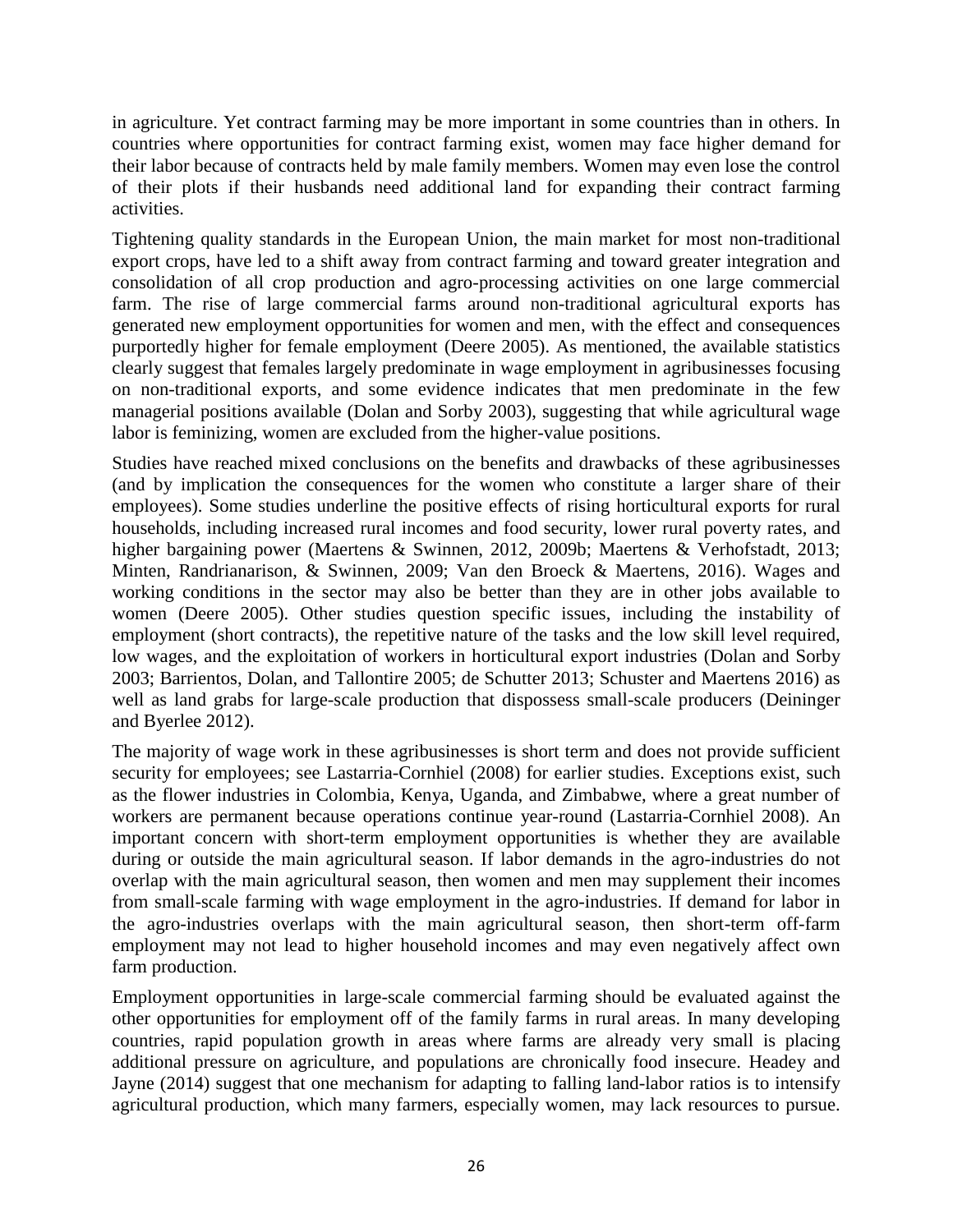Another mechanism is to diversify out of agriculture by pursuing temporary migration or offfarm employment. Often the off-farm employment opportunities are very meager; as noted, the majority of wage employment opportunities available for women are part-time, seasonal, and pay little (FAO 2011b). For example, 90% of women and 66% of men in Malawi work part time, and a similar pattern arises in Nepal, where 70% of women and 45% of men work part time (FAO 2011b). A study of women and agriculture in Andhra Pradesh shows that women are heavily involved in agricultural wage labor, largely because more lucrative employment opportunities such as self-employment and seasonal migration are not available to most women (Garikipati 2008). In Andhra Pradesh, agricultural wage labor offers the only opportunity for women to gain some financial independence, but their incomes from agriculture lag behind those of men, whose income from seasonal migration widens the gender gap in wealth (Garikipati 2008). Wage work on large commercial farms may be the only opportunity available, especially for women, who often have limited education and skills and whose mobility is restricted by social norms. Maertens and Swinnen (2009) consider women's disproportionate presence in the sector as a positive development, especially given the paucity of other off–farm employment opportunities for women (see Razavi et al. 2012). Yet these studies highlight that governments should do more to address women's opportunities for better-paying jobs on and off the farm, as well to improve their educational opportunities and enable them to obtain more skilled jobs.

Off-farm wage employment affects women's empowerment through two main channels—earned income and work burden. Women's earned income increases their contribution to household income and therefore their bargaining power within the household (Anderson and Eswaran 2009). Maertens and Verhofstadt (2013) find that women employed in the horticulture industry report gaining increased decision-making power in the household. Women's employment in the sector and the resulting higher bargaining power within the household have led to increased primary school enrollment for both girls and boys, although it is the effect of girls' enrollment that is attributed to women's increased bargaining power, rather than a pure income effect (Maertens and Verhofstadt 2013). Employment in Senegal's horticultural export sector is also linked to lower fertility rates, especially among the most illiterate women, which suggests that the effect on fertility comes mostly through empowerment rather than education (Van den Broeck and Maertens 2014).

If women's wage employment is more likely to consist of casual and temporary work, or if women are exposed to unhealthy work conditions and excluded from social protection, then women's paid employment may lead to limited welfare and empowerment gains (Barrientos 2007). In a study of Ethiopia's cut flower industry, where most workers are female but male employment is also significant, Mano et al. (2011) point out that the industry created jobs for less-educated people who may be more susceptible to poverty. The study goes on to explore wage differentials in the sector and finds significant male-female wage gaps only among workers who were paid daily or weekly, but the gender gap in earnings does not carry over to employees under monthly payment schemes. Men who are paid monthly, rather than weekly or daily, may have higher starting wages than women who are paid monthly, but over time the gap closes. Nor is there a gender gap in payment among permanent workers and workers with formal contracts (Mano et al. 2011), suggesting that gender inequalities in the sector are mitigated among more permanently employed workers.

While wages have positive effects on women's welfare and empowerment, their time in wage employment may have the opposite effect. Off-farm employment may actually reduce women's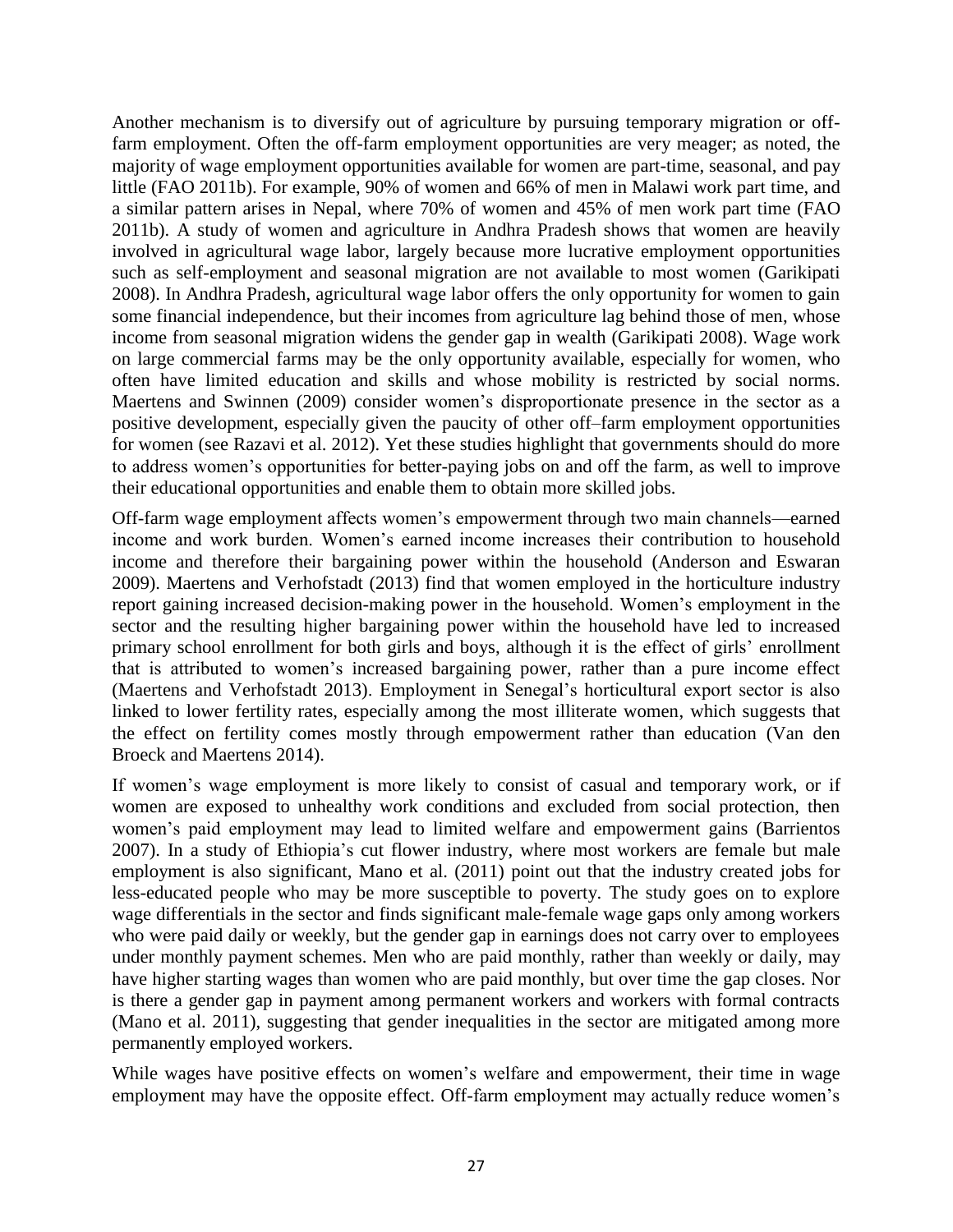welfare if their workload at home and on the farm is not reduced. In the presence of missing or incomplete markets, there may be few market substitutes for women's household production. Women may still continue to grow food and continue to carry out the majority of reproductive work, including caring for children, cleaning, cooking, and collecting water and fuel, and wage employment may simply increase women's work burden and time poverty. Women's participation in agriculture may have increased, but often that increase is not accompanied by a decrease in women's reproductive and domestic work (Lastarria-Cornhiel 2008). Data from both low-income and upper-income settings indicate that as the gap between the time women and men spend on paid work has diminished, the gap between the time women and men spend on unpaid care work has not diminished nearly as much (in some places hardly at all) (World Bank 2012). Reports suggest that in many countries women provide 85–90% of the time spent on household food processing and preparation (FAO 2011b). Women also provide the bulk of care work for children and the elderly. Although these norms may be shifting over time, it is important to see whether they are shifting as women take on other responsibilities in paid employment, whether as wage workers or as managers and workers on the family farm.

That said, data on women's work in the household, including care work, are very scarce. Clearly there is a need for better integration of time-use data in household and agricultural surveys, as there are no studies exploring how employment in the new non-traditional export crop industries impacts women's household reproductive work. For example, Maertens and Swinnen (2012) provide a good review of the linkages between gender and modern supply chains, but there is a gap in the evidence about their effects on the intra-household division of labor and resources. Maertens and Swinnen conclude that "although modern supply chains are gendered, their growth is associated with reduced gender inequalities in rural areas," but likely not in terms of care work and household maintenance work.

#### <span id="page-27-0"></span>4.4 Other drivers

Besides male outmigration and the globalization of agri-food systems, a number of other drivers transform rural areas as well as women's roles in agriculture. The list presented here may not be exhaustive, but it is based on the available, even if scarce, evidence in the literature. Some of the factors affect women's roles in agriculture just as male outmigration does—through the loss of able-bodied labor. Diseases that disproportionately afflict men (HIV/AIDS in the past) or lead to women's abandonment because of stigma and high financial and care requirements (HIV/AIDS, or Zika virus leading to child disabilities) leave family members to cope with the loss of the male member. War and conflict also change women's roles through the loss of able-bodied male labor. Disease, war, and conflict may be seen as negative household shocks, and while these factors have some similarities with male outmigration or may in fact influence male outmigration, they differ in that they are linked to no expectations of remittances and incur significant financial costs for women and other family members. Unlike migration, however, disease, war, and conflict offer no remittances to cushion the effects of the lost labor. Prolonged disease may incur significant monetary costs and additional costs in terms of lost labor productivity from other family members who help to care for the sick individual, since most support for ill household members is provided in the household, not in care centers, and it is often women who provide the care (Kipp et al. 2007).

The effects of climate change on women's changing roles in agriculture can also be analyzed in a similar household shock framework. Weather-related disasters or unpredictable weather patterns leading to losses of all or part of the harvest undermine farm households' livelihoods and may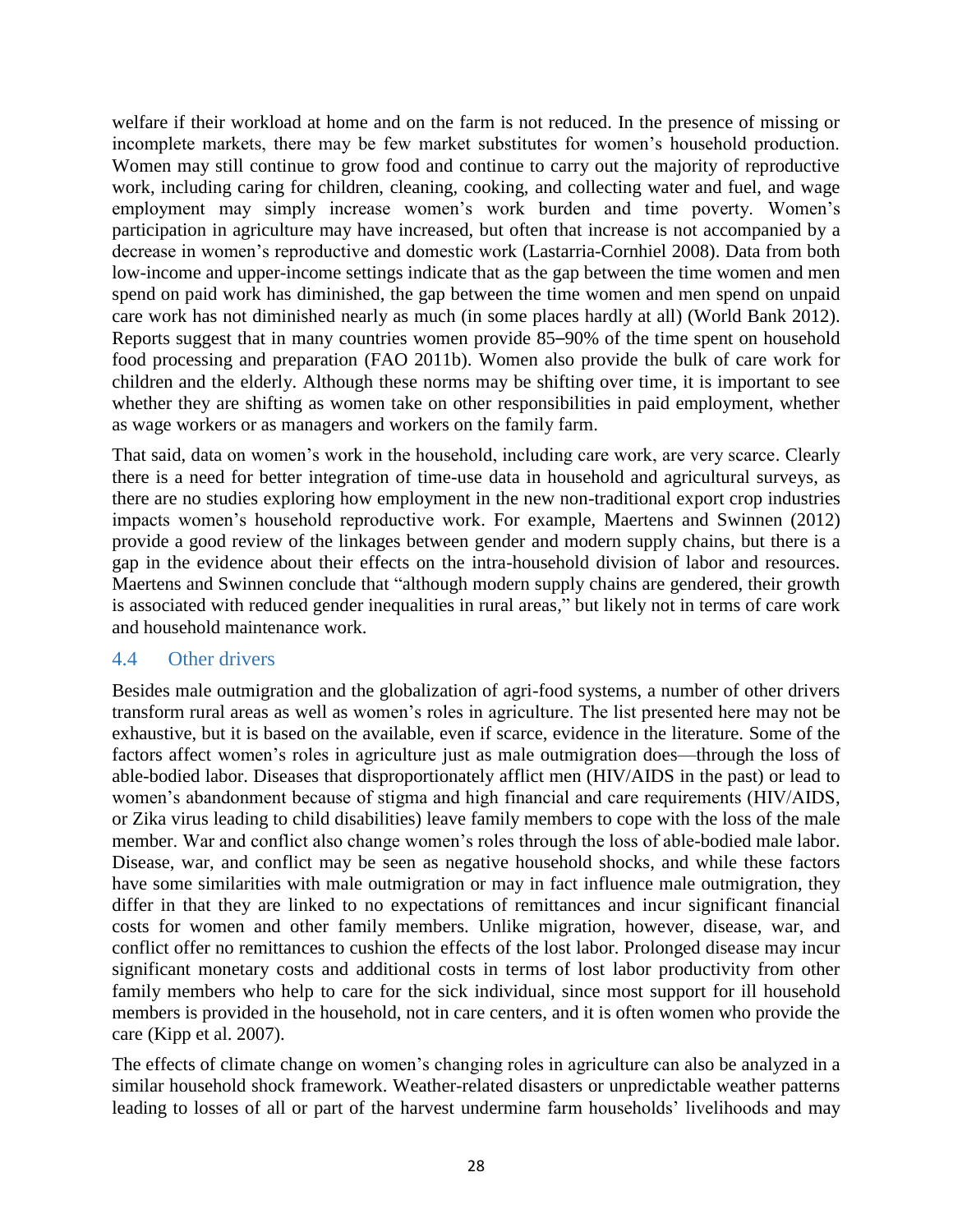force some members to diversify out of farming, including through migration. Climate change does not affect women's agricultural work only through the male outmigration effect but directly exacerbates women's workloads and time poverty.

Finally, technological innovations and other changes in farming systems may decrease demand for men's labor, leading men to diversify out of agriculture. Labor-saving technologies that can be accessed by poor farmers can free labor for more productive uses and diversification of livelihoods. However, labor-saving technologies that are adopted by large farmers and are not accessible to smaller farmers may displace male labor, leading to a loss in male farming wages that forces men to look for alternative employment, including through migration.<sup>19</sup>

The sections that follow provide more details and evidence from the literature on how each of these factors (disease, conflict, climate change, and technologies) change women's roles in agriculture.

#### 4.4.1 Disease

 $\overline{\phantom{a}}$ 

Disease affects households through the loss of income from the affected working-age member, the loss of able-bodied labor, increased medical costs, and higher demand for care from family members. For example, the HIV/AIDS pandemic has had significant negative effects on farm households in many southern African countries, where it has largely affected working-age males and has led to an increased number of female-headed households with high child dependency ratios (Kanyamurwa and Ampek 2007). Poor young and old women in rural communities in southern Africa carry the burden of the disease because of the loss of income from the ablebodied husband or son and the additional care they have to provide to them.<sup>20</sup> The effects of disease go beyond the infected individuals and change the lives and livelihoods of family members and whole communities.

Often households affected by HIV/AIDS depend heavily on agriculture (Parker, Jacobsen, and Komwa 2009). When able-bodied family members are infected, women farmers face conflicting demands for their time—they must provide care for the sick and also take care of the farm activities. (Beegle, 2005) finds no evidence of a change in the hours spent in agriculture following the death of a family member, but Onyango et al. (cited in Parker, Jacobsen, and Komwa 2009) find evidence of a 52–65% reduction in labor productivity in households affected by illness or death, even though total labor hours do not change. Total household labor hours may not decrease, however, if the remaining family members, including women, compensate for the lost labor by increasing their hours in agriculture.

The effect of disease on women's role in agriculture is also unique from that of migration because, following the death of the husband, women may need to take over all decisions related to the farm, which may therefore increase the incidence of farm managers among women. Without adequate access to resources, inputs, and technical knowledge, the new women managers may not be able to exercise their decision-making power fully. The significant productivity losses following the death or illness of a family member cited earlier suggest that even though women may take over farming without decreasing total labor hours on the farm,

<sup>&</sup>lt;sup>19</sup> Technologies can displace women's labor, as examples from South Asia indicate. The effects are particularly severe for poor landless women, whose only source of income is their labor.

<sup>&</sup>lt;sup>20</sup> See (Parker, Jacobsen, & Komwa, 2009)) for a discussion of issues surrounding HIV/AIDS in rural Ugandan communities.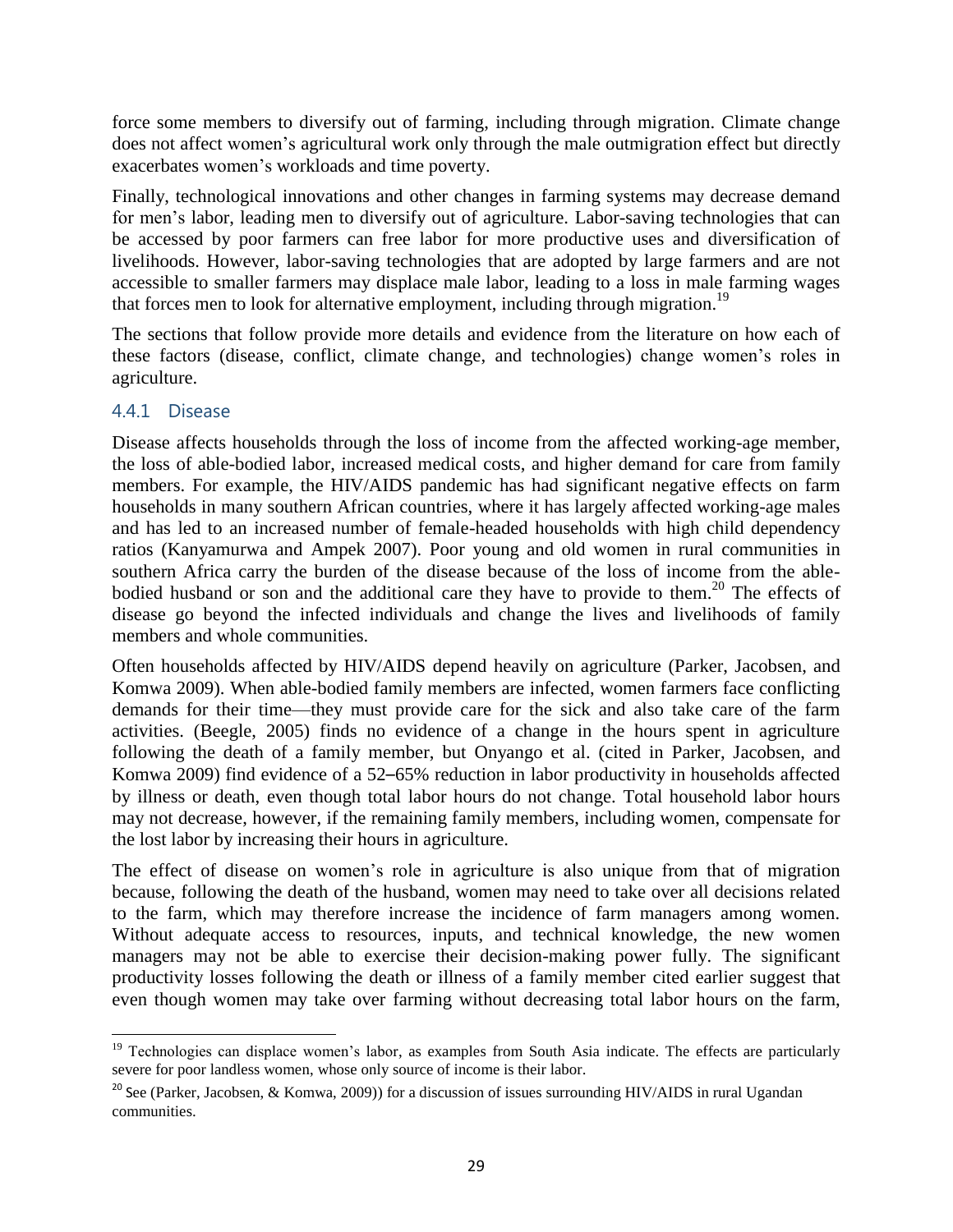they face significant additional constraints in maintaining the same level of productivity. In addition to having lower access to inputs and resources, families affected by HIV/AIDS face specific social costs, including stigma, which may prevent them from accessing agricultural clubs for technical knowledge (Parker, Jacobsen, and Komwa 2009).

## 4.4.2 Civil unrest, conflict, and fragility

Large and active conflicts displace large numbers of people, with diverse consequences for women and men. Conflict and war may leave a large share of widows who must provide for household needs. There is limited evidence about the effects of conflict on the feminization of agriculture. For example, Shahriari et al. (2009) argue that the 1992–97 civil war, massive male outmigration, and higher longevity of women in Tajikistan have resulted in an increased number of female-headed households, with the majority of women engaged in agriculture. They do not clearly disentangle the effect of conflict from that of other factors, however, such as male outmigration and even the shorter expected lifespan of men relative to women. In general, it is difficult to disentangle the effects of conflict and fragility from other factors, including failing institutions. Understanding how conflict may affect women and men differently and how it may change their roles is of great importance many contexts at present. Armed conflicts have led to significant population displacement with potentially significant impacts on traditional norms and institutions. From a gender perspective, women's traditional roles and responsibilities are inadvertently affected by the refugee experience. In refugee camps, rural women are exposed to different people and customs, including urban ways of life, since camps often may be located near urban centers. Some camps provide skills training to women, but regardless of whether they do so, the refugee experience is likely to change women's skills, preferences, and perceptions. 21 Upon their return to rural areas, women are likely to derive some empowerment from those experiences, but gender-sensitive analyses of such linkages between conflict and agriculture are largely missing.

### 4.4.3 Climate change

 $\overline{\phantom{a}}$ 

Livelihoods in many developing countries are heavily dependent on rainfed agriculture, which means that climate change will continue to have significant impacts on household food security. Arslan, Belotti, and Lipper (2016) find that highly variable rainfall in the cropping season can reduce maize yields by 15%, and higher temperatures are linked to a yield reduction of approximately 25%. Through its effect on rural livelihoods and poverty, climate change may exacerbate migration and lead to fragility, civil unrest, and conflict. The most recent evidence of this relationship comes from Syria, where an unprecedented drought between 2007 and 2010 provoked massive migration to already crowded Syrian cities, which in turn worsened governance issues and precipitated civil unrest and the devastating civil war (Kelley et al. 2015). Environmental degradation does not lead to war in the absence of other social, political, and cultural factors. Environmental degradation does affect poverty and inequality, however, and in the absence of good governance and good institutions it may exacerbate instability and lead to conflict, particularly in contexts where poverty is high (Raleigh and Urdal 2007). In the wake of the Darfur conflict, climate change emerged as a probable cause of the conflict, but later its role was debunked (Alix-Garcia, Bartlett, and Saah 2013).

<sup>&</sup>lt;sup>21</sup> Some studies show an increase in different farming activities, such as dairy and poultry farming, around displacements camps; see Buchanan-Smith and McElhinney (2011), cited in Alix-Garcia, Bartlett, and Saah (2013).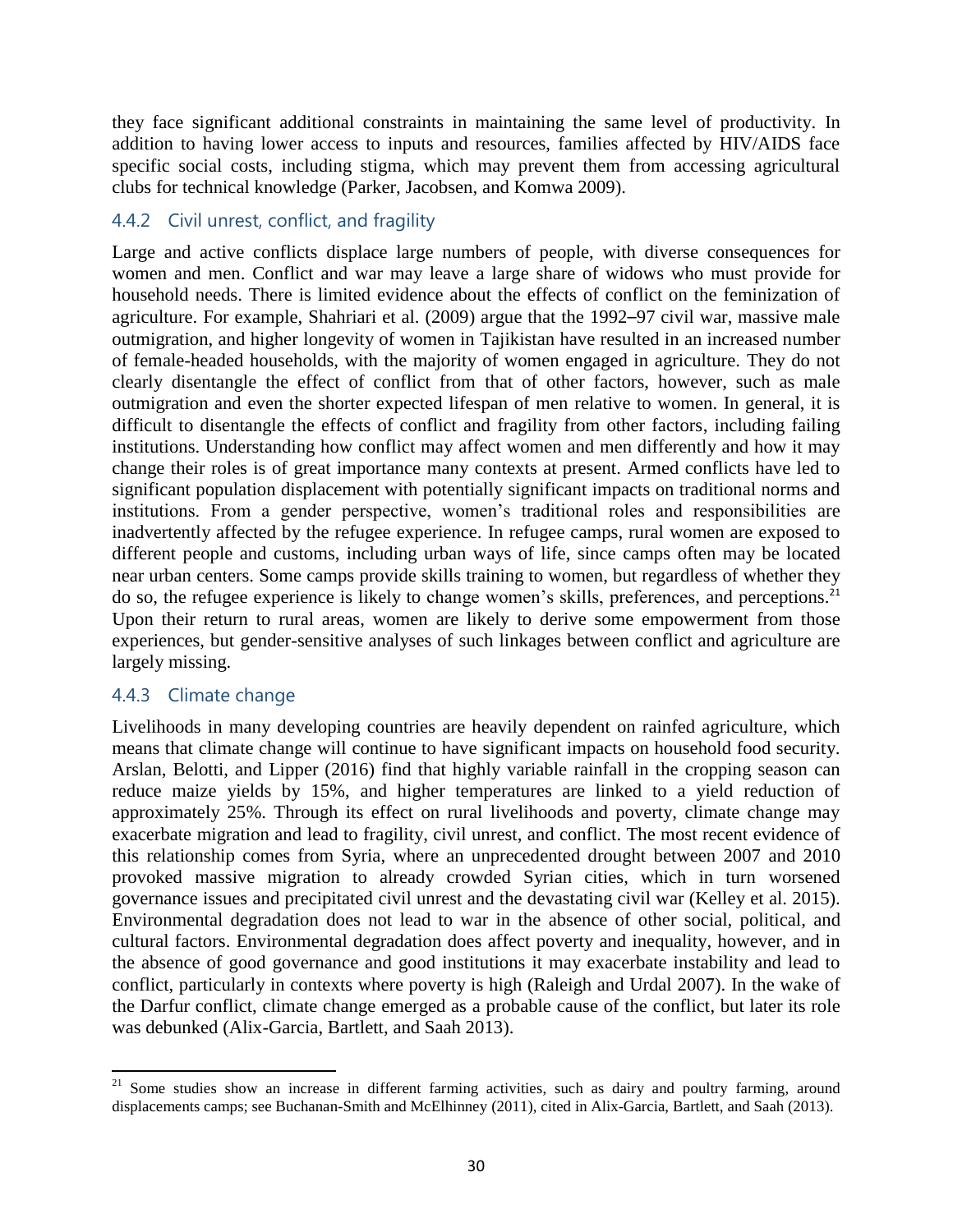Erratic rainfall patterns and higher temperatures associated with climate change are expected to impact traditional farming practices and ultimately affect women's and men's roles in agriculture. Women and men farmers have different assets to help them respond to climate change. In this sense, women farmers are especially vulnerable to climate change because they tend to have less education, more limited access to extension services, more insecure land rights (Doss et al. 2015; Kieran et al. 2015) that prevent them from investing in their farms, as well as time constraints from bearing the brunt of household reproductive work. Secure rights over land (a key asset) is a central issue. Women's insecure land rights mean that while men may transfer their land through sales or rent it out to pursue other employment opportunities, women may not be able to do the same. Weak land rights also mean that women lack incentives or cannot obtain credit to invest in their land (for instance, by adopting climate-smart technologies). The adoption of soil and water conservation measures often is linked to greater tenure security, placing women at a clear disadvantage.

At the same time, women's responsibility for growing food for household consumption may prevent them from mitigating the risks of climate change by adopting more diversified cropping and labor strategies (including engaging in off-farm employment) (Asfaw, Palma, and Lipper 2016). While men diversify their activities, traditional norms and women's responsibilities in the reproductive sector may constrain women to remain in the subsistence sector, increasing their vulnerability to poverty and dependence on men. Romero González, Belemvire, and Saulière (2011) list climate change as a factor pushing men to look for alternative income-generating activities through migration, leaving women behind to take care of the households and dependent on men's remittances.

Females face the negative consequences of climate change not only on the farm but in the household itself. In many developing and rural areas, women and girls perform most domestic tasks, including collecting water and firewood. In severe droughts, they may have to walk further to find water, suggesting that climate change will affect not only their crop output but their time in agricultural employment, in addition to their leisure time. Poor infrastructure, including poor access to fuel and water for household needs, is not supportive of working women, their economic independence, and their ability to mitigate risks and respond to better incomegenerating opportunities.

#### 4.4.4 Technological innovations

Technological innovations play an important role in structural transformation, and as new technologies spread, they may change the roles and responsibilities of men and women. Technological innovation will have different effects depending on the farming system. For example, in farming systems where men and women work the same plots but perform different tasks, labor-saving technologies may free men's labor from family agriculture and allow men to diversify out of agriculture, or at least out of the family farms (Abdelali‐Martini and Dey de Pryck  $2015$ .<sup>22</sup> If such technologies are more likely to be adopted on larger farms than

 $\overline{\phantom{a}}$  $22$  More than one factor is often at play to influence changes in women's and men's role in agriculture. For example, Abdelali‐Martini and Dey de Pryck (2015) discuss how productivity-enhancing changes in the organization of farming, technologies that saved on male labor, and new, more labor-intensive crops led to shifts in demand for male and female labor. At the same time, developments in other sectors, including construction and transport in urban areas, increased male outmigration. The authors mention that long-term impoverishment (rather than short-terms shocks) led to a significant reduction in the stigmatization of women's off-farm employment, enabling women to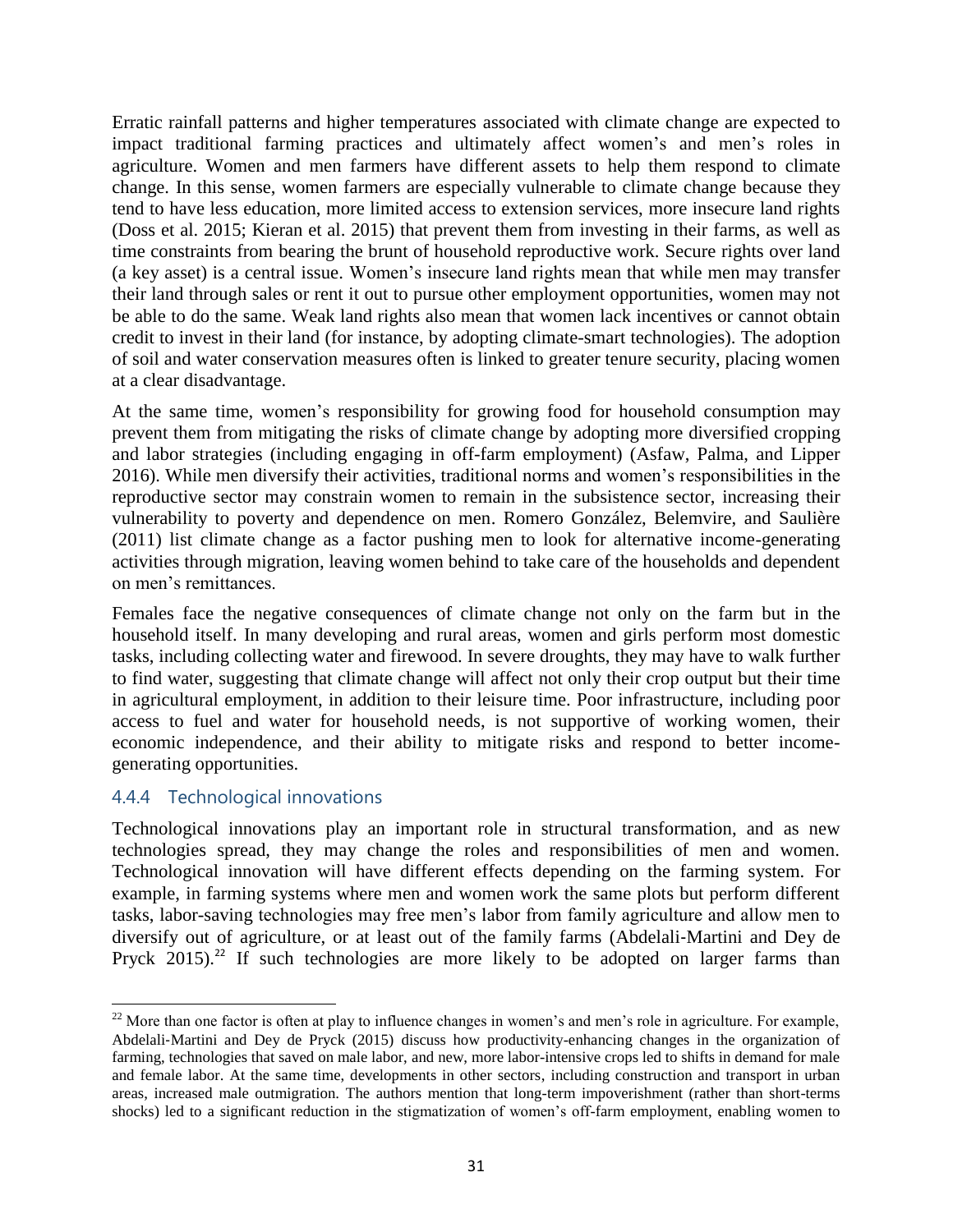smallholder farms, the demand for male labor may decrease, which would result in feminization of agricultural labor as men are pushed out of agriculture. Mechanization, like the spread of commercial farming, may change women's and men's roles in agriculture by changing the demand for women's or men's labor. Labor-saving technologies will have differentiated impacts on women and men as long as tasks in agriculture are gendered, with some tasks viewed as women's responsibility and others as men's responsibility.

Because technological innovations may displace women's or men's labor, in some instances these innovations may be resisted even if they have the potential to improve productivity. Abdelali‐Martini and Dey de Pryck (2015) suggest that women were concerned that they could lose their jobs if technologies to facilitate women's work were introduced. Even among women, the effects of female labor-saving technologies will be mixed and will depend largely on women's type of work in agriculture, socio-economic status, and access to resources. Poor, landless women whose only source of income comes from labor-intensive work on others' farms are likely to be most negatively affected by technologies that decrease demand for their labor. Better-off women who cultivate their own land may experience net benefits from the introduction of female labor-saving technologies if the benefits from adopting the technology outweigh the costs in terms of forgone wages (if they supplement their farm income with wage employment on others' farms) and if the reduction in women's labor contribution to the family farm does not reduce their control of household income. The effects of technologies will also be mitigated by the availability of alternative opportunities for employment in rural areas. In a study in southern Vietnam, Paris and Chi (2005) find that the introduction of a technology that reduces time for tasks generally performed by women had a differential impact on poor landless women and better-off women. The technology increased the better-off women's leisure time and allowed them to take on additional lucrative income-generating activities, while it reduced landless women's incomes and forced them to look for wage employment in neighboring communities. In the absence of alternative job opportunities for women, technologies may exacerbate income inequalities. This point highlights the importance of policies that expand the income-generating activities available for women and men in rural areas.

# <span id="page-31-0"></span>5. Conclusions and Policy Implications

Considerable discussion surrounds rural transformation and the impacts on family farms, yet an important topic that has received much less attention is the linkages between rural transformation and the increasing roles of women in agriculture in many developing countries across the globe. This review tries to fill that gap by critically assessing the evidence related to women's expanding roles in agriculture, the drivers of that change, and the consequences for women's empowerment.

A review of the available data and literature finds compelling evidence that in various countries around the globe agriculture is feminizing, either because men move out of agriculture or because women engage in different types of agricultural employment. Various factors may promote these changes in women's roles and work in agriculture. Guided by the literature on structural transformation and feminization of agriculture, this review focuses on two main factors—the diversification out of subsistence farming through male outmigration and the

 $\overline{\phantom{a}}$ take on wage employment outside the family. These two main development led to the feminization of agriculture as women stayed to work as unpaid-family labor on the family farms or to engage in agricultural wage employment.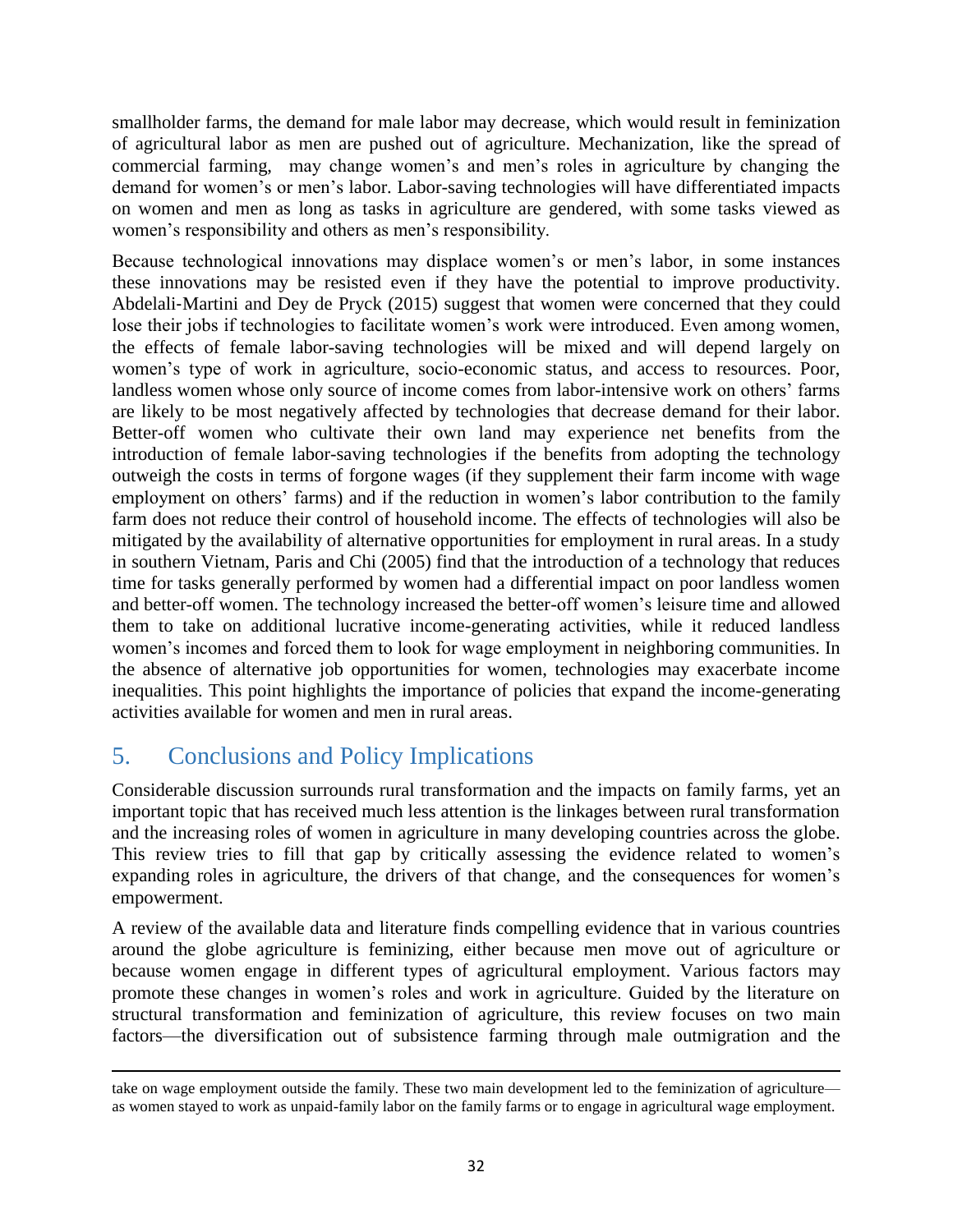globalization of agri-food systems. The effects of several other factors—pandemic disease, agrotechnologies, conflict, and climate change—on women's roles in agriculture are discussed as well, but the extent to which they affect women's agricultural work, either directly or as factors contributing to migration and the need to diversify out of subsistence farming, remains limited, even in geographic terms.

Depending on its drivers and characteristics, agricultural feminization may indeed empower women. There is evidence that male outmigration is linked to higher female autonomy in decision-making, but if migration is unsuccessful and remittances inadequate, women face greater workloads and financial difficulties, leading to women's disempowerment. Women's employment in commercial farming can also be a source of empowerment, especially through higher earnings, but if additional employment outside the household is met with little or no reduction in women's unpaid work in the household, then it can be a source of disempowerment by exacerbating their workload. Unfortunately, studies on how women's wage employment on commercial farms affects their time in unpaid work and on the family farm are hindered by the lack of quality sex-disaggregated data.

For a better and more accurate evaluation of women's work in agriculture, better statistics disaggregated by sex and also by the type of agricultural work are needed. Employment data need to account for women's multiple activities, whether the work is on the family farm or in wage employment, and whether the wage employment is casual or permanent. The data must also include returns from each activity and time spent in the activity. Cross-country comparable statistics are needed to draw more definitive conclusions about women's status in agriculture. The review recommends that governments strengthen their efforts to collect high-quality, sexdisaggregated data, particularly related to women's work.

## **Collect high-quality and timely sex-disaggregated data to monitor women's and men's roles and activities in agriculture and welfare**

Government should increase their investment in the collection of high-quality, sex-disaggregated statistics to evaluate and monitor trends in women's and men's work in agriculture and other sectors, time in unpaid household activities, and welfare. The LSMS-ISA project presents good examples of collecting relevant sex-disaggregated data. These efforts could be improved by including time-use data, and they must be more widespread (including more countries over more years).

Despite their limitations, the statistics and studies that are available provide substantial evidence that in a significant number of countries, women's roles in agriculture have expanded in recent decades, leading to the feminization of the sector. For that reason, policies must also support women in agriculture by addressing the constraints women face.

Perhaps the greatest contribution of this review is to show the types of important analyses that could be carried out and the valuable insights that could be gleaned with rich, high-quality, sexdisaggregated data on women's employment and decision-making in agriculture and other activities. For these reasons, the foremost recommendation of this review is for governments to strengthen efforts to collect high-quality, sex-disaggregated data, particularly related to women's work. Details on that recommendation and additional specific recommendations for policy makers and other development partners follow.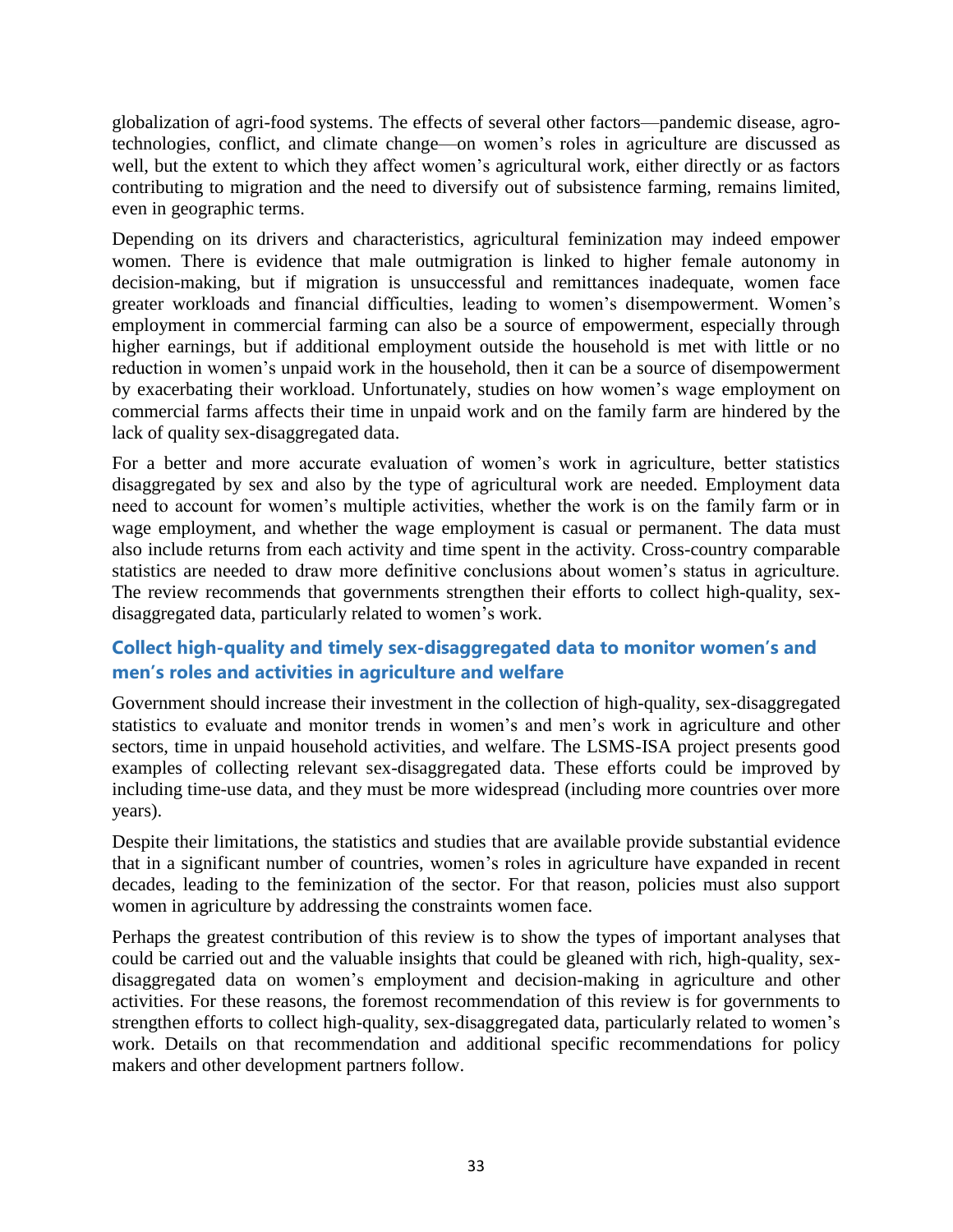## **Agricultural policies must focus on improving women's access to physical and financial resources, to rural advisory services, and to improved agricultural technologies that increase farm productivity**

In general, women have less access to productive resources and technical knowledge, leading to a significant gender gap in agricultural productivity (Udry 1996; Goldstein and Udry 2008; Peterman et al. 2010; Aguilar et al. 2015; Kilic et al. 2015; Oseni et al. 2015; Slavchevska 2015). As more women take over agricultural production and become the primary supporters of the household, these constraints will have strong implications for household food security and wellbeing. Policies must ensure that women have access to agricultural extension services, physical inputs, and agro-technologies.

#### **Policies must address women's labor constraints**

The immediate effect of male outmigration is the loss of able-bodied labor on the farm, leading to a reduction in productivity, a shift to less labor-intensive, less profitable crops, or a reduction in planted area. In theory women can replace the migrant's labor with hired labor, yet in practice women in most developing countries face constraints in hiring and managing male labor. In response, policies need to focus on promoting labor-saving technologies and infrastructure to free women's time for more productive activities.

#### **Policies need to ensure that jobs on commercial farms are decent**

Women employed on commercial farms may endure poor working conditions, abuse, exposure to health risks, and low wages. Poor (landless) women with limited alternative sources of income may be particularly vulnerable to exploitation. Governments must protect workers' rights and ensure that all commercial farms offer decent jobs that do not discriminate against women.

#### **Create better rural earning opportunities**

Remittances alone cannot transform agricultural production if market formation is inadequate and the condition of the local economy is poor (Wouterse 2010). There is strong evidence that growth of the agricultural sector has the highest potential for alleviating poverty because of the sheer number of poor people engaged in the sector and the strong linkages between the agricultural sector and other sectors in most developing countries. For that reason, policies must focus on expanding investments in rural areas for the development of adequate infrastructure and services, and on enabling smallholder agricultural producers to connect to urban and global markets.

#### **Develop gender-sensitive safety nets**

It is important that social safety nets protect women against the depletion of productive assets (such as land and livestock) and against having to engage in casual low-paid work just to sustain the family. A growing body of research assesses the potential of cash transfers to increase smallholders' productivity by reducing their vulnerability to poverty. Among smallholders, households headed by single females are especially vulnerable to poverty and potentially the most likely to benefit from such safety nets.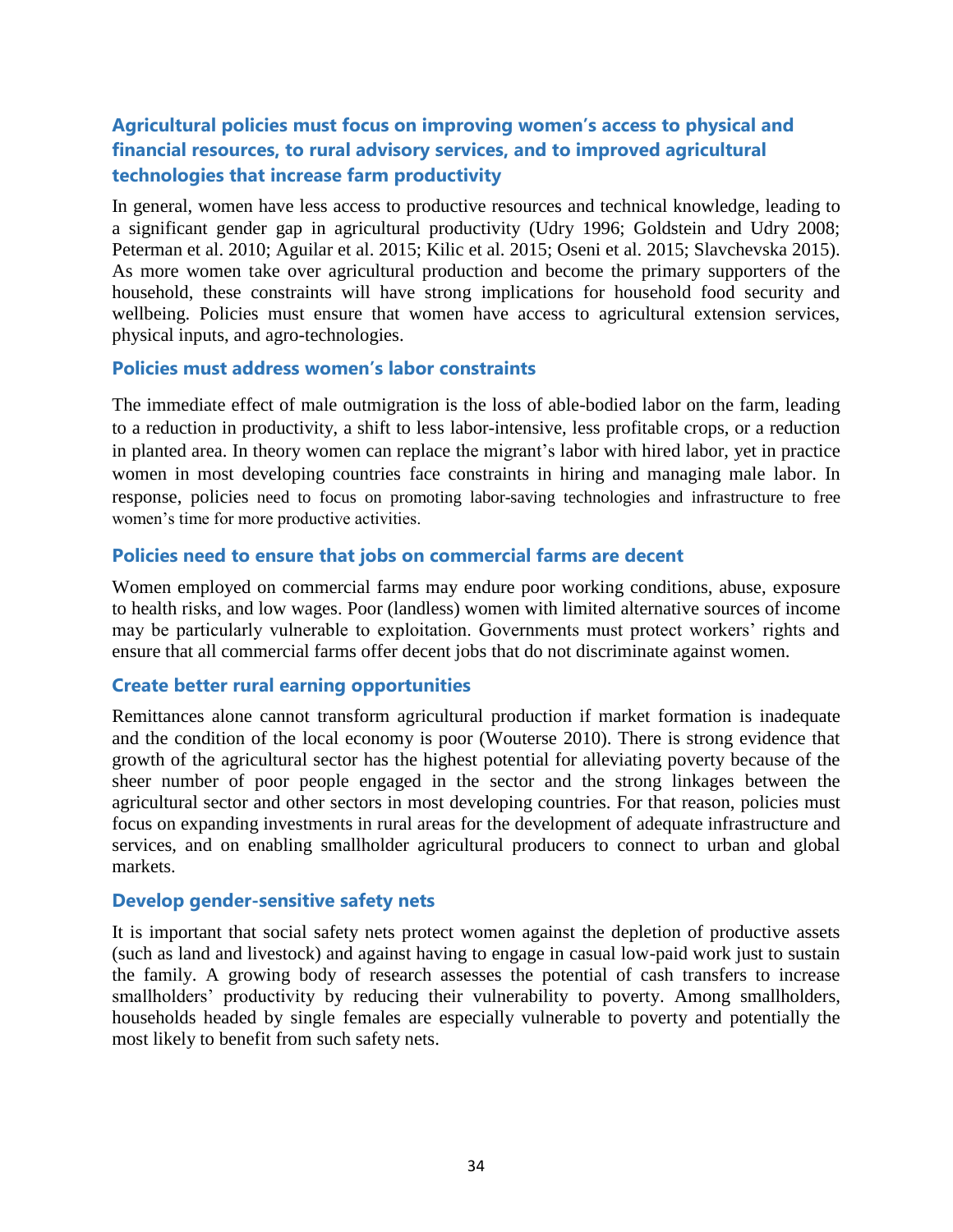## <span id="page-34-0"></span>References

- Abdelali‐Martini, M., and J. Dey de Pryck. 2015a. "Does the Feminisation of Agricultural Labour Empower Women? Insights from Female Labour Contractors and Workers in Northwest Syria." *Journal of International Development* 27(7): 898–916.
- ActionAid. 2006. "Climate Change and Smallholder Farmers in Malawi: Understanding Poor People's Experiences in Climate Change Adaptation. http:// www.actionaid.org.uk/doc\_lib/ malawi\_climate\_change\_report.pdf.
- Aguilar, A., E. Carranza, M. Goldstein, T. Kilic, and G. Oseni. 2015. "Decomposition of Gender Differentials in Agricultural Productivity in Ethiopia." *Agricultural Economics* 46(3): 311–34.
- Alix-Garcia, J., A. Bartlett, and D. Saah. 2013. "The Landscape of Conflict: IDPs, Aid and Land-use Change in Darfur." *Journal of Economic Geography* 13(4): 589–617.
- Alkire, S., R. Meinzen-Dick, A. Peterman, A. Quisumbing, G. Seymour, and A. Vaz. 2013. "The Women's Empowerment in Agriculture Index." *World Development* 52: 71–91.
- Allendorf, K. 2007. "Do Women's Land Rights Promote Empowerment and Child Health in Nepal?" *World Development* 35(11): 1975–88.
- Anderson, S., and M. Eswaran. 2009. "What Determines Female Autonomy? Evidence from Bangladesh." *Journal of Development Economics* 90(2): 179–91.
- Antman, F.M. 2013. "The Impact of Migration on Family Left Behind." Chapter 16 in *International Handbook on the Economics of Migration*, edited by A.F. Constant and K.F. Zimmermann. Cheltenham: Edward Elgar. Pp. 293–308.
- Arslan, A., F. Belotti, and L. Lipper. 2016. "Smallholder Productivity under Climatic Variability: Adoption and Impact of Widely Promoted Agricultural Practices in Tanzania." ESA Working Paper No. 16-03. Food and Agriculture Organization (FAO), Rome.
- Asfaw, S., A. Palma, and L. Lipper. 2016. "Diversification Strategies and Adaptation Deficit: Evidence from Rural Communities in Niger." ESA Working Paper No. 16-02. Food and Agriculture Organization (FAO), Rome.
- Assaad, R. 2004. "Why Did Economic Liberalization Lead to Feminization of the Labor Force in Morocco and defeminization in Egypt?" Presented at the Mediterranean Development Forum, Center of Arab Women Training and Research.
- Atamanov, A., and M. Van den Berg. 2012. "Heterogeneous Effects of International Migration and Remittances on Crop Income: Evidence from the Kyrgyz Republic." *World Development* 40(3): 620–30.
- Barbone, L., A. Reva, and S. Zaidi. 2010. "Tajikistan: Key Priorities for Climate Change Adaptation." Policy Research Working Paper, World Bank, Washington, DC.
- Bardasi, E., K. Beegle, A. Dillon, and P. Serneels. 2011. "Do Labor Statistics Depend on How and to Whom the Wuestions are Asked? Results from A Survey Experiment in Tanzania." *World Bank Economic Review* 25(3): 418–47.
- Barrientos, S. 2007. "Female Employment in Agriculture: Global Challenges and Global Responses." Commonwealth Secretariat, London.
- Barrientos, S., C. Dolan, and A. Tallontire. 2005. "A Gendered Value Chain Approach to Codes of Conduct in African Horticulture." *World Development* 31(9): 1511–26.
- Beegle, K. 2005. "Labor Effects of Adult Mortality in Tanzanian Households." *Economic Development and Cultural Change* 53: 655–83.
- Beegle, K., J. De Weerdt, and S. Dercon. 2011. "Migration and Economic Mobility in Tanzania: Evidence from a Tracking Survey." *Review of Economics and Statistics* 93(3): 1010–33.
- Berdegué, J.A., T. Rosada, and A.J. Bebbington. 2014. "The Rural Transformation." In *International Development: Ideas, Experience and Prospects*, edited by B. Currie-Alder, R. Kanbur, D.M. Malone, and R. Medhora. New York: Oxford University Press. Pp. 463–78.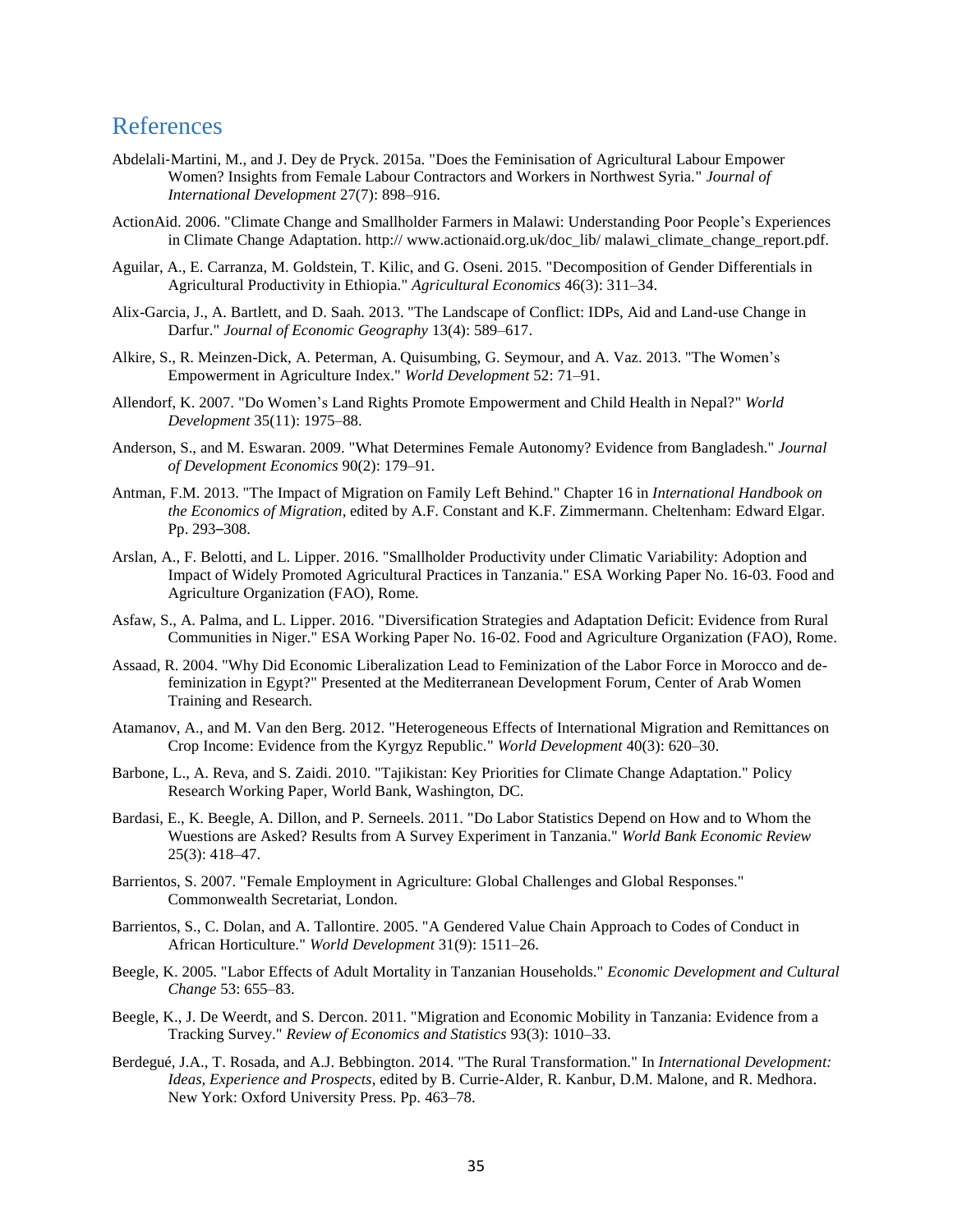- Bezu, Sosina, and Stein Holden. 2014. "Are rural youth in Ethiopia abandoning agriculture?" World Development 64 (2014): 259-272
- Bieri, S. 2014. "New Ruralities—Old Gender Dynamics? A Reflection on High-value Crop Agriculture in the Light of the Feminisation Debates." *Geographica Helvetica* 69(4): 281.
- Bignami-Van Assche, S., A. Van Assche, P. Anglewicz, P. Fleming, and C. Van de Ruit. 2011. "HIV/AIDS and Time Allocation in Rural Malawi." *Demographic Research* 24(27): 671.
- Binzel, C., and R. Assaad. 2011. "Egyptian Men Working Abroad: Labour Supply Responses by the Women Left Behind." *Labour Economics* 18: S98–S114.
- Boehm, D.A. 2008. "Now I Am a Man and a Woman!" *Gendered Moves and Migrations in a Transnational Mexican Community. Latin American Perspectives* 35(1): 16–30.
- Bouzidi, Z., S. El Nour, and W. Moumen. 2011. "Le travail des femmes dans le secteur agricole: Eentre précarité et empowerment: cas de trois régions en Egypte, au Maroc et en Tunisie." Population Council, New York.
- Brown, R., S. Olimova, and M. Boboev. 2008. "A Study on International Migrants' Remittances in Central Asia and South Caucasus–Country Report on Remittances of International Migrants in Tajikistan." Asian Development Bank (ADB), Manila.
- Brustinow, A. 2014. USAID Land Reform and Farm Restructuring Project Tajikistan: Final Report of the Land Reform and Gender Specialist.
- Bryceson, D.F. 2006. "Ganyu Casual Labour, Famine and HIV/AIDS in Rrural Malawi: Causality and Casualty." *Journal of Modern African Studies* 44(2): 173–202.
- Buchanan-Smith, M., and H. McElhinney. 2011. "City Limits: Urbanisation and Vulnerability in Sudan: Nyala Case Study." Humanitarian Policy Group, Overseas Development Institute (ODI), London.
- Chang, H., X. Dong, and F. MacPhail. 2011. "Labor Migration and Time Use Patterns of the Left-behind Children and Elderly in Rural China." *World Development* 39(12): 2199–210. http://doi.org/10.1016/j.worlddev.2011.05.021.
- Chang, H., F. MacPhail, and X. Dong. 2011. "The Feminization of Labor and the Time-Use Gender Gap in Rural China." *Feminist Economics* 17(4): 93–124.
- CIA (Central Intelligence Agency). 2016. World Factbook. Washington, DC. https://www.cia.gov/library/publications/the-world-factbook/index.html.
- Davis, B., P. Winters, G. Carletto, K. Covarrubias, E.J. Quiñones, and A. Zezza…S. DiGiuseppe. 2010. "A Crosscountry Comparison of Rural Income Generating Activities." *World Development* 38(1): 48–63.
- De Brauw, A. 2010. "Seasonal Migration and Agricultural Production in Vietnam." *Journal of Development Studies* 46(1): 114–39.
- De Brauw, A., J. Huang, L. Zhang, and S. Rozelle. 2013. "The Feminisation of Agriculture with Chinese Characteristics." *Journal of Development Studies* 49(5): 689–704.
- De Brauw, A., Q. Li, C. Liu, S. Rozelle, and L. Zhang. 2008. "Feminization of Agriculture in China? Myths Surrounding Women's Participation in Farming." *China Quarterly* 194: 327–48.
- De Brauw, A., V. Mueller, and H.L. Lee. 2014. "The Role of Rural–Urban Migration in the Structural Transformation of Sub-Saharan Africa." *World Development* 63: 33–42.
- De Brauw, A., V. Mueller, and T. Woldehanna. 2013. Does Internal Migration Improve Overall Well-being in Ethiopia? Ethiopia Strategy Support Program II, 55.
- de Schutter, O. 2013. "The Agrarian Transition and the 'Feminization' of Agriculture." Presented at the international conference on Food Sovereignty: A Critical Dialogue, Yale University, New Haven, September. https://www.tni.org/files/download/37\_deschutter\_2013.pdf.
- Deere, C. 2005. "The Feminization of Agriculture? Economic Restructuring in Rural Latin America." Occasional Paper 1. United Nations Research Institute for Social Development (UNRISD), Geneva.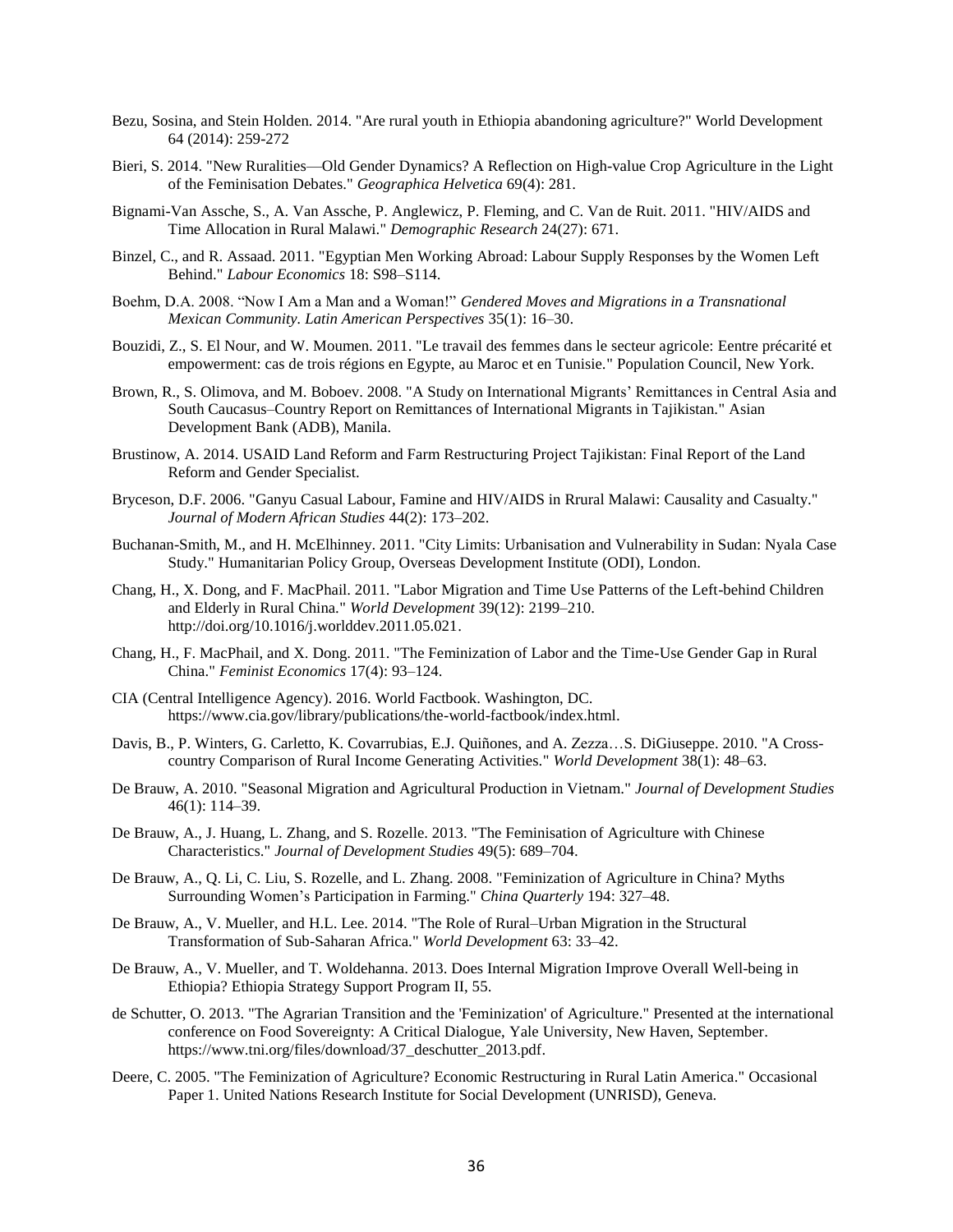- Deininger, K., and D. Byerlee. 2012. "The Rise of Large Farms in Land Abundant Countries: Do They Have a Future?" *World Development* 40(4): 701–14.
- Doka, M., and M. Monimart. 2004. "Women's Access to Land: The De-feminisation of Agriculture in Southern Niger?" IIED Wokring Paper No. 128. International Institute for Environment and Development, London.
- Dolan, C., and K. Sorby. 2003. "Gender and Employment in High-value Agriculture Industries." Agriculture and Rural Development Working Paper No. 7. World Bank, Washington, DC.
- Doss, C. 2014. "Data Needs for Gender Analysis in Agriculture." In *Gender in Agriculture: Closing the Knowledge Gap* , edited by A.R. Quisumbing, R. Meinzen-Dick, T.L. Raney, A. Croppenstedt, J.A. Behrman, and A. Peterman. New York: Springer. Pp. 55–68.
- Doss, C., C. Kovarik, A. Peterman, A. Quisumbing, and M. Bold. 2015. "Gender Inequalities in Ownership and Control of Land in Africa: Myth and Reality." *Agricultural Economics* 46(3): 403–34.
- Elson, D. 1999. "Labor Markets as Gendered Institutions: Equality, Efficiency and Empowerment Issues." *World Development* 27(3): 611–27.
- FAO (Food and Agriculture Organization). 2011a. "Gender Inequalities in Rural Employment in Malawi: An Overview (Malawi Country Profile)." Rome.
- FAO (Food and Agriculture Organization). 2011b. *The State of Food and Agriculture 2010-11. Women in Agriculture: Closing the Gender Gap for Development.* Rome.
- Fernandez, A., Della Giusta, M., & Kambhampati, U. (2015). The intrinsic value of agency: The case of Indonesia. World Development, 70, 92–107.
- Gammage, S. 2010. "Time Pressed and Time Poor: Unpaid Household Work in Guatemala." *Feminist Economics* 16(3): 79–112.
- Garikipati, S. 2008. "Agricultural Wage Work, Seasonal Migration, and the Widening Gender Gap: Evidence from a Semi-arid Region of Andhra Pradesh." *European Journal of Development Research* 20(4): 629–48.
- Gartaula, H.N., A. Niehof, and L. Visser. 2010. "Feminisation of Agriculture as an Effect of Male Outmigration: Unexpected Outcomes from Jhapa District, Eastern Nepal." *International Journal of Interdisciplinary Social Sciences* 5(2).
- Goldstein, M., and C. Udry. 2008. "The Profits of Power: Land Rights and Agricultural Investment in Ghana." *Journal of Political Economy* 116(6): 981–1022.
- Government of Nepal. 2009. "Report on the Nepal Labor Force Survey 2008." Kathmandu: Central Bureau of Statistics, National Planning Commission Secretariat.
- Headey, D.D., and T.S. Jayne. 2014. "Adaptation to Land Constraints: Is Africa Different?" *Food Policy* 48: 18–33.
- Hertz, T., Winters, P., De La O, A., Quinones, E., Davis, B., & Zezza, A. (2009). Wage inequality in international perspective: Effects of location, sector, and gender (Vol. 31). Presented at the FAOIFAD-ILO Workshop on Gaps, trends and current research in gender dimensions of agricultural and rural employment: differentiated pathways out of poverty. Roma: FAO/ILO/IFAD.
- Kanyamurwa, J., and G. Ampek. 2007. "Gender Differentiation in Community Responses to AIDS in Rural Uganda." *AIDS Care* 19(S1): S64-72.
- Kaspar, Heidi. 2005." I Am the Household Head Now!": Gender Aspects of Out-migration for Labour in Nepal. Nepal Institute of Development Studies.
- Katz, Elizabeth. 2003. "The Changing Role of Women in the Rural Economies of Latin America" in CUREMIS (Current and Emerging Issues for Economic Analysis and Policy Research) II: Volume 1 – Latin America and the Caribbean. Rome: FAO
- Kelley, C.P., S. Mohtadi, M.A. Cane, R. Seager, and Y. Kushnir. 2015. "Climate Change in the Fertile Crescent and Implications of the Recent Syrian Drought." *Proceedings of the National Academy of Sciences* 112(11): 3241–46.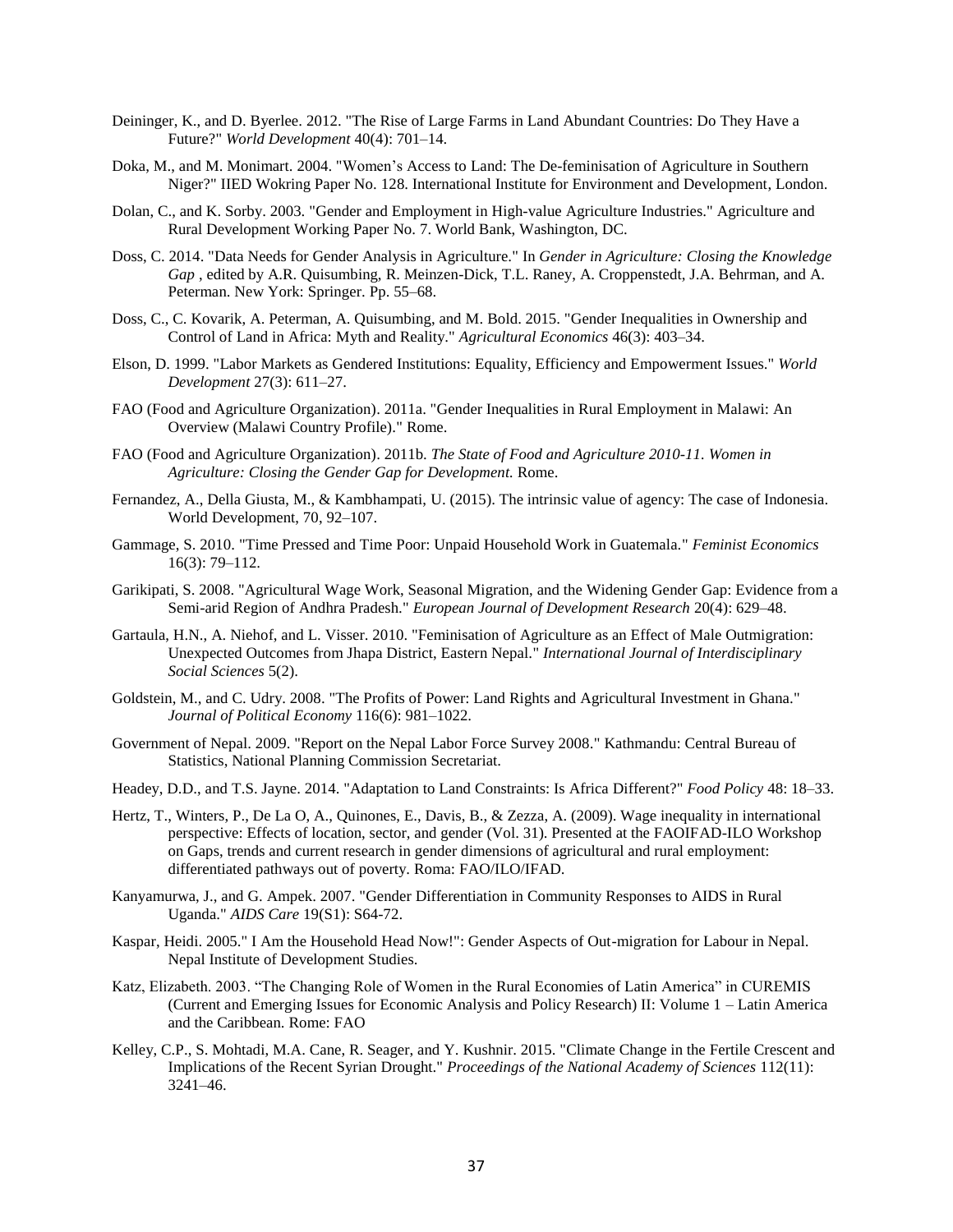- Kieran, C., K. Sproule, C. Doss, A. Quisumbing, and S.M. Kim. 2015. "Examining Gender Inequalities in Land Rights Indicators in Asia." *Agricultural Economics* 46(S1): 119–38.
- Kilic, T., A. Palacios-Lopez, and M. Goldstein. 2015. "Caught in a Productivity Trap: A Distributional Perspective on Gender Differences in Malawian Agriculture." *World Development* 70: 416–63.
- Kipp, W., D. Tindyebwa, T. Rubaale, E. Karamagi, and E. Bajenja. 2007. "Family Caregivers in Rural Uganda: The Hidden Reality." *Health Care for Women International* 28(10): 856–71.
- Lastarria-Cornhiel, S. 2008. "Feminization of Agriculture: Trends and Driving Forces." Background paper for the World Development Report 2008, World Bank, Washington, DC.
- Lee, S. E. 2010. "Unpacking the Packing Plant: Nicaraguan Migrant Women's Work in Costa Rica's Evolving Export Agriculture Sector. *Signs* 35(2): 317–42.
- Lokshin, M., M. Bontch‐Osmolovski, and E. Glinskaya. 2010. "Work‐related Migration and Poverty Reduction in Nepal." *Review of Development Economics* 14(2): 323–32.
- Lokshin, M., and E. Glinskaya. 2009. "The Effect of Male Migration on Employment Patterns of Women in Nepal." *World Bank Economic Review* 23(3): 481–507. doi:10.1093/wber/lhp011.
- Maertens, M., and J. Swinnen. 2009. "Trade, Standards, and Poverty: Evidence from Senegal." *World Development* 37(1): 161–178. doi.org/10.1016/j.worlddev.2008.04.006.
- Maertens, M., and J. Swinnen. 2012. "Gender and Modern Supply Chains in Developing Countries." *Journal of Development Studies* 48: 1412–30.
- Maertens, M., and E. Verhofstadt. 2013. "Horticultural Exports, Female Wage Employment and Primary School Enrolment: Theory and Evidence from Senegal." *Food Policy* 43: 118–31.
- Maharjan, A., S. Bauer, and B. Knerr. 2012. "Do Rural Women Who Stay behind Benefit from Male Outmigration? A Case Study in the Hills of Nepal." *Gender, Technology and Development* 16(1): 95–123.
- Maïga, E., L. Christiaensen and A. Palacios-Lopez. 2015. "Are Youth Exiting Agriculture en Masse" paper presented at the STAARS Conference in Addis Ababa, December 2015.
- Malapit, H.J., K. Sproule, C. Kovarik, R. Meinzen-Dick, A. Quisumbing, F. Ramzan…S. Alkire. 2014. "Measuring Progress Toward Empowerment: Women's EMpowerment in Agriculture Index: Baseline Report." International Food Policy Research Institute (IFPRI), Washington, DC.
- Mano, Y., T. Yamano, A. Suzuki, and T. Matsumoto. 2011. "Local and Personal Networks in Employment and the Development of Labor Markets: Evidence from the Cut Flower Industry in Ethiopia." *World Development* 39(10): 1760–70.
- Marín, R., and N. Baer. 2009. "Mujeres y nueva ruralidad: Un estudio de caso sobre la desfeminización de la agricultura." *Sociedades Rurales, Producción Y Medio Ambiente* 9: 79–108.
- Mendola, M. 2008. "Migration and Technological Change in Rural Households: Complements or Substitutes?" *Journal of Development Economics* 85(1–2): 150–175. http://doi.org/10.1016/j.jdeveco.2006.07.003.
- Mendola, Mariapia, and Calogero Carletto. 2009. "International migration and gender differentials in the home labor market: Evidence from Albania." World Bank Policy Research Working Paper Series, Vol (2009).
- Menjívar, C., and V. Agadjanian. 2007. "Men's Migration and Women's Lives: Views from Rural Armenia and Guatemala." *Social Science Quarterly* 88(5): 1243–62.
- Meurs, M., and V. Slavchevska. 2014. "Doing It All: Women's Employment and Reproductive Work in Tajikistan." *Journal of Comparative Economics* 42(3): 786–803.
- Minten, B., L. Randrianarison, and J.F. Swinnen. 2009. "Global Retail Chains and Poor Farmers: Evidence from Madagascar." *World Development* 37(11): 1728–41.
- Mu, R., and D. v. de Walle. 2011. "Left Behind to Farm? Women's Labor Re-allocation in Rural China." *Labour Economics* 18: S83–S97.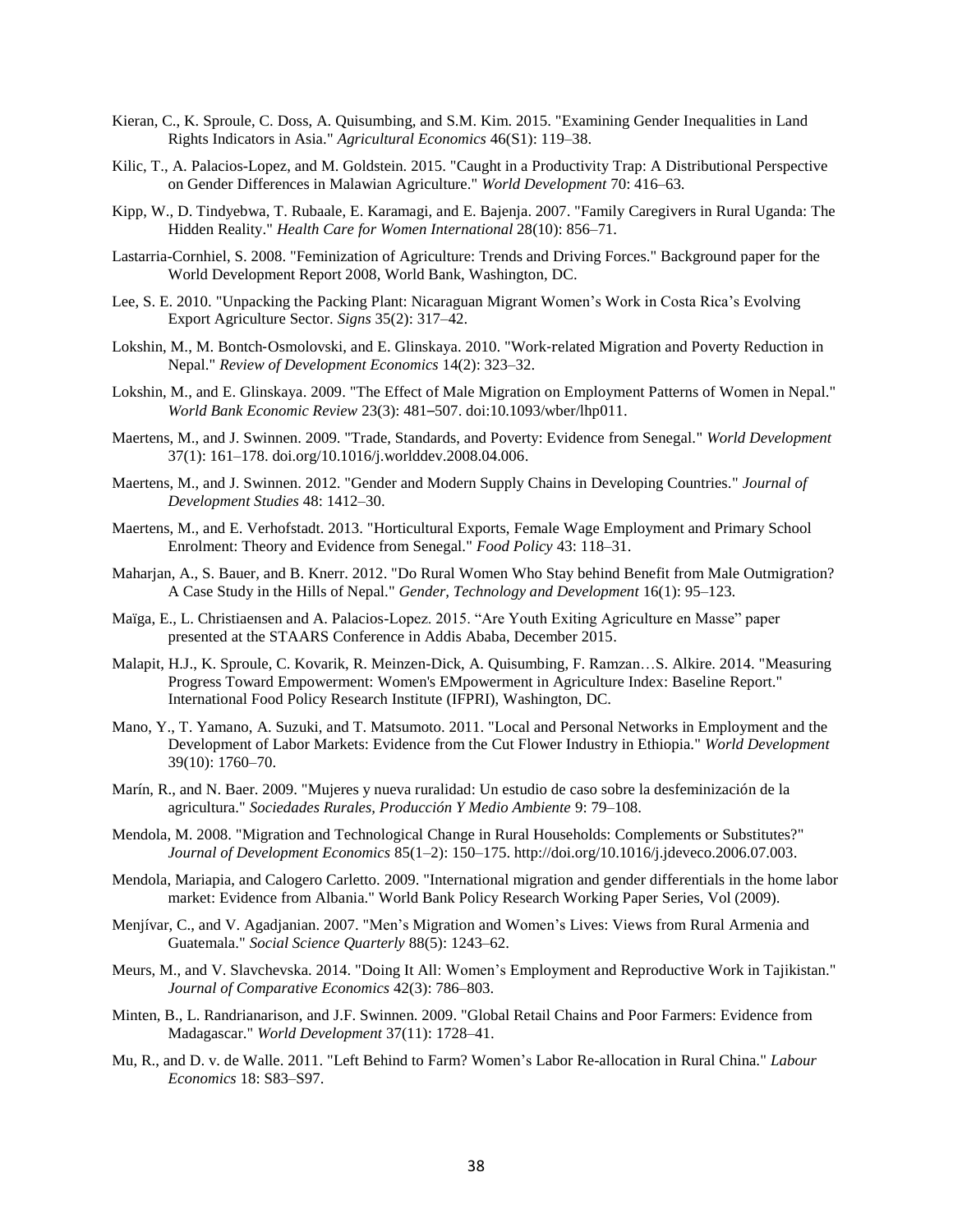- Mueller, V., C. Kovarik, K. Sproule, and A. Quisumbing. 2015. "Migration, Gender, and Farming Systems in Asia: Evidence, Data, and Knowledge Gaps." IFPRI Discussion Paper No. 01458. International Food Policy Research Institute (IFPRI), Washington, DC.
- Nandini, Azad.1999. "Engendered Mobilization––The Key to Livelihood Security: IFAD's Experience in South Asia." Rome, IFAD
- Nigatu, T.W. 2010. "Promoting Workers' Right in the African Horticulture: Labour Condition in the Ethiopian Horticulture Industry." NFFPFATU Action Research Report. National Federation of Farm, Plantation, Fishery and Agro-industry Trade Unions (NFFPFATU), Ethiopia Chapter. http://www.womenww.org/documents/Ethiopia-2010-action-research.pdf.
- Olimova, S. 2010. "The Impact of Labour Migration on Human Capital: The Case of Tajikistan." *Revue Européenne Des Migrations Internationales* 26(3): 181–97.
- Onyango, S.O.; Swallow, B.; Mukoya-Wangia, S. 2005. Effects of HIV/AIDS-Related Illness and Deaths on Agricultural Production in the Nyando River Basin of Western Kenya. Presented at the International Conference on HIV/AIDS and Food and Nutrition Security, Durban, South AfricaApril 2005.
- Oseni, G., P. Corral, M. Goldstein, and P. Winters. 2015. "Explaining Gender Differentials in Agricultural Production in Nigeria." *Agricultural Economics* 46(3): 285–310.
- O'Sullivan, M., A. Rao, R. Banerjee, K. Gulati, and M. Vinez. 2014. "Levelling the Field : Improving Opportunities for Women Farmers in Africa." World Bank and ONE, Washington, DC.
- Oya, C. 2012. "Contract Farming in Sub‐Saharan Africa: A Survey of Approaches, Debates and Issues." *Journal of Agrarian Change* 12(1): 1–33.
- Oya, C. 2013. "Rural Wage Employment in Africa: Methodological Issues and Emerging Evidence." *Review of African Political Economy* 40(136): 251–73.
- Palacios-Lopez, A., L. Christiaensen, and T. Kilic. 2015. "How Much of the Labor in African Agriculture Is Provided by Women?" World Bank Policy Research Working Paper No. 7282. World Bank, Washington, DC.
- Paris, T.R., and T.T.N. Chi. 2005. "The Impact of Row Seeder Technology on Women Labor: A Case Study in the Mekong Delta, Vietnam." *Gender, Technology and Development* 9(2): 157–84.
- Parker, D.C., K.H. Jacobsen, and M.K. Komwa. 2009. "A Qualitative Study of the Impact of HIV/AIDS on Agricultural Households in Southeastern Uganda." *International Journal of Environmental Research and Public Health* 6(8): 2113–38. http://doi.org/10.3390/ijerph6082113.
- Paudel, K P., S. Tamang, and K.K. Shrestha. 2014. "Transforming Land and Livelihood: Analysis of Agricultural Land Abandonment in the Mid Hills of Nepal." *Journal of Forest and Livelihood* 12(1): 11–19.
- Peterman, A., A. Quisumbing, J. Behrman, and E. Nkonya. 2010. "Understanding Gender Differences in Agricultural Productivity in Uganda and Nigeria." IFPRI Discussion Paper No. 01003. International Food Policy Research Institute (IFPRI), Washington, DC.
- Piguet, E. 2010. "Linking Climate Change, Environmental Degradation, and Migration: A Methodological Overview." *Wiley Interdisciplinary Reviews: Climate Change* 1(4): 517–24. doi: 10.1002/wcc.54.
- Potts, D. 2006. "Rural Mobility as a Response to Land Shortages: The Case of Malawi." *Population, Space and Place* 12(4): 291–311.
- Radel, C., B. Schmook, J. Mcevoy, C. Mendez, and P. Petrzelka. 2012. "Labour Migration and Gendered Agricultural Relations: The Feminization of Agriculture in the Ejidal Sector of Calakmul, Mexico." *Journal of Agrarian Change* 12: 98–119.
- Raleigh, C., and H. Urdal. 2007. "Climate Change, Environmental Degradation, and Armed Conflict." *Political Geography* 26(6): 674–94.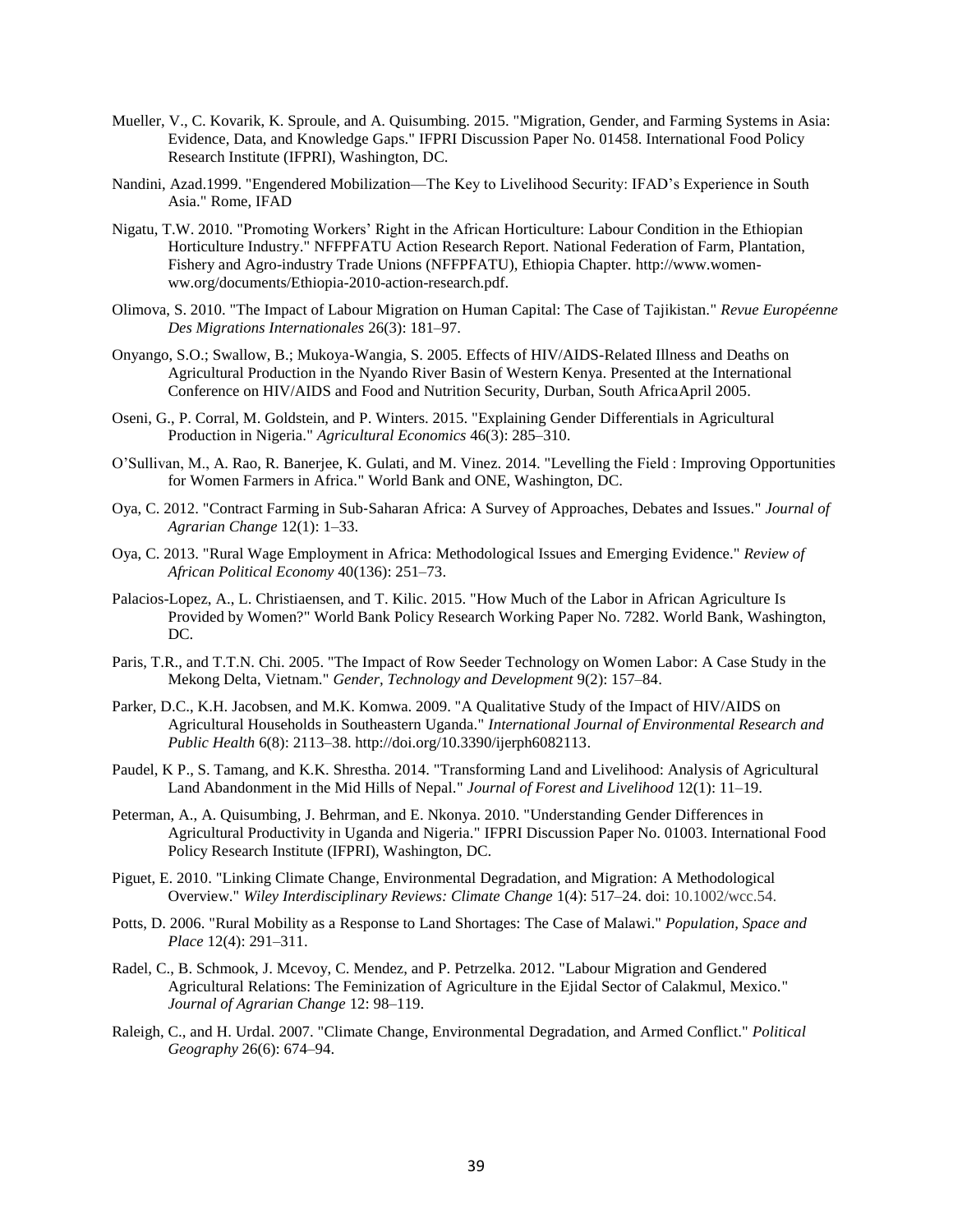- Razavi, S., C. Arza, E. Braunstein, S. Cook, and K. Goulding. 2012. "Gendered Impacts of Globalization." Employment and Social Protection, United Nations Research Institute for Socil Development (UNRISD), Geneva.
- Reardon, T., C.B. Barrett, J.A. Berdegué, and J.F. Swinnen. 2009. "Agrifood Industry Transformation and Small Farmers in Developing Countries." *World Development* 37(11): 1717–27.
- Reeves, M. 2011. "Staying Put? Toward a Relational Politics of Mobility at a Time of Migration." *Central Asian Survey* 30(3–4): 555–76.
- Robić, S., M. Olshanskaya, R. Vrbensky, and Z. Morvaj. 2010. "Understanding Energy Poverty—Case Study: Tajikistan." Presented at the 21<sup>st</sup> World Energy Congress, Montreal.
- Romero González, A.M., A. Belemvire, and S. Saulière. 2011. "Climate Change and Women Farmers in Burkina Faso: Impact and Adaptation Policies and Practices." Oxfam Research Report, July. Oxford.
- Rozelle, S., J.E. Taylor, and A. De Brauw. 1999. "Migration, Remittances, and Agricultural Productivity in China." *The American Economic Review* 89(2): 287–91.
- Sadiqi, F., and M. Ennaji. 2004. "The Impact of Male Migration from Morocco to Europe on Women: A Gender Approach." *Finisterra* 39(77).
- Sanghera, Jyoti, Ratna Kapur, and Nepal Kathmandu.2000. "An Assessment of Laws and Policies for the Prevention and Control of Trafficking in Nepal." Kathmandu: The Asia Foundation and New Delhi: Population Council.
- Schuster, M., and M. Maertens. 2016. "Do Private Standards Benefit Workers in Horticultural Export Chains in Peru?" *Journal of Cleaner Production* 112: 2392–406.
- Sender, J., C. Oya, and C. Cramer. 2006. "Women Working for Wages: Putting Flesh on the Bones of a Rural Labour Market Survey in Mozambique." *Journal of Southern African Studies* 32(2): 313–33.
- Shah, M.K., N. Osbourne, T. Mbilizi, and G. Vilili. 2002. "Impact of HIV/AIDS on Agricultural Productivity and Rural Livelihoods in the Central Region of Malawi." CARE International, Malawi, Lilongwe.
- Shahriari, H., A.M. Danzer, R. Giovarelli, and A. Undeland. 2009. "Improving Women's Access to Land and Financial Resources in Tajikistan." World Bank Group Gender Action Plan Report. http://siteresources.worldbank.org/INTTAJIKISTAN/Resources/CombinedGenderESWreportENG.pdf.
- Slavchevska, V. 2015. "Gender Differences in Agricultural Productivity: The Case of Tanzania." *Agricultural Economics* 46(3): 335–55.
- Sugden, F. 2014. "Feminisation of Agriculture, Out-migration, and New Gender Roles: An Imperative to Change Conventional Engagements with Women Water Users." Presenation. International Water Management Institute (IWMI), Nepal. http://www.gwp.org/Global/ToolBox/References/Feminisation%20of%20agriculture,%20outmigration%20and%20new%20gender%20roles%20an%20imperative%20to%20change%20conventional% 20engagements%20with%20women%20water%20users,%202014.pdf.
- Tamang, S., K.P. Paudel, and K.K. Shrestha. 2014. "Feminization of Agriculture and Its Implications for Food Security in Rural Nepal." *Journal of Forest and Livelihood* 12(1): 20–32.
- Tandon, N. 2011. "Climate Change: Beyond Coping. Women Smallholder Farmers in Tajikistan." *Oxfam Policy and Practice: Agriculture, Food and Land* 11(3): 114–165.
- Udry, C. 1996. "Gender, Agricultural Production, and the Theory of the Household." *Journal of Political Economy* 1010–46.
- Van den Broeck, G., and M. Maertens. 2014. "Does Female Employment Reduce Fertility Rates? Evidence from the Senegalese Horticultural Export Sector." Presented at the 2014 International Congress of the European Association of Agricultural Economists, August 26–29, Ljubljana.
- Van den Broeck, G., and M. Maertens. 2016. "Horticultural Exports and Food Security in Developing Countries." Bioeconomics Working Paper No. 2016/02. University of Leuven, Leuven.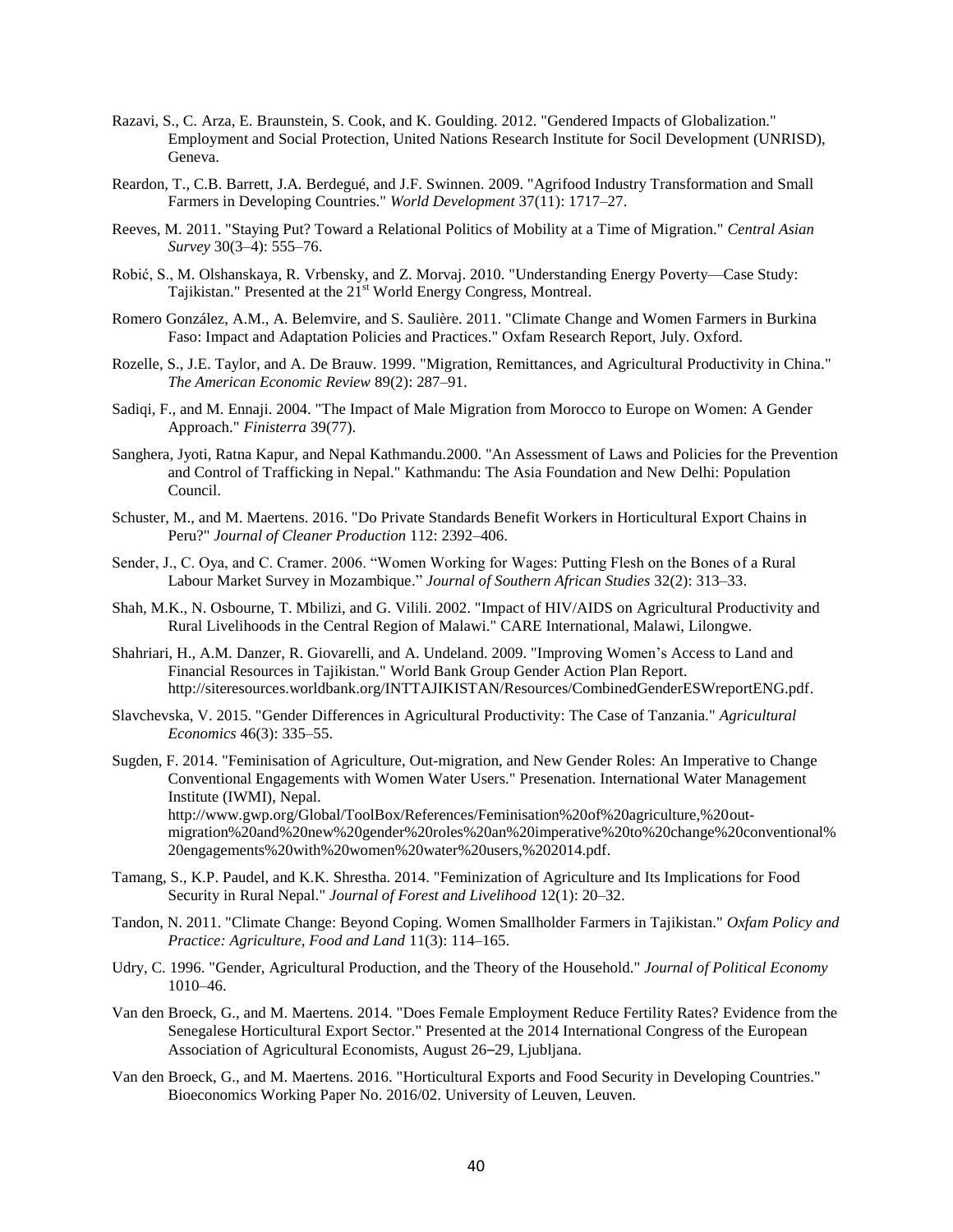- Wang, C., N. Rada, L. Qin, and S. Pan. 2014. "Impacts of Migration on Household Production Choices: Evidence from China." *Journal of Development Studies* 50(3): 413–25.
- Wang, S.-Y., J.-H. Yoon, R.R. Gillies, and C. Cho. 2013. "What Caused the Winter Drought in Western Nepal During Recent Years?" *Journal of Climate* 26(21): 8241–56.
- Winters, P., A.P. De La O Campos, T. Hertz, B. Davis, A. Zezza, and G. Carletto. 2008. A comparison of rural wage employment in Ghana, Malawi and Nigeria with other developing countries. http://www.afdb.org/fileadmin/uploads/afdb/Documents/Knowledge/30754275-FR-2.2.1-WINTERS.PDF.
- Wodon, Q., and K. Beegle. 2006. "Labor Shortages Despite Underemployment? Seasonality in Time Use in Malawi." Chapter 5 in World Bank Working Paper No. 73, *Gender, Time Use and Poverty in Sub-Saharan Africa*, edited by C.M. Blackden and Q. Wodon. Washington, DC: World Bank. Pp. 97–116.
- World Bank. 2012. World Development Report 2012: Gender Equality and Development. Washington, DC.
- World Bank. 2015a. "Women in Agriculture: The Impact of Male Outmigration on Women's Agency, Household Welfare, and Agricultural Productivity." Washington, DC.
- World Bank. 2015b. World Development Indicators. http://data.worldbank.org/indicator.
- Wouterse, F. 2010. "Migration and Technical Efficiency in Cereal Production: Evidence from Burkina Faso." *Agricultural Economics* 41(5): 385–95.
- Yabiku, S.T., V. Agadjanian, and A. Sevoyan. 2010. "Husbands' Labour Migration and Wives' Autonomy, Mozambique 2000–2006." *Population Studies* 64(3): 293–306.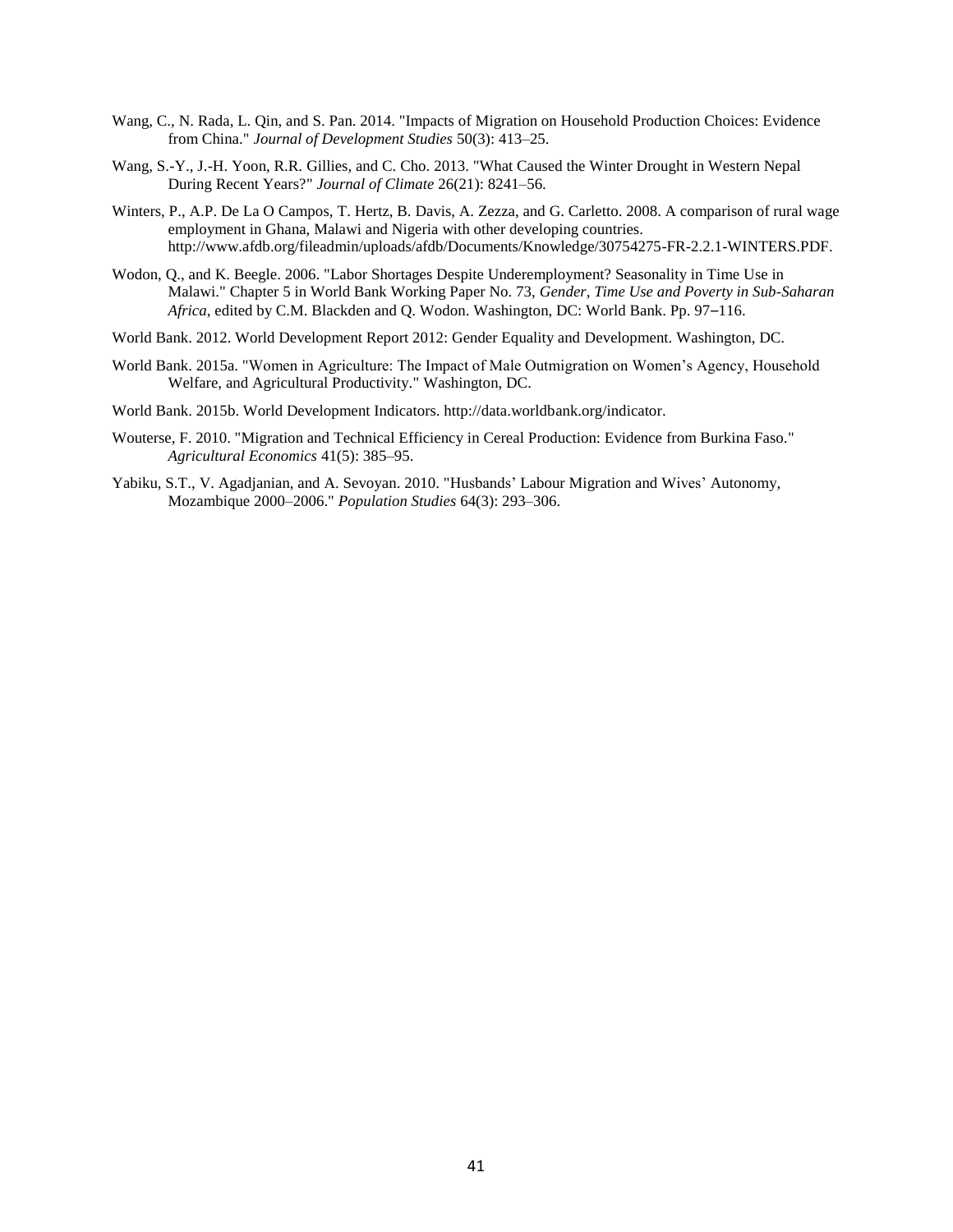# <span id="page-41-0"></span>Annex A.1: Potential Issues Related to the Proposed Indicators

Indicator 1 and Indicator 2 rely on estimating women's participation in agriculture over time. A few issues deserve attention: the increased visibility of women's work in statistics, the time span necessary to notice significant changes in women's participation in agriculture, subnational or agriculture sub-sector feminization of the labor force, and the potential heterogeneity by age of the feminization of the agricultural labor force.

#### <span id="page-41-1"></span>A1.1: Statistical feminization or the increased visibility of women's work in statistics

An increase in women's participation in agriculture may simply reflect the higher visibility of women's labor owing to better awareness of the role of women and better sex-disaggregated data.<sup>23</sup> For example, in many parts of the world women historically have contributed to family farming, mostly by providing unpaid family labor. More recently, feminist efforts have made huge strides in promoting greater recognition and visibility of the labor provided by women.

Patterns showing the feminization of agriculture may also be attributed to changes in how women's labor force participation (on and off the farm) is measured. Changes in statistical approaches and definitions of agricultural wage employment may provide differing accounts about women's role in agriculture (Deere 2005; Doss 2014; Abdelali‐Martini and Dey de Pryck 2015). For example, women's casual and seasonal agricultural labor often is not captured by surveys that ask only for the primary occupation; see Bouzidi, El Nour, and Moumen (2011), cited in Abdelali‐Martini and Dey de Pryck (2015). Oya (2013) provides an eye-opening account of how and why agricultural wage employment in sub-Saharan Africa frequently is misunderstood and underestimated.

#### <span id="page-41-2"></span>A1.2: Time span required to track changes in women's participation in agriculture

The other problem that is especially pertinent to Indicator 1 is the relevant time span. National panel data are not widespread, and most of the evidence would need to come from repeated cross-sections. Most recently, efforts to collect panel data for a number of countries in sub-Saharan Africa, including Uganda, Malawi, Tanzania, and Ethiopia, were undertaken by the World Bank's LSMS-ISA project. The LSMS-ISA panel data could be used to analyze how women's participation in agriculture has changed in the last few years, but that time horizon may be too short to detect significant changes. For example, Mu and van de Walle (2011) find evidence of the feminization of agriculture in China only in the late 2000s. Studies using earlier data waves found no such evidence, and Mu and van de Walle (2011) confirm that it was not until 2006 that the gender gap in employment in agriculture started emerging. In the absence of abrupt socioeconomic and structural changes (such as economic crises or conflicts), it may be difficult to observe significant changes in the role of women in agriculture over a short period of time. For meaningful comparisons, it may be necessary to look at data covering a wider time span. The exact timeframe required to talk about a trend is hard to identify a priori, and it is necessary to look at the literature and available data for guidance.

<span id="page-41-3"></span>A1.3: Feminization of the agriculture sub-sectors

 $\overline{\phantom{a}}$  $23$  For a review of statistical methods for measuring women's employment in rural areas and the data issues, see Sender, Oya, and Cramer (2006).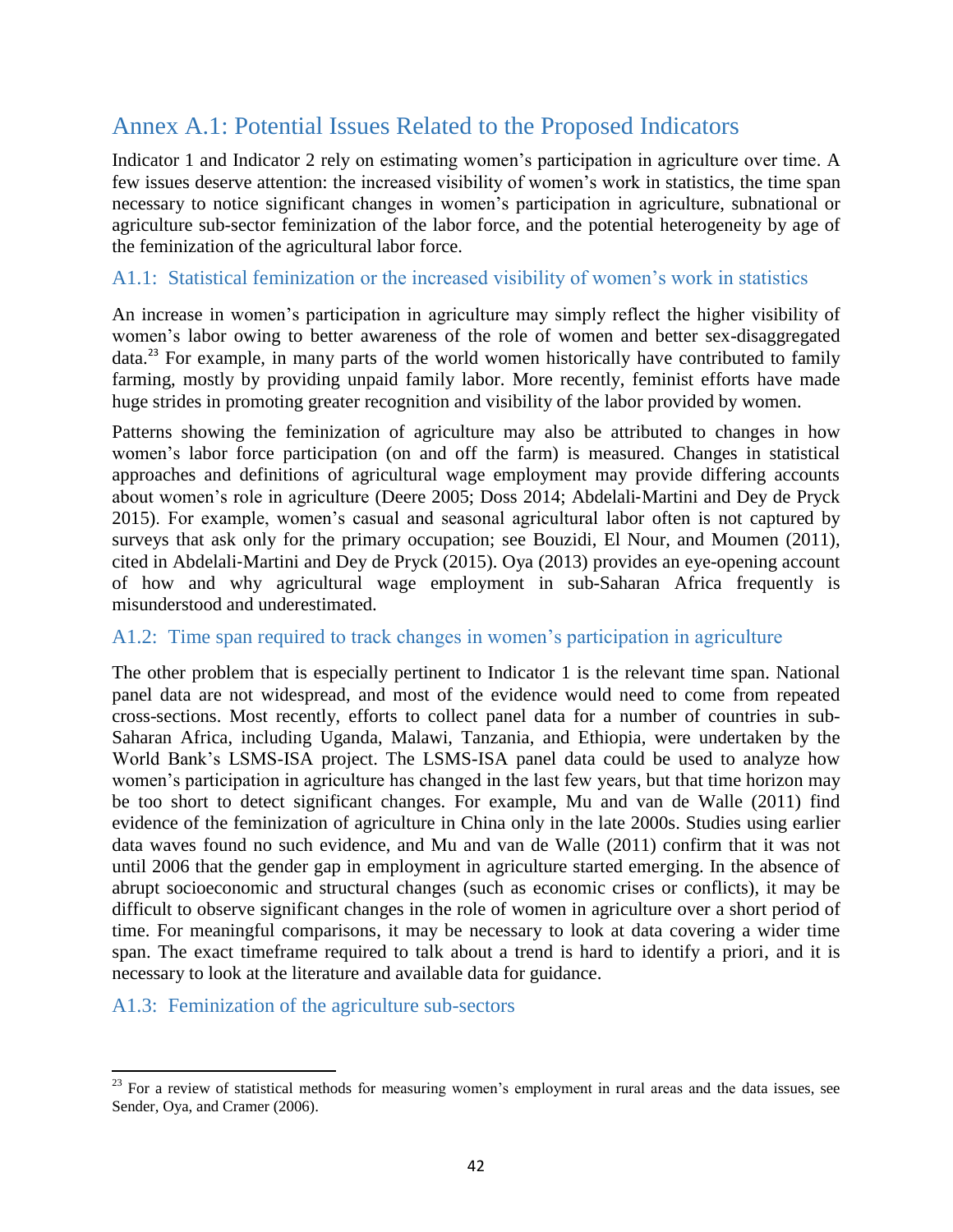Another issue is that agriculture encompasses a number of subsectors (crop farming, livestock, fishery and aquaculture, and forestry) and while any single agriculture sub-sector may be feminized, agriculture as whole does not have to be. For example, De Brauw et al (2008) does not find evidence that agriculture in China is feminizing but does note a trend towards the feminization of the livestock sub-sector.

Moreover, agribusinesses in value chains for non-traditional agricultural exports may rely largely on female labor, but females may not dominate the labor force for agriculture as a whole. For example, between 61% and 78% of the labor in Ethiopia's cut flower industry is female (Nigatu 2010), but Palacios-Lopez, Christiaensen, and Kilic (2015) calculate that women provide only about one-third of the labor for crop production in the country. For better understanding of whether and how women's roles in agriculture change, the proposed indicators should be further disaggregated by sector. Unfortunately, data availability may limit the detailed analysis of the feminization of the labor at the agricultural sub-sector level.

### <span id="page-42-0"></span>A1.4: Differentiating change by age group

Furthermore, it is important to pay attention to whether changes in women's roles in agriculture differ by age group. A common assertion is that interest in agriculture is declining among young people in Africa (Bezu and Holden 2014; Maiga, Christiaensen, and Palacios-Lopez 2015). Palacios-Lopez, Christiaensen, and Kilic (2015) find no evidence of statistically significant gender differences in labor contribution by age group, suggesting that the gender gap in agricultural labor contribution is not larger among younger or older cohorts in a number of countries in Sub-Saharan Africa. In China, however, the feminization of agriculture is driven by younger women (Mu and de Walle, 2011 and De Brauw et al., 2013).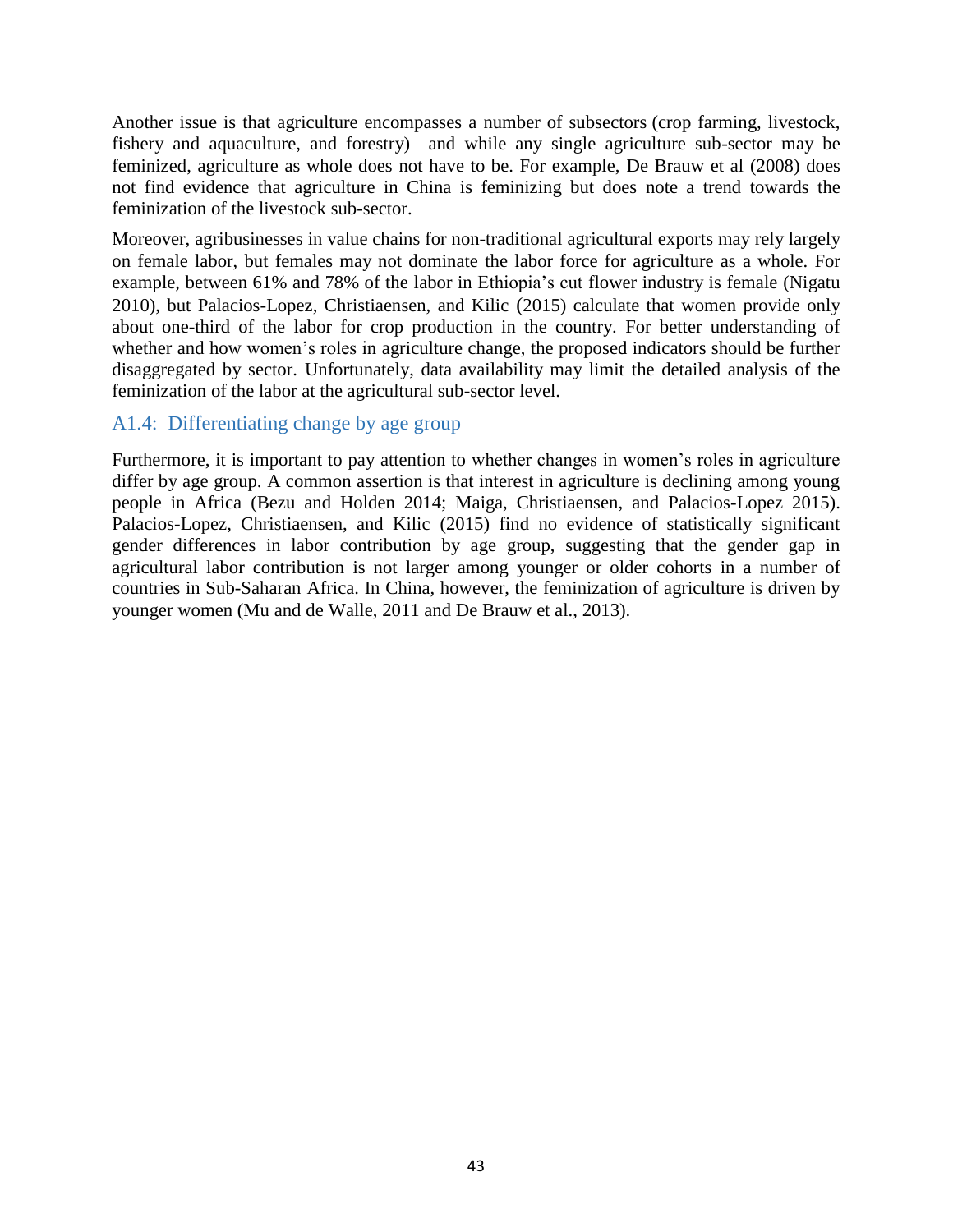# <span id="page-43-0"></span>Annex A.2: Country Case Studies

Results of three country case studies (Tajikistan, Nepal, and Malawi) from three regions help to illustrate how factors related to rural transformation can affect women's roles in agriculture. The countries chosen for the case studies are known to have a high concentration of women in agriculture, but little knowledge is available a priori on any changes that may have taken place in women's roles. Nepal has sufficient national data to show that women's share of agricultural labor has increased in recent years, but Tajikistan has only two somewhat recent (2004 and 2008) surveys, which do not offer the longer time series required to confirm a significant increase in the share of female agricultural labor. On the other hand, although women traditionally have played an important role in agriculture in Malawi, women's share in the sector has increased only slightly over the last 20 years, amid concerns that the types of agricultural employment that are expanding will do little to improve women's empowerment and the food security of their households.

Whether feminization of agriculture is a recent trend or has been emerging over the last several decades is of little importance if women's labor continues to be concentrated in the kinds of agricultural work that are poorly remunerated and not conducive to their empowerment. One characteristic of development is a shift from agriculture to industries and services, but in many developing countries women appear less likely than men to gain employment outside agriculture. This disparity indicates the need for specific policies to help achieve greater gender equality and empower women.

#### <span id="page-43-1"></span>A2.1: Tajikistan

Tajikistan is one of the poorest countries outside of sub-Saharan Africa. It gained independence after the collapse of the Soviet Union, but the transition was characterized by a severe economic crisis and a brutal civil war, which displaced a large number of people and claimed the deaths of at least 60,000 men (Shahriari et al. 2009). Following the end of the war in 1997, the economy started recovering, but its economic performance remained far below pre-independence levels. In 2013–14 GDP was approaching its 1989 level, while GDP per capita still lagged significantly at only 68% of GDP per capita in 1989 (World Bank 2015b).

Structural changes in the transitional period and the lack of adequate income-generating opportunities at home are the factors driving massive male outmigration, particularly from rural areas. About 10% of the population is engaged in international migration (Olimova 2010), making remittances an important source of income. Globally, Tajikistan has the highest share of remittances in GDP (43%), followed by Kyrgyz Republic (30.3%) and Nepal (29.2%) (World Bank 2015b).

The massive male outmigration, civil war, and lower male life expectancy increased the number of female-headed households, which constitute almost one-fifth of all households (Shahriari et al. 2009). With other choices and employment opportunities being limited, women came to dominate agriculture. In 2004 and in 2009, women's share in agricultural employment was about 56%. No earlier labor force surveys are available to assess how women's rate of participation in agriculture changed after the collapse of the Soviet Union or the end of the civil war, but the pronounced role of women in agriculture in recent years deserves attention.

Despite women's growing concentration in agriculture, they continue to face significant constraints. Tajikistan has an adequate legal framework for gender equality, yet in practice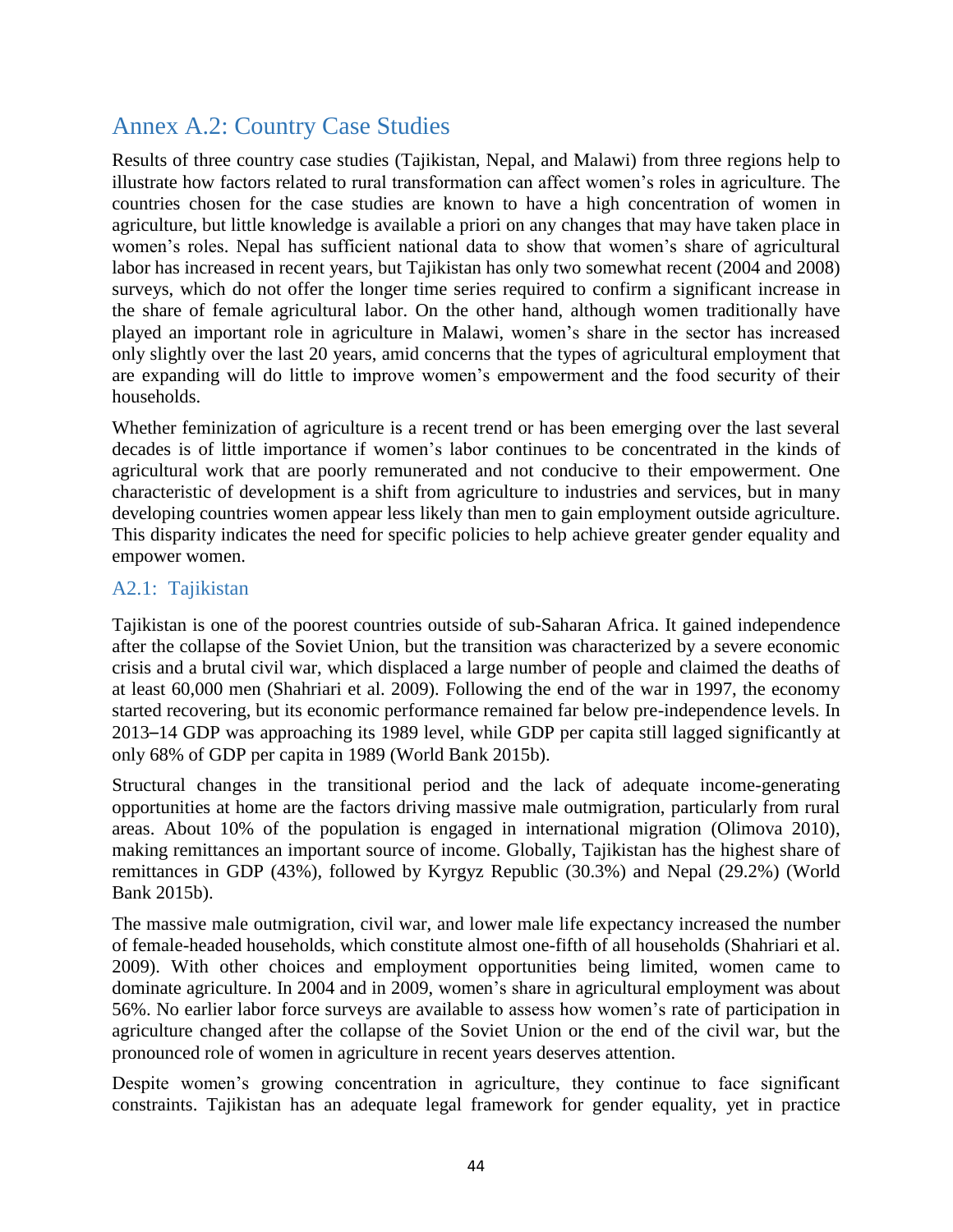traditional sociocultural norms limit women's rights (Brustinow 2014). Women are less knowledgeable about their rights to land and face higher financial and time barriers to get land certificates (Brustinow 2014). Only 4.3% of women, compared to 28.6% of men, have land-use certificates, and as a result women constitute only 17% of landowners (Kieran et al. 2015). Because agriculture offers employment for the majority of economically active women, strengthening women's rights to land is seen as an opportunity to empower women, improve food security, and reduce poverty. But the land reforms may not be sufficient to improve household and women's economic welfare. Women farmers' technical skills, access to finance, and access to input and output markets should also be strengthened (Brustinow 2014). Women's limited autonomy in deciding what to grow on their plots is a key contributor to their lower empowerment relative to men (Brustinow 2014; Malapit et al. 2014).

Aside from being concentrated in the subsistence sector, women have come to dominate the labor force on *dekhan*<sup>24</sup> farms (Tandon 2011). The growing concentration of women on dehkan farms (in fact, the number of dekhan farms run by relatively older women is rising) may strengthen rural women's economic independence but not their empowerment in other spheres, including political and social spheres (Tandon 2011).

Rural Tajik women face significant time burdens that will only be exacerbated by the projected changes in climate. In addition to working for wages on dekhan farms and growing food for consumption, women must provide care for the elderly and children and perform competing household chores, including the collection of water and fuel (Tandon 2011; Meurs and Slavchevska 2014). Less than one-third of the population has access to piped water (Barbone, Reva, & Zaidi, 2010; Tandon, 2011), and access to electricity has deteriorated for most of the rural population (Robić et al. 2010).

Despite the increasing demands that household maintenance puts on women's time, a report on women's empowerment in agriculture (based on the WEAI) in Tajikistan finds that workload is a much less significant factor for women's disempowerment in agriculture compared to other factors, including decision-making and autonomy over production decisions, as well as decisionmaking about access to and use of credit and group membership (Malapit et al. 2014). The findings suggest that even though women are disproportionately represented among agricultural workers, they lack decision-making power and often are relegated to the low-skilled and lowproductivity agricultural activities. As in many other developing countries, in Tajikistan the concentration of women in agriculture is a coping strategy rather than an empowering process. Women are pushed into agriculture by increased food insecurity, the limited alternative incomegenerating opportunities, and the labor shortages generated by male outmigration, the economic crisis, and political instability.

#### <span id="page-44-0"></span>A2.2: Nepal

Agriculture is the main sector of employment for Nepali men and women, but it is more important for women. Agricultural work is the primary activity for almost 66% of working-age women (over 15 years) compared to 53% of working-age men (Indicator 1). Figure A2.1 shows that between 1991 and 2001, the incidence of agricultural employment among both men and

 $\overline{\phantom{a}}$ <sup>24</sup> "Tajik land reform laws provide for the restructuring of farmland holdings into four different enterprise forms: (1) production cooperatives; (2) joint stock companies (JSC's); (3) lease share enterprises (LSE's); and (4) dekhan farms. *Dekhan* farms are the enterprise form most closely resembling private family farms" (Tandon 2011).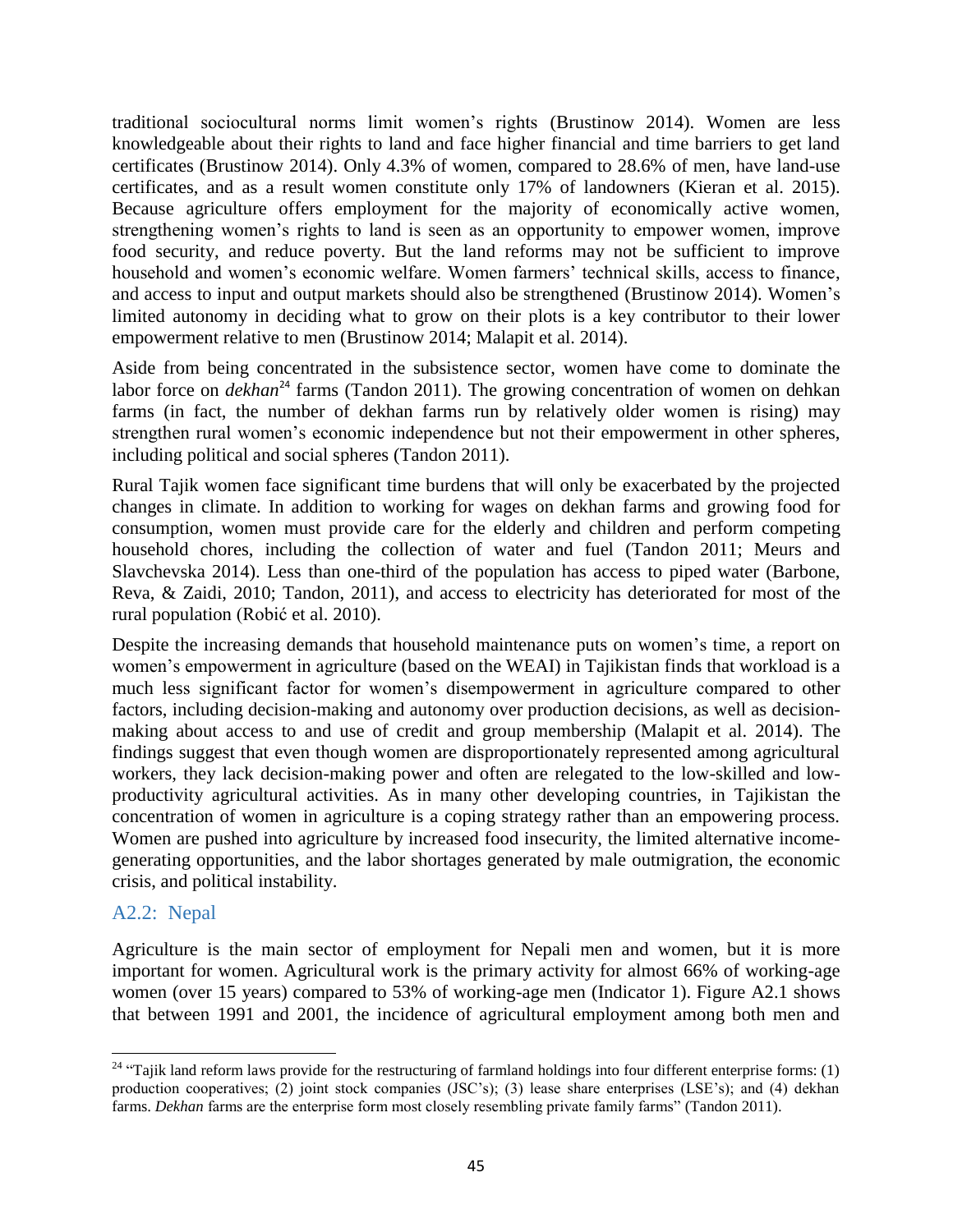women exhibited a downward trend but remained high. The trend reversed direction after 2001 for both men and women, but the increase among women is markedly sharper, implying a feminization of agriculture according to Indicator 1. In the same year, the share of women in agriculture (out of both sexes) was 60.6% (Indicator 2). The national-level data paint an unequivocal picture of an agricultural sector that is increasingly dominated by women.

The key driver behind women's increasing role in agriculture is the inability of subsistence agriculture to provide for basic household needs (Maharjan, Bauer, and Knerr 2012), which pushes households to seek alternative income-generating activities off the farm. In the absence of decent non-farm employment opportunities in rural communities, massive migration of workingage adults has been taking place. Lokshin, Bontch‐Osmolovski, and Glinskaya (2010) estimate that one-fifth of the country's poverty reduction in the decade between 1995 and 2004 was linked to migrant remittances. The share of remittances in GDP is 29.2%, one of the highest in the world (World Bank 2015b). Ninety-seven percent of Nepali migrants are men age 15–44 (Lokshin & Glinskaya, 2009a), who leave women behind to take care of the household (Gartaula, Niehof, and Visser 2010). Therefore male outmigration—compounded by discriminatory government policies inhibiting women's migration and gendered ideologies (social norms discouraging women from working away from home, especially in the absence of their husbands)<sup>25</sup>—is an important driver of the feminization of agriculture in Nepal (Allendorf 2007; Gartaula, Niehof, and Visser 2010; Lokshin and Glinskaya 2009; Maharjan, Bauer, and Knerr 2012; Tamang, Paudel, and Shrestha

2014).

 $\overline{\phantom{a}}$ <sup>25</sup> See Lokshin and Glinskaya (2009). The Nepal Foreign Employment Act (1985) places some restrictions on women's migration for foreign work. For example, it limits overseas travel by single women and women under age 35. It also prohibits the employment of women in foreign countries unless the women have permission from the Nepali government (Sanghera and Kapur 2000).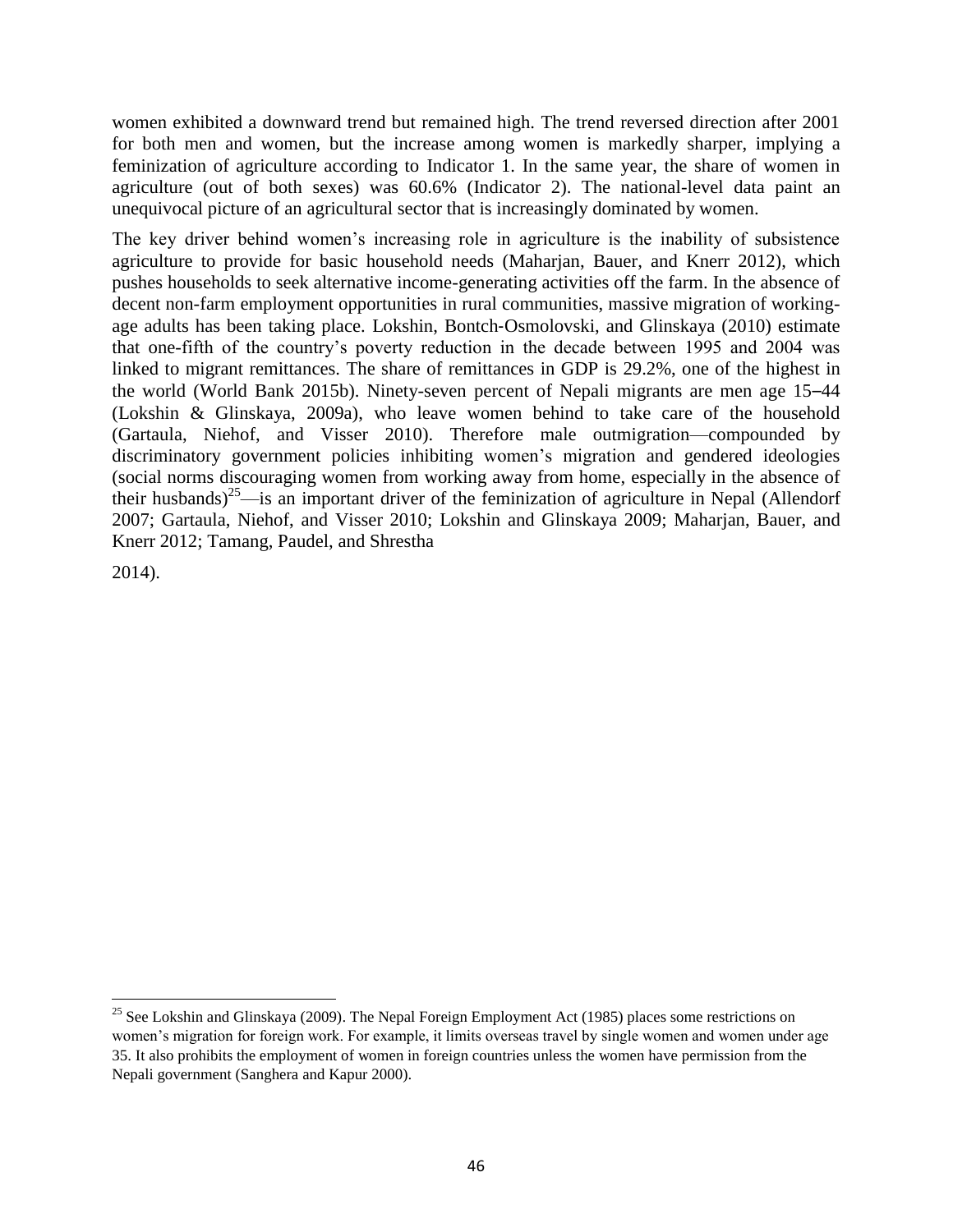

<span id="page-46-0"></span>**Figure A.2.1: Female and male employment in agriculture, industry, and services, Nepal, 1999– 2008**

Source: World Bank 2015b.

Because men and women perform different tasks on the farm in Nepal, the loss of male labor means that women have to take on tasks that are traditionally men's, such as plowing, which is taboo in some parts of Nepal (see Nandini 1999, cited in Lokshin and Glinskaya 2009), managing irrigation and other technology, and marketing (Sugden 2014). On the one hand, these new roles have the potential to positively affect women's agency and empowerment, but on the other, the empowerment effects are determined by the strength of women's constraints related to ownership rights and access to resources.

In some instances, male outmigration has been linked to changes in farming practices, as increasing numbers of women, left behind to manage the farm, choose to adopt less laborintensive crops, shorten cropping cycles, reduce the diversity of crops they grow, and even abandon agricultural land (Paudel, Tamang, and Shrestha 2014; Tamang, Paudel, and Shrestha 2014). The evidence for these developments comes from small case studies but deserves attention, as these practices have led to reductions in food production and food security.

Remittances mitigate the effects of the loss of able-bodied labor. In a study of the feminization of agriculture in the hills of Nepal, Maharjan, Bauer, and Knerr (2012) find that when remittances are large they reduce women's workload and increase their decision-making in the household, whereas low remittances increase women's workload. While male outmigration has increased women's autonomy and decision-making about farming, the benefits are higher for better-off women (Maharjan, Bauer, and Knerr 2012), perhaps because poor access to resources does not constrain their decision-making. At the same time, women's greater decision-making around agriculture does not carry over to non-farm investments, a finding that also emerged in earlier literature covering other regions in Nepal (see Kaspar 2005, cited in Maharjan, Bauer, and Knerr 2012).

As noted, most case studies examining the feminization of Nepali agriculture are based on small samples with limited geographic coverage, so it is difficult to draw conclusions generalizable across the country. Yet taken together, the studies provide strong evidence that women continue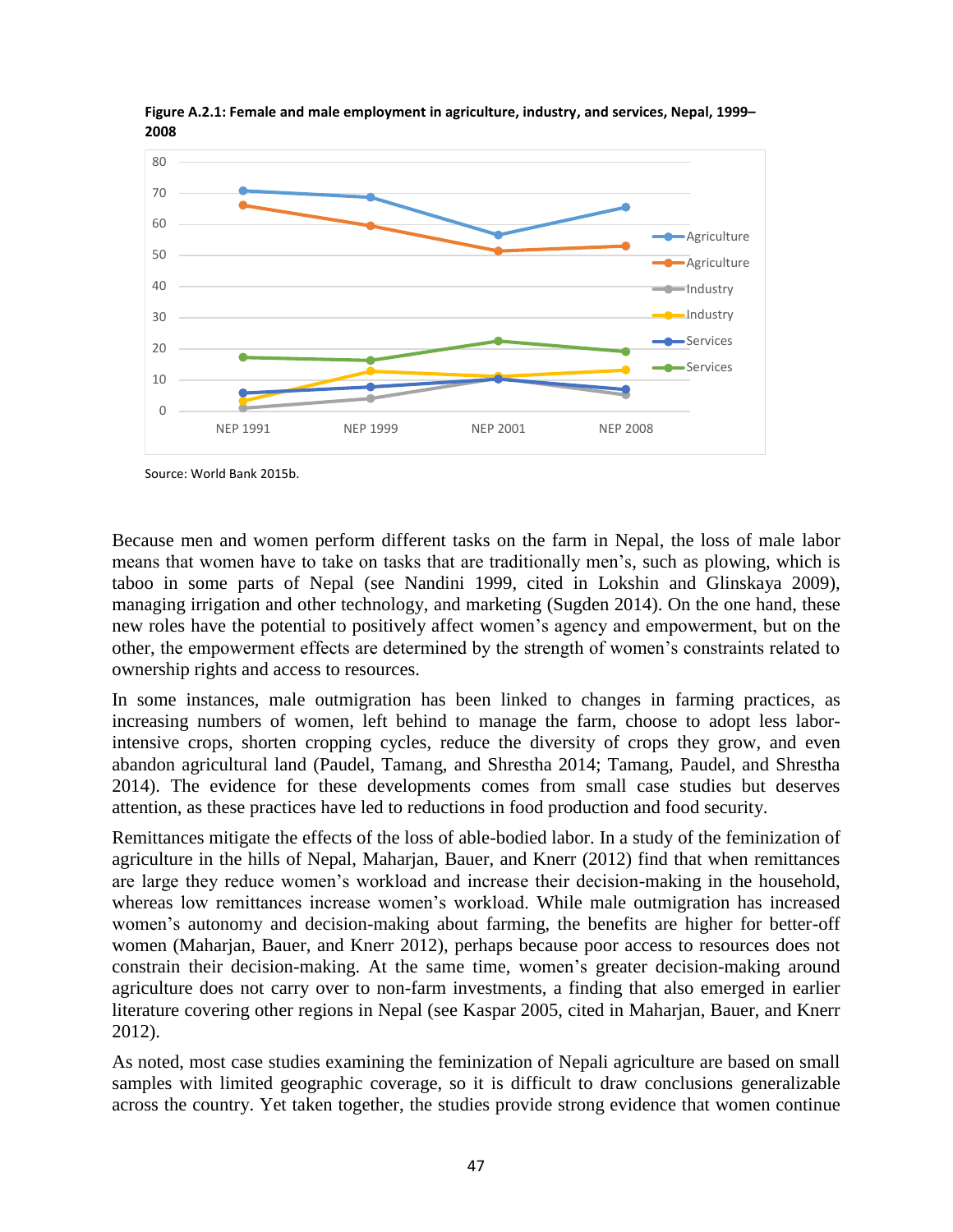to be active in agriculture following their husbands' migration, but women's work and roles on the farm change significantly.

#### <span id="page-47-0"></span>A2.3: Malawi

As in other sub-Saharan countries, in Malawi women have high levels of labor force participation, with most engaging in some agricultural work, either on their own farms or as wage laborers on other farms and plantations. Data from the 2013 LFS for Malawi show that agriculture is the primary activity for about 54% of all working-age women, compared to about 45% of working-age men (World Bank 2015b). In the last few decades, women's share of agricultural employment has increased only slightly, rising from 56% in the 1980s to 59% in 2010 (FAO 2011b). Women also provide the majority of labor (Indicator 3) in crop production about 52% of labor hours in all cropping activities (Palacios-Lopez, Christiaensen, and Kilic 2015).

Although women's share of agricultural labor has grown only slightly in the last decades, evidence indicates that their roles in the sector have changed in important ways in response to a number of factors, especially male migration, HIV/AIDS, and poverty resulting from the underperformance of small-scale agriculture. Climate change will not only exacerbate the effects of these factors but may have a unique effect of its own, especially on poor rural women.

Women's dominant role in family farming traces to the beginning of the  $20<sup>th</sup>$  century, when the colonial economy approved male outmigration to mineral-rich neighboring countries while spouses stayed behind and continued carrying out subsistence agriculture (Bryceson 2006). With independence, women gained opportunities to sell the produce from their agricultural activities and independently control the income, which strengthened their control of the output from their work (Bryceson 2006). In the 1990s, when socioeconomic and political factors at home and abroad halted male outmigration (Bryceson 2006) and curbed remittances, rural poverty grew.

Male outmigration was linked to another factor that precipitated an economic shock in a large number of rural households: HIV/AIDS. The spread of HIV/AIDS along with male migration has played an important role in explaining women's crucial role in agriculture. In 2000 the prevalence of HIV was 16.6% among the working-age population (15–49 years), and although it had dropped to 10% by 2014, Malawi still ranked  $9<sup>th</sup>$  in the world in terms of high prevalence (World Bank 2015b). The pandemic took a toll on agriculture, both by affecting the labor supply from sick individuals and by diverting the time of some family members from agriculture to care for the sick (Bryceson 2006). To cope with the labor shortage, some households reduced planted area and shifted from labor-intensive crops such as maize to less labor-intensive crops like cassava (Shah et al. 2002, cited in Bryceson 2006). Other households, especially those affected at the peak of the main cropping activities, often had to cope by depleting assets or engaging in *ganyu* (casual) labor (Bryceson 2006). Using a rather unique dataset that contains information on the HIV status of respondents as well as the time use of family members, which was collected when HIV was the leading cause of death among working-age Malawians, Bignami-Van Assche et al. (2011) show that the death of a working-age adult increases the surviving women's time in off-farm wage work by about 2.5 hours. The authors also suggest that ganyu often is the only opportunity for households to cope with the income lost and expenses incurred with the death of a prime age family member.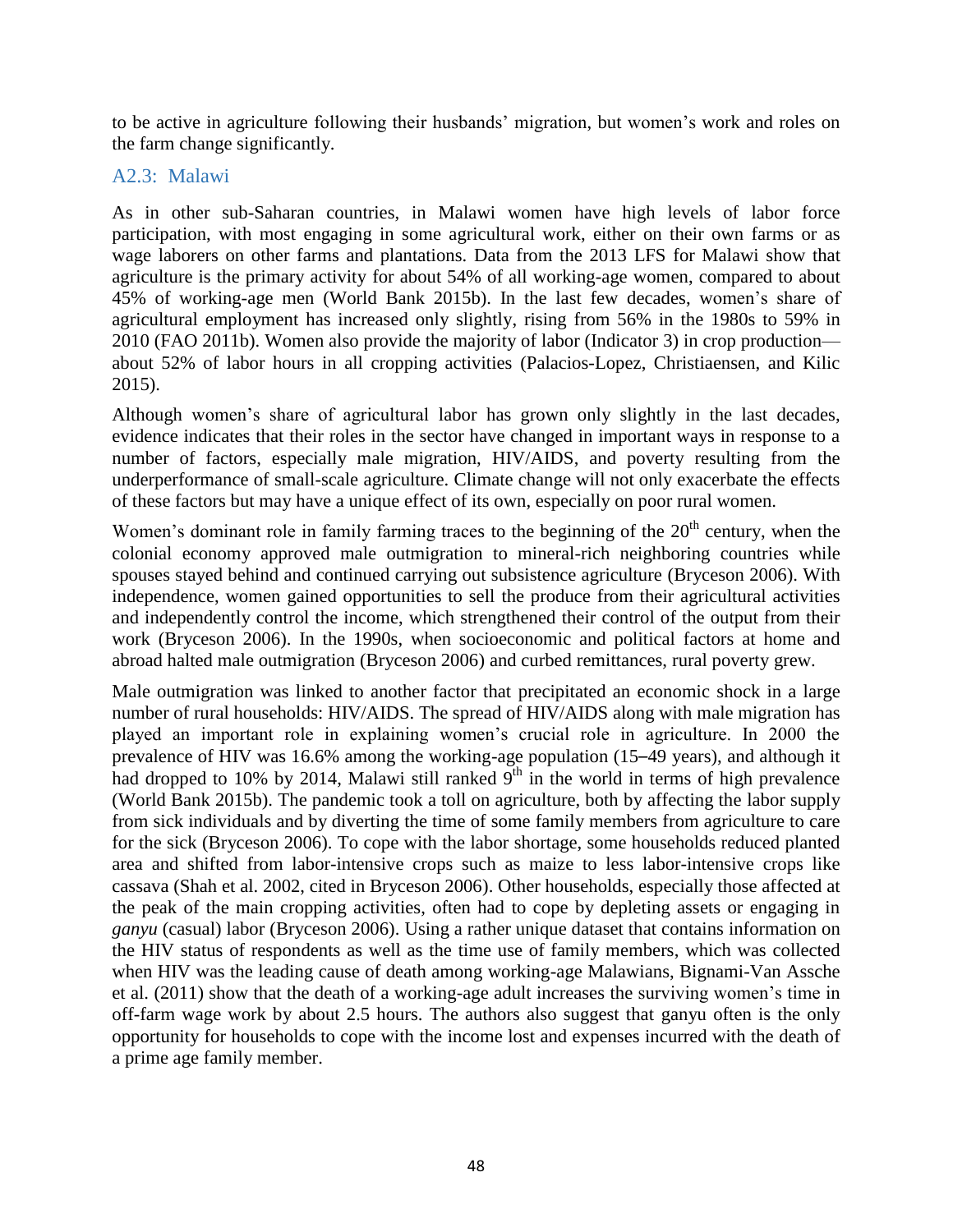Ganyu labor has become an important source of supplementary income for many smallholder producers in rural Malawi, including women (Bignami-Van Assche et al. 2011). While the majority of working-age women in rural areas continue to engage in subsistence agriculture as a primary activity, a large share also engages in ganyu labor as a secondary activity. Estimates based on data from the 2008 Malawi Welfare Monitoring Survey indicate that about 88% of women compared to 65% of men also engage in ganyu work as a second activity (FAO 2011a). That finding reinforces a conclusion of this review, which is that surveys focusing on the primary activity alone would have missed the range of income-diversifying strategies pursued by women and men in rural areas.

The evidence suggests that ganyu labor, like subsistence agriculture, is dominated by females. Certain factors such as the death of a family member and crop failures may push women into ganyu labor, where they have low bargaining power and high risks of (sexual) exploitation (Bryceson 2006). Ganyu contracts may deepen poverty by reducing the time women spend on their own agricultural production, reducing their accumulation of assets, and increasing their exposure to  $HIV/ALDS^{26}$  (Bryceson 2006).

Another factor expected to exert an increasingly strong effect on rural areas, especially on women in rural areas, is climate change. Malawi has experienced a number of climate-related disasters in recent years, including the 1991/92 drought that affected 6.1 million people across southern Africa and the 2001/02 famine, which was preceded by erratic rains and floods, followed by drought (ActionAid 2006; Potts 2006). Through its effect on smallholder agriculture, climate change is likely to widen the gap between wealthy and poor farmers, pushing the latter into more casual forms of labor. Historical evidence from experience with the 2001/02 famine shows that in response to extreme need, women increased their time in casual wage employment.

At the same time, climate change may affect women's work burden in the reproductive sector and in turn their time in productive work. Using the 2004 Second Integrated Household Survey, which collected time-use information from all family members (over age 4) and is nationally representative, Wodon and Beegle (2006) find that women provide about 10 more hours of labor per week than men (taking into account domestic work and fetching water and fuel). Frequent flooding has been linked to the spread of malaria and cholera, which has caused women to spend more time caring for the sick and less time working their fields (ActionAid 2006).

While the overwhelming majority of studies show that women continue to carry out subsistence farming and to combine subsistence farming with ganyu labor on other farms, the studies involve little discussion about women's empowerment and decision-making. Using data from Malawi's 2013 Integrated Panel Household Survey, which collected sex-disaggregated information on decision-making for each plot on the family farm, this case study develops estimates on women's decision-making in agriculture. The estimates suggest that 21% of all plots surveyed are managed solely by a woman, and 54% are managed jointly by a woman and a male family member, suggesting that women not only supply the labor in agriculture but participate in the management of household plots. Some of women's progress in decision-making may have been gained over a long period of continued involvement in subsistence farming during men's

l <sup>26</sup> National statistics show that women comprise 60% of people living with HIV in Malawi, and HIV prevalence is higher among women age 15–24 than among males in the same age group (World Bank 2015b).